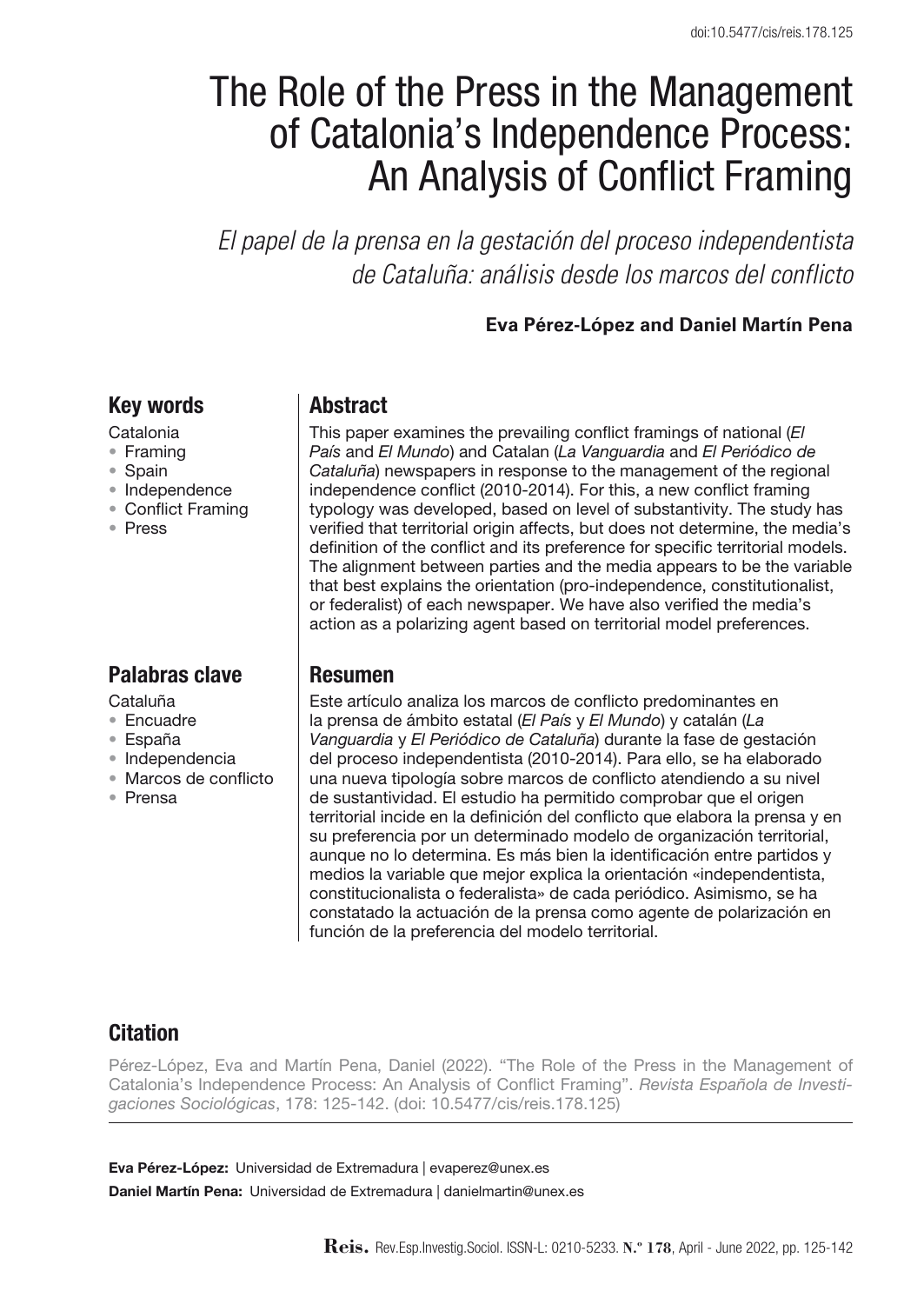# **INTRODUCTION**

Since Spain's "Transition" to democracy period, the relationships between the central and Catalan governments have been characterized mainly by harmony and cordiality. Catalan nationalism, resorting to the so-called "Penelope" strategy, has repeatedly formed and broken alliances with federal government parties to ensure the stability of the central government. It was through this strategy that the *Convergence and Union* (CiU) party became and remained the dominant political party in Catalonia for over three decades. However, with the arrival in 2010 of Artur Mas as president of Catalonia's government *(the Generalitat*), there was a clear distancing from this "pactism" approach and the implementation of the "Ulysses" strategy, inaugurating a transition from nationalism to pro-independence. This transition, known as the *procés*, took place over two main periods. The first began in June of 2010, with the Constitutional Tribunal's (CT) ruling on the Catalan Statute. Many authors have considered this ruling to have triggered the onset of the *procés* (Serrano, 2013; Guibernau, 2014; Liñeira and Cetrà, 2015; Perales-García and Pont-Sorribes, 2018; Moragas-Fernández and Montagut, 2019). The unrest resulting from this judicial decision was evidenced by the demonstration taking place under the slogan "*Som una nació, nosaltres decidim*" (We are a nation, we decide). In November of this same year, coinciding with the global economic crisis, the CiU returned to the *Generalitat*, promising to return fiscal sovereignty to the Spanish central government. Until September of 2012, the economic crisis determined Catalan's political and media agenda (Martí, 2018), although a growing social fervor was evidenced in numerous civic organizations. This may be evidenced by the organization of non-official referendums held in 552 (out of a total of 947) municipalities between September 2009 and

April 2011, for the conversion of Catalonia in an independent state. But it was not until the *Diada* (Celebration Day) of 2012. This, the largest celebration held in Catalonia, evidenced a changing sentiment from nationalism to pro-independence. Weeks later, the political reaction to this social exhibition was solidified by the meeting between Catalan and Spanish presidents, Mas and Rajoy, to consider the "fiscal agreement". The result of this meeting, following Rajoy's refusal to accept the proposal, was the early convening of elections in November of 2012.

The second period of the *procés* began after the elections of November 25<sup>th</sup>, with the resulting change in the Catalan political party system. A shift towards the proindependence movement axis was crystalized with the inclusion of the *Candidatura d'Unitat Popular* (CUP) in the Catalan parliament and with the increased number of seats won by the *Esquerra Republicana de Cataluña* (ERC) party. Both of these are pro-independence parties. These changes in parliamentary votes forced the CiU to pact with ERC to permit Mas' investiture, helping to explain the radicalization of the bourgeois nationalist position occurring in the national transition*.* This transition culminated in a declaration that was approved by the Catalan Parliament in January of 2013, considering Catalonia to be a "sovereign political and legal subject" and which, in March of 2014, was annulled by the CT. One month later, the Spanish Congress of Deputies rejected the transfer of powers to Catalonia to hold a vote on independence. Three months later, Mas and Rajoy once again met to unblock the vote on self-determination anticipated for November 9<sup>th</sup>. Ultimately, the Spanish president rejected this vote. Despite this rejection, a vote was held, leading to a new period of the Catalan independence process.

The political events, economic circumstances and social mobilization came together to create the "perfect storm", chang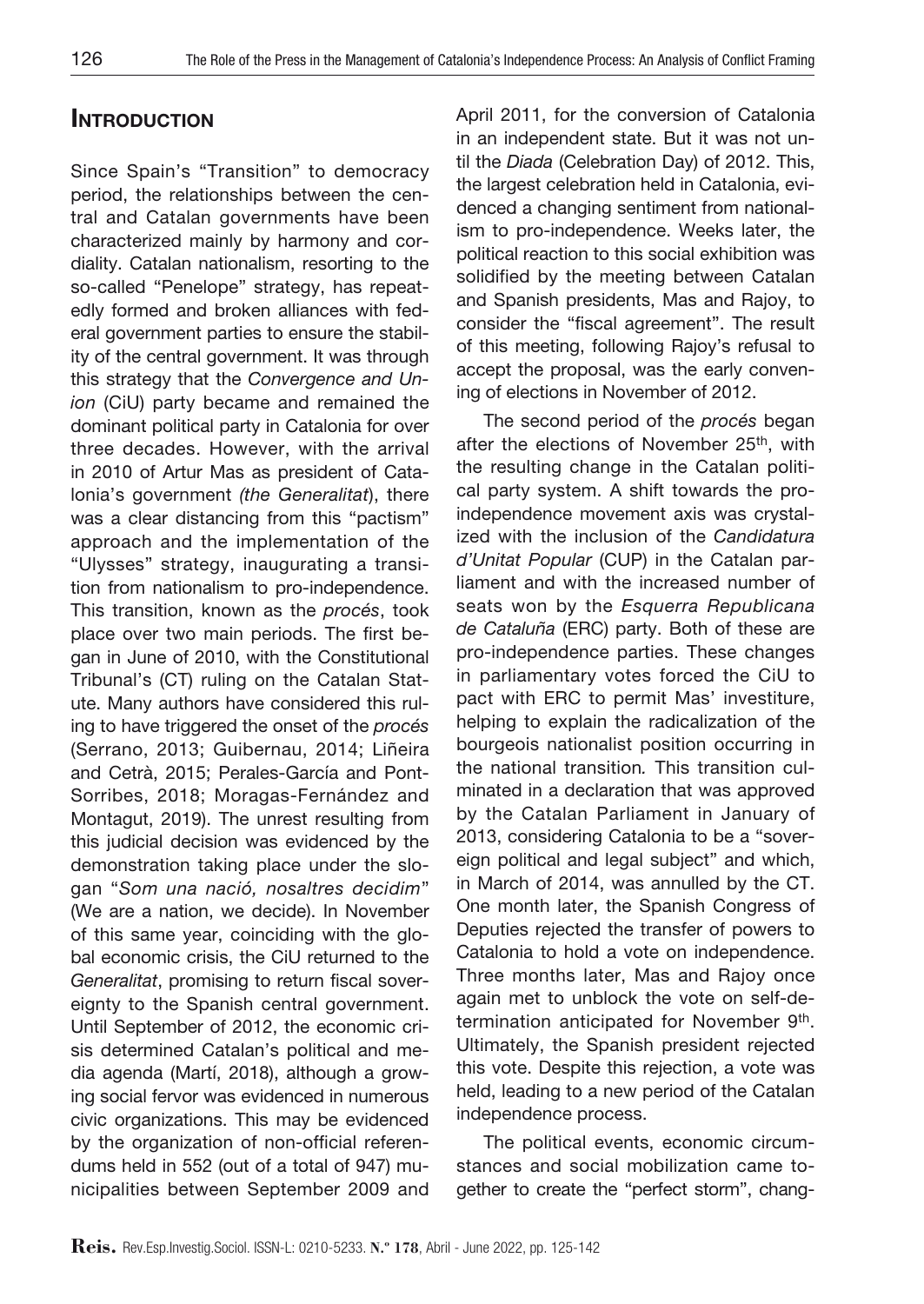ing the preferences of the Catalan population on the territorial organization during the 2010- 2014 period, as evidenced by the Center for Opinion Studies<sup>1</sup> (CEO). During this period, the "autonomous community" option, which received the majority percentage between February of 2010 (38.2%) and February of 2011 (33.2%), was displaced to the second position, outweighed by the "Federal state" option (33.0%) in June of 2011, although both would function as communicating vessels until June of 2012. As of this date, the option "Independent state" would become the majority opinion, coinciding with the CT ruling, gaining more than ten points between June (34.0%) and November (44.3%) of this year. Since then and until the end of the analyzed period, the independence movement remained the top preference, receiving the support of approximately 45.9% of the Catalan population.

The preferences of the Spanish population also underwent certain changes during the central years of sovereignty (Pérez and García, 2019), although to a lesser degree (than the Catalan population). Data from the Spanish Sociological Research Center<sup>2</sup> (CIS) revealed that during the analyzed period, most Spaniards preferred a "state with autonomous communities, like that of the present" with a mean of 36.6% and changing by approximately 4 points, up to 40.5% in January of 2010 to 36.1% in October of 2014. The following options were preferred by the Spanish population at the start of the period: "a state in which the autonomous communities have greater autonomy*"* followed by "a state in which the autonomous communities have less autonomy". However, the option "a state with a single central government without autonomous communities" experienced the great-

est change (6.6 points). The centralist position, approaching 13.0% in 2010 and 2011, went on to become the second preference of the Spanish population by July 2012, peaking in January 2013 with 24.2%.

Therefore, the regional conflict fed the extremist positions represented by the independence parties in Catalonia and the Spanish collective promoting the disappearance of autonomous communities.

Given all of this, there is a clear need to examine the role of the press in Spain and in the autonomous community during the management period of the *procés*. For this, we propose three objectives: 1) to identify the predominant conflict framings used by the press; 2) to determine whether or not the reference context of the media explains the preference for a specific model of territorial organization; and 3) to analyze possible changes in the conflict framing, based on the underlying media dynamics.

### Theoretical approach to conflict **FRAMING**

#### Conflict framing typology

The mass media has a major influence on the creation of conflicts thanks to how it presents and interprets the same (Scheufele, 1999). For this, it relies on *framing*, the "selection of certain aspects of perceived reality and the increased relevance given to the same in a communicative text, thereby promoting a specific definition, causal interpretation, moral assessment (attribution of responsibility) and/ or recommendation for the treatment of a specific issue" (Entman, 2004: 5). Thus, the effect of the media framing may be defined as the emphasis that a specific media gives to certain aspects of a topic and how this emphasis may influence the interpretation of the same by those receiving the narrated information (Vreese, Boomgaarden and Se-

<sup>1</sup> CEO barometers: 555, 581, 600, 612, 652, 661, 677, 694, 705, 712, 723, 733, 746, 758.

<sup>2</sup> CIS barometers: 2828, 2834, 2843, 2847, 2859, 2951, 2960, 2976, 2984, 2993, 3001, 3011, 3021, 3033, 3041.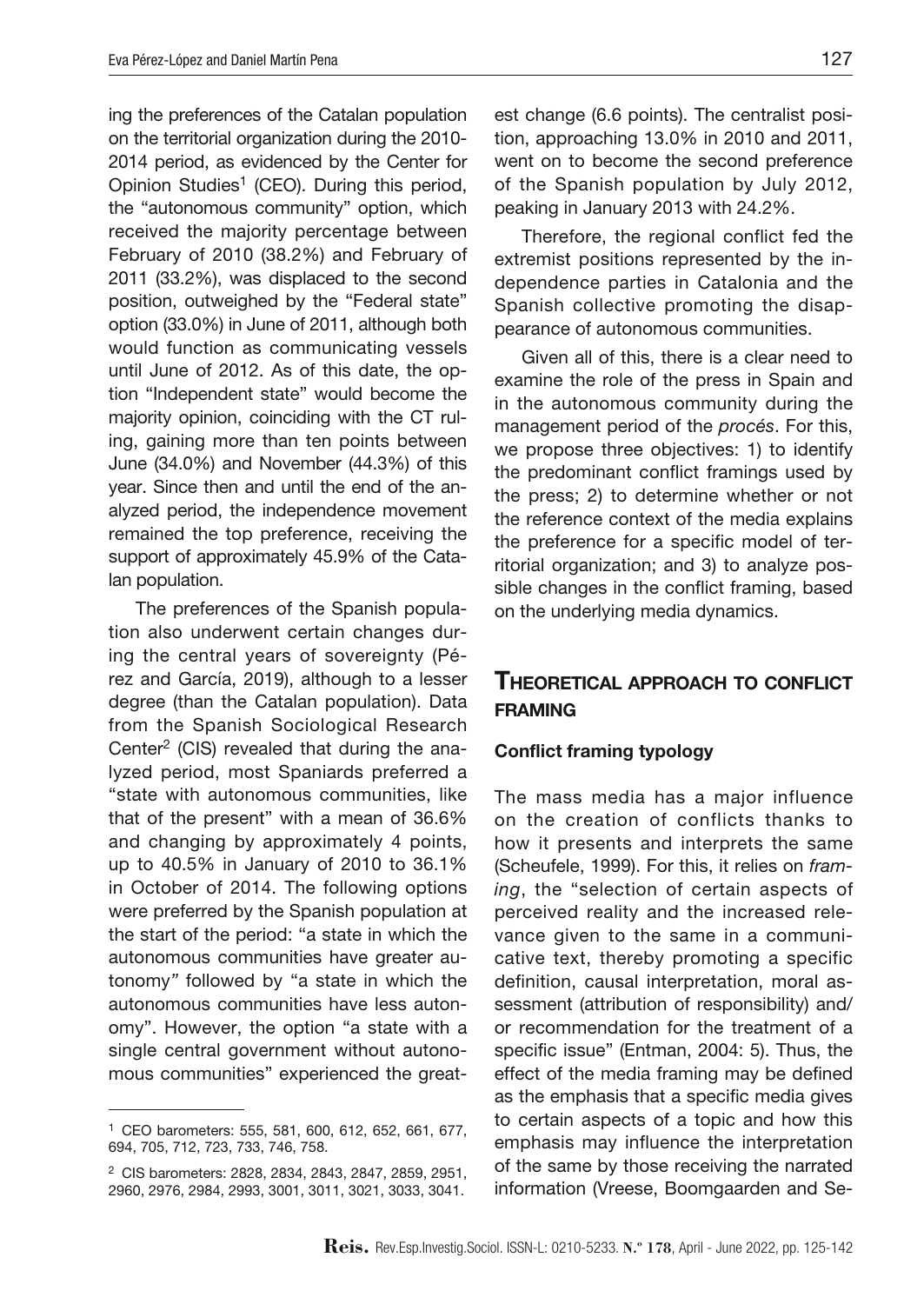metko, 2011: 180). Therefore, not only does the mass media act as a molding force for society and culture (Hepp, 2009), leading to long-term social and cultural changes (Hjarvard, 2016), it also serves as a "space that creates power" (Castells, 2009: 262) or that recreates and transforms reality (Castelló, 2012: 22).

Conflict framing refers to the explanation provided by the media regarding certain key topics of the conflict between parties (Neuman, Just and Crigler, 1992). Therefore, it uses the disagreement between individuals, institutions or countries (Cappella and Jamieson, 1997) to "capture the interest of the audience" (Semetko and Valkenburg, 2000: 95). In political news, this framing is revealed through critiques or attacks made on politicians or political participants, or divergent political perspectives (Bartholomé, Lecheler and Vreese, 2018). It is also commonly used in research on political communication (Gamson, 1992; Semetko and Valkenburg, 2000; Vreese, Peter and Semetko, 2001; Sádaba and Rodríguez, 2007; Vliegenthart, Boomgaarden and Boumans, 2011; Ballesteros, 2014; Martínez, Humanes and Saperas, 2014).

Diverse authors have created typologies (Pinkley and Northcraft, 1994; Drake and Donohue, 1996; Rogan and Hammer, 2002) to categorize conflict framing with an enriching perspective. However, the typology created by Bartholomé, Lecheler and Vreese (2018) lacks a solid conceptualization in the scientific literature, proposing two dimensions of conflict framing: 1) intervention and 2) substantivity. The former contrasts the journalistic intervention framing —referring to the visibility of the journalist's voice in the same—, with non-interventionist framing —a more objective description of the conflict is provided—. The latter distinguishes between substantive framings —based mainly on political ideas and issues— and non-substantive ones —focusing on elements of games and strategy—. Journalistic approaches

tend to focus more on these latter framings (Vreese, 2012), intensifying their presence during the subsequent decision-making periods: (Dunaway and Lawrence, 2015) electoral —a popular vote or elections—, legislative —the approval of a declaration of sovereignty in the Catalan parliament—, or social —*Diada* demonstrations—. Substantive framings, on the other hand, are used more frequently during the initial periods of a dispute (Lawrence, 2000).

Our interest lies in the dimension of substantivity within the conflict framings, since, according to Bartholomé, Lecheler and Vreese, (2018: 1691), it "permits the incorporation of distinct theoretical concepts that are frequently used under the umbrella of framing the conflict from a more comprehensive theoretical perspective". To consider this dimension, a typology of conflict framing has been developed to help understand how the press has framed this regional socio-political crisis. The substantive conflict framings have been grouped into four categories: "problem or political framings" (Cappella and Jamieson, 1997; Strömbäck and Kaid, 2008) that consider how political topics are defined, explore their causes, offer explanations as to their consequences and propose solutions; "symbolic framings", which construct conflict interpretation based on elements such as the nation, culture or history; "pragmatic framings", that consider material aspects —economic ones or specific implications on the everyday life of individuals— (Castelló and Capdevila, 2013); and "regulatory framings*"*, defining narratives and discourse that focus on democratic ideas, values or principles through arguments of democratic legality and legitimacy. The inclusion of this latter framing in our analysis is especially relevant since this conflict suggests the altering of the legal *status quo*. Non-substantive conflict framings are represented by two categories: "strategic and game-based framings" (Aalberg, Strömbäck and Vreese,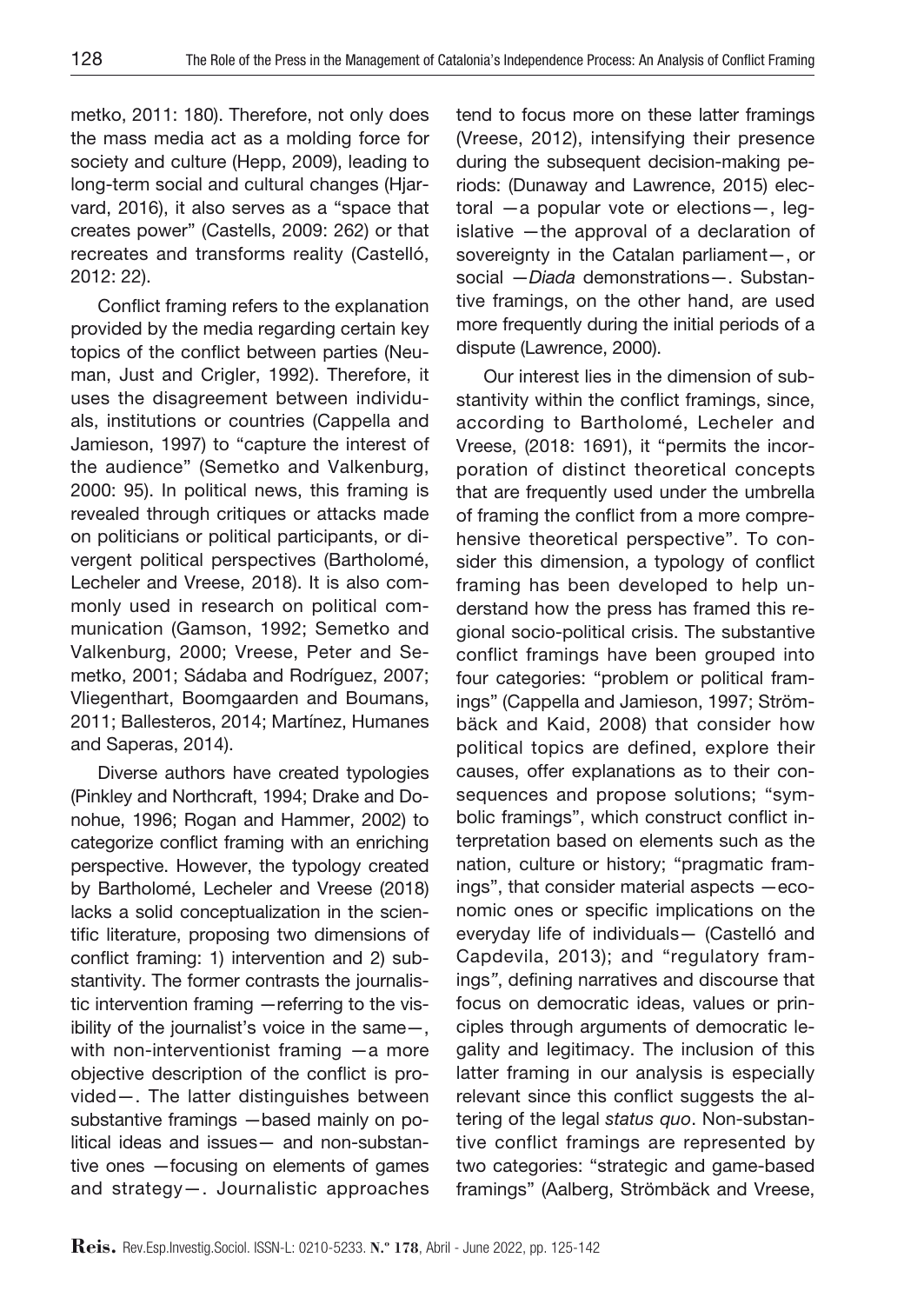2012). Strategic framing interprets the motivations behind specific actions and the positions of the political parties or representatives —the strategies used to achieve their goals— or even, their personal traits. Gamebased framing represents politics as a sort of game, focusing on winners and losers, in political debates, demonstrations of public opinion via surveys and polls, speculations on electoral results, etc. (*ibid*.: 172).

Numerous studies examining the Catalan independence conflict from the framing approach have detected or observed specific political public events, such as the 2010 *Estatut* ruling (Montagut, 2012; Perales-García, Xambó and Xicoy, 2012), various elections in Catalonia, such as those of 2007 (Castelló and Capdevila, 2013), 2010 (Capdevila and Pont-Sorribes, 2012) and 2015 (Moragas-Fernández and Capdevila, 2017), or plebiscitary events such as the referendum of November 9th of 2014 (Ballesteros, 2015), or October 1<sup>st</sup> of 2017 (Sola, 2018). In addition, certain social events, such as the *Diadas* in 2012 (Alonso-Muñoz, 2014; Xambó, Perales-García and Xicoy, 2014; Castelló and Capdevila, 2015), 2013 (Gili, 2014; Gili, Pont-Sorribes and Ruiz-Collantes, 2018), 2015 (Moragas-Fernández and Capdevila, 2017) or 2016 (Palà, 2018) are also of special relevance.

### The press as an agent of conflict polarization

As mentioned, the mass media not only presents and interprets reality, it also transforms it. This is especially relevant in the case of conjectures that fuel a greater social mobilization or political intensity, as with the Catalan situation. Media consumption tends to be associated with the audience's ideological and party preferences (Humanes, 2014). However, at the same time, the media tends to adapt its discourse to the regional location of the audience to

which its news is directed. Both ideological (leftist-right-wing) and territorial (centralperipheral) aspects may coexist in regionally-based conflicts, creating highly polarized political communities (Valera-Ordaz, 2018).

Much of the literature examining the independence process from the framing perspective has referred to the existence of antagonistic media representations (Ballesteros, 2015, 2017; Gili, 2014; Micó and Carbonell, 2017; Xicoy, Perales-García and Xambó, 2017) with symbolic universes differentiated based on the territorial affiliation: "unionist or constitutionalist, pro-independence or federalist*"*. On the one hand, the Catalan press tends to use positive symbolic framings (Castello and Capdevila, 2013) and the attribution of responsibility, conflict and human interest (Gili, 2014; Alonso-Muñoz, 2014; Palà, 2018) combined with economic and legal arguments (Xicoy, Perales-García and Xambó, 2017), to present a sovereigntist discourse (Montagut, 2012); on the other hand, the national press tends to recur to negative symbolic framings (Castelló and Capdevila, 2013) of attribution of conflict responsibility, morality and economic consequences (Ballesteros, 2015, 2017; Gili *et al.*, 2018) and arguments of legality (Xicoy, Perales-García and Xambó, 2017; Sola, 2018), to present a more *status quo* discourse. In the face of this polarization, there is also a third block having a federalist orientation (Monferrer and Bellido, 2018) which adopts a bi-partisan position of dialogue-based solutions (Alonso-Muñoz, 2014; Gili, Pont-Sorribes and Ruiz-Collantes, 2018). As we will describe below, this polarization widens the differences and conflicts instead of seeking consensus (Morel, 2018; Sánchez-Cuenca, 2018).

On the other hand, as Chavero *et al.* (2013: 642) affirmed, the dynamics of political and media polarization highlight the reciprocal nature of the instrumentation between media and political parties, with the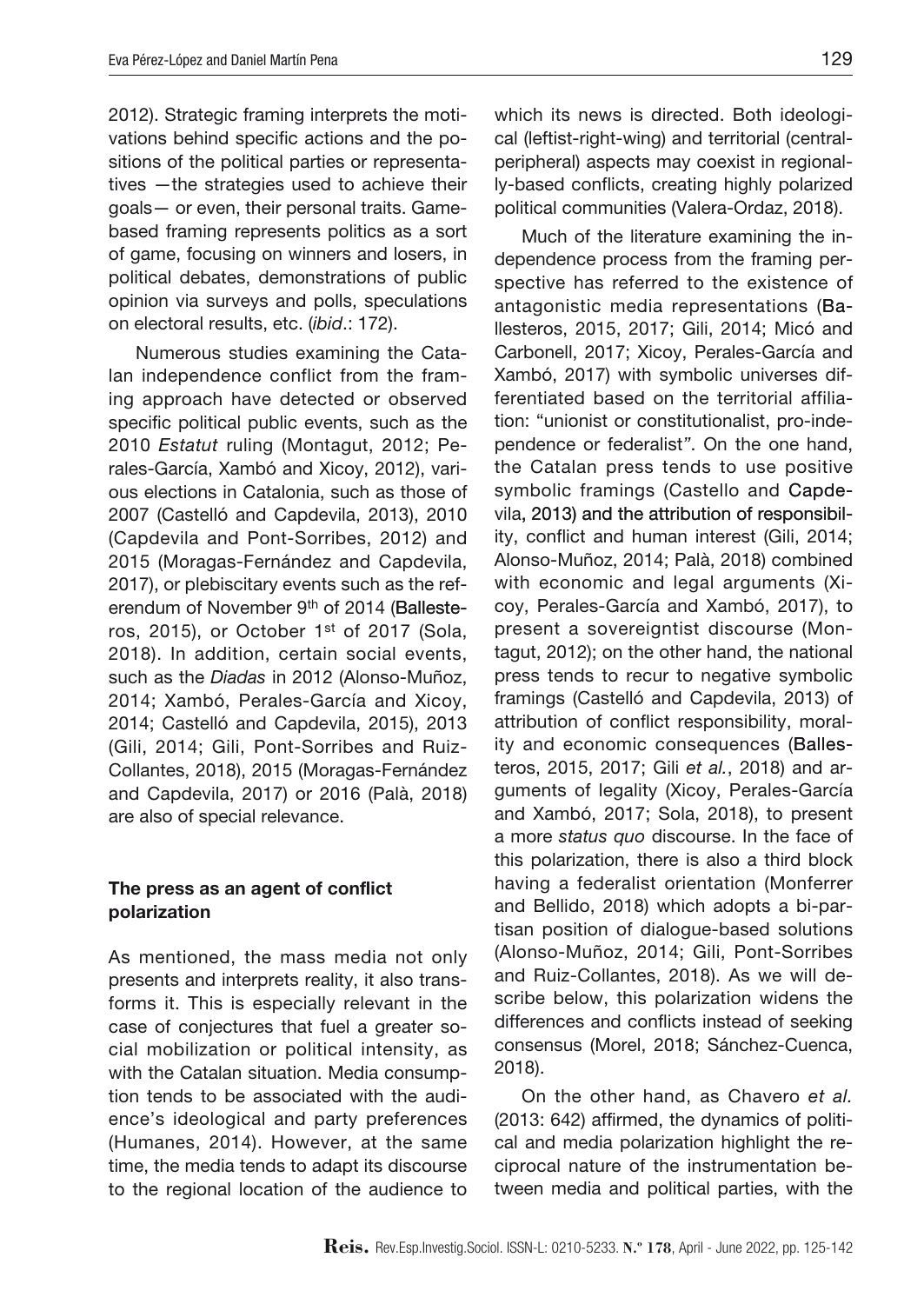former no longer being satisfied with merely "mediating", but rather, attempting to "influence*"* politics and define them according to their own interests. Furthermore, the mass media tends to operate alongside other public and private institutions with which it coincides politically, aligning with the arguments of specific political parties (Perales-García and Pont-Sorribes, 2018).

# **METHODS**

## Design and sampling

Four newspapers were selected according to the criteria of 1) increased diffusion $3$  in their respective reference contexts —state and Catalan— and 2) representation of the hegemonic ideological orientation, namely, liberal-conservative and Social Democrat. The following papers were selected: *El País, El Mundo, La Vanguardia* and *El Periódico de Cataluña.* In terms of editorial lines, as Reig (2011) suggested, *El País* is considered to be a progressive and the most in line with the postulates of the Spanish Socialist Workers' Party (PSOE); *El Mundo*, tends to be most aligned with Spain's People's Party (PP) and maintains a more liberal editorial line; *La Vanguardia*, historically linked to Catalan nationalism, has a more conservative orientation; and *El Periódico de Cataluña* tends to be more progressive and supportive of Catalan socialism.

An analysis was carried out on the quantitative and qualitative content of the communicative articles published in the four newspapers. The qualitative analysis permitted a "discovery of the DNA of the media messages and a scientific examination of the meanings and significances" (Humanes and Igartua, 2004: 75-76). The sample is defined by the set of articles containing elements of the conflict framings published in the printed edition on the day following the key event. By *key event,* we refer to events of special social and/or political transcendence which set the *procés*' path for future development: 1) the CT ruling (June 28, 2010), 2) the demonstration against the ruling (07/10/2010), 3) the *Diada* demonstration (09/11/2012), 4) the meeting between Rajoy and Mas on the fiscal agreement (09/20/2012), 5) the *Parlament's* declaration of sovereignty (23/01/2013), 6) the annulment of the declaration of sovereignty by the CT (03/25/2014), 7) Congress' rejection of the transfer of powers to the Catalan government in order to hold a referendum (04/08/2014) and 8) the Rajoy-Mas meeting on the authorization to hold the referendum (30/07/2014). Having reviewed all of the key informative and opinion-based articles, those considered to fall within a conflict framing were selected, for a total of  $n = 454$ .

### Sample coding

To code each unit of analysis, a database was created, including the following variables:

- a) Identification data: number of analysis unit, date of publication.
- b) Formal aspects: appearance on the cover (yes/no), type of piece: informative (I), opinion (O). A sub-code was established for those opinions that included an editorial (O/E).
- c) Territorial organization model: to identify whether or not the analyzed articles expressed a preference for a specific model of territorial organization, the following categories were used: "constitutionalist" (C), "federalist" (F) and "pro-independence" (I). The term "constitutionalist*"*  was used to refer to those articles defending the non-changeable nature of the *statu quo*, the second postulates a new

<sup>3</sup> State newspapers having the broadest average dissemination (2010-2014) according to the EGM: *El País* and *El Mundo*. Catalan newspapers having the broadest average dissemination (2010-2014) according to the OJD: *La Vanguardia* and *El Periódico de Cataluña.*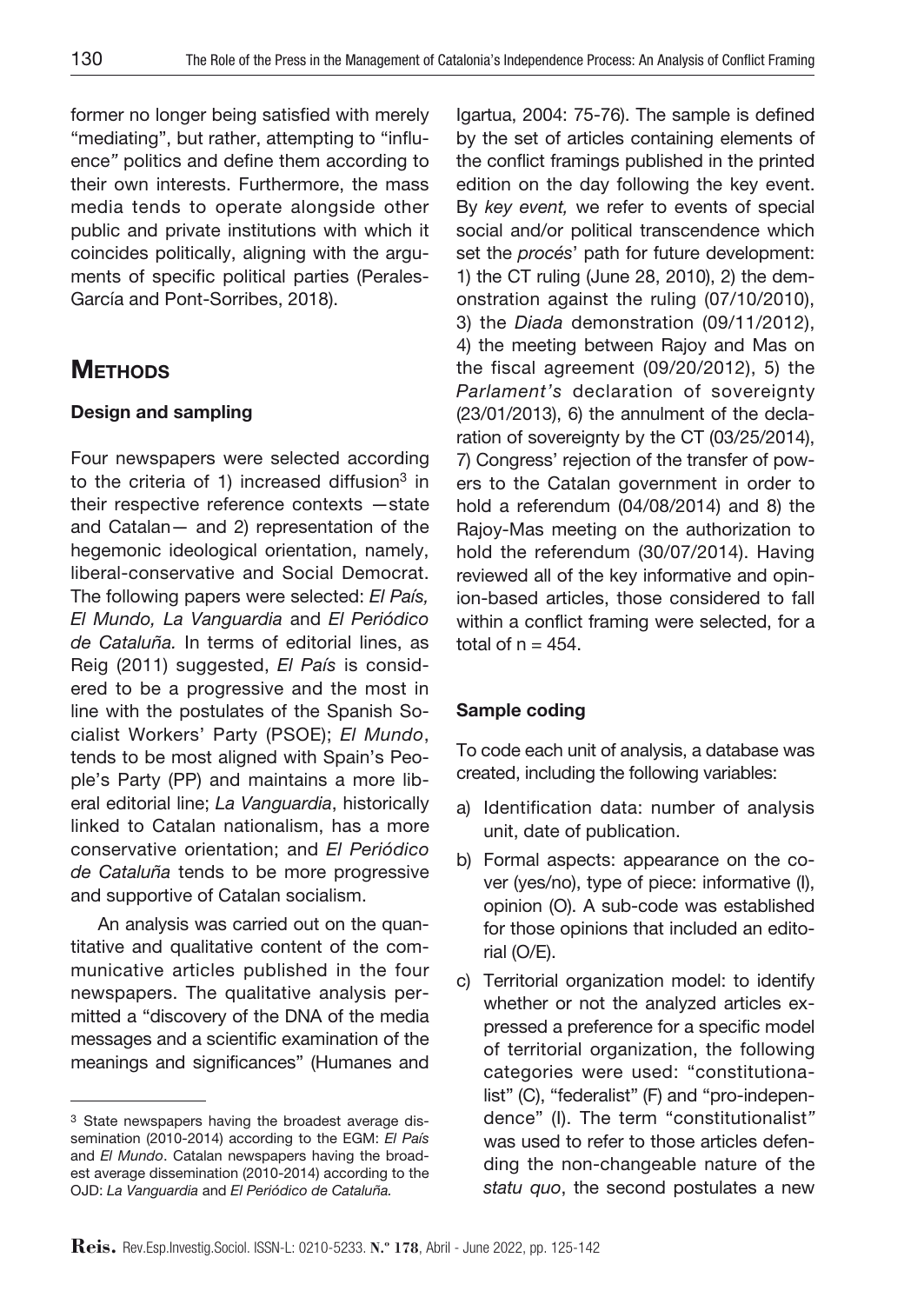territorial state model and the last refers to articles including everything from the "right to decide" to the unilateral declaration of independence. The contours between these preferences are somewhat diffuse, given that they can share relevant ideas with other postulates. Constitutionalist articles, for example, may include positions that coincide with federalist ones, in the use of dialogue as a means of conflict resolution. And federalist articles may share the so-called "right to decide" that is applauded by the proindependence articles. Therefore, these simplified categories are used, given that they are commonly referred to in studies on the Catalan conflict.

d) Conflict framing: the journalistic articles were classified based on the elements representing the conflict framing (Table 1).

| Substantive dimension of conflict framing                                                                                                                                                                                                                                   | Non-substantive dimension of conflict framing                                                                                                                                                                         |
|-----------------------------------------------------------------------------------------------------------------------------------------------------------------------------------------------------------------------------------------------------------------------------|-----------------------------------------------------------------------------------------------------------------------------------------------------------------------------------------------------------------------|
| Problem or political framing (Strömbäck and Kaid,<br>2008)<br>$-$ Define the conflict.<br>- Identify the responsible parties.<br>- Describe the consequences.<br>- Propose solutions.                                                                                       | Strategic framing (Aalberg, Strömbäck and Vreese,<br>2012)<br>- Include political or party-based strategies or tactics.<br>- Include motivations for the political or party-based<br>action, positioning or behavior. |
| Symbolic framing (Castelló and Capdevila, 2013)<br>- References to history, the nation, culture, symbols.                                                                                                                                                                   | Game-based framing (Aalberg, Strömbäck and Vreese,<br>2012)<br>- State winners/losers.<br>- Include attacks on politicians or parties.<br>- Use metaphoric language (sports, war or game-re-<br>lated).               |
| Pragmatic framing (Castelló and Capdevila, 2013)<br>- State the material consequences if society contin-<br>ues to follow a certain course of action or not.<br>- State the implications on the everyday lives of indi-<br>viduals if following a certain course of action. |                                                                                                                                                                                                                       |
| Regulatory framing<br>- References to issues of legality or legitimacy.                                                                                                                                                                                                     |                                                                                                                                                                                                                       |

Table 1. *Conflict framing typology* 

*Source:* Author's own creation.

# **RESULTS**

### Quantitative results

The Catalan press makes up 55.5% of the sample, with *La Vanguardia* and *El Periódico de Cataluña*, coinciding in number of articles, with 126 each. As for the state press, *El Mundo*, with 109 articles, surpasses *El País*, which published a total of 93. The key events appeared on the covers of the four papers. The editorials, almost unanimously covered the news events, except for the CT's annulment of the Declaration of sovereignty of the Catalan parliament, which was not included in the editorials of either *El País* or *El Periódico*. Congress' rejection of the transfer of powers to the Catalan government to hold a referendum generated the most editorial content ( $n = 78$ ); on the other hand, once again the CT's annulment of the Declaration of sovereignty of the *Parlament* received the least coverage ( $n = 26$ ).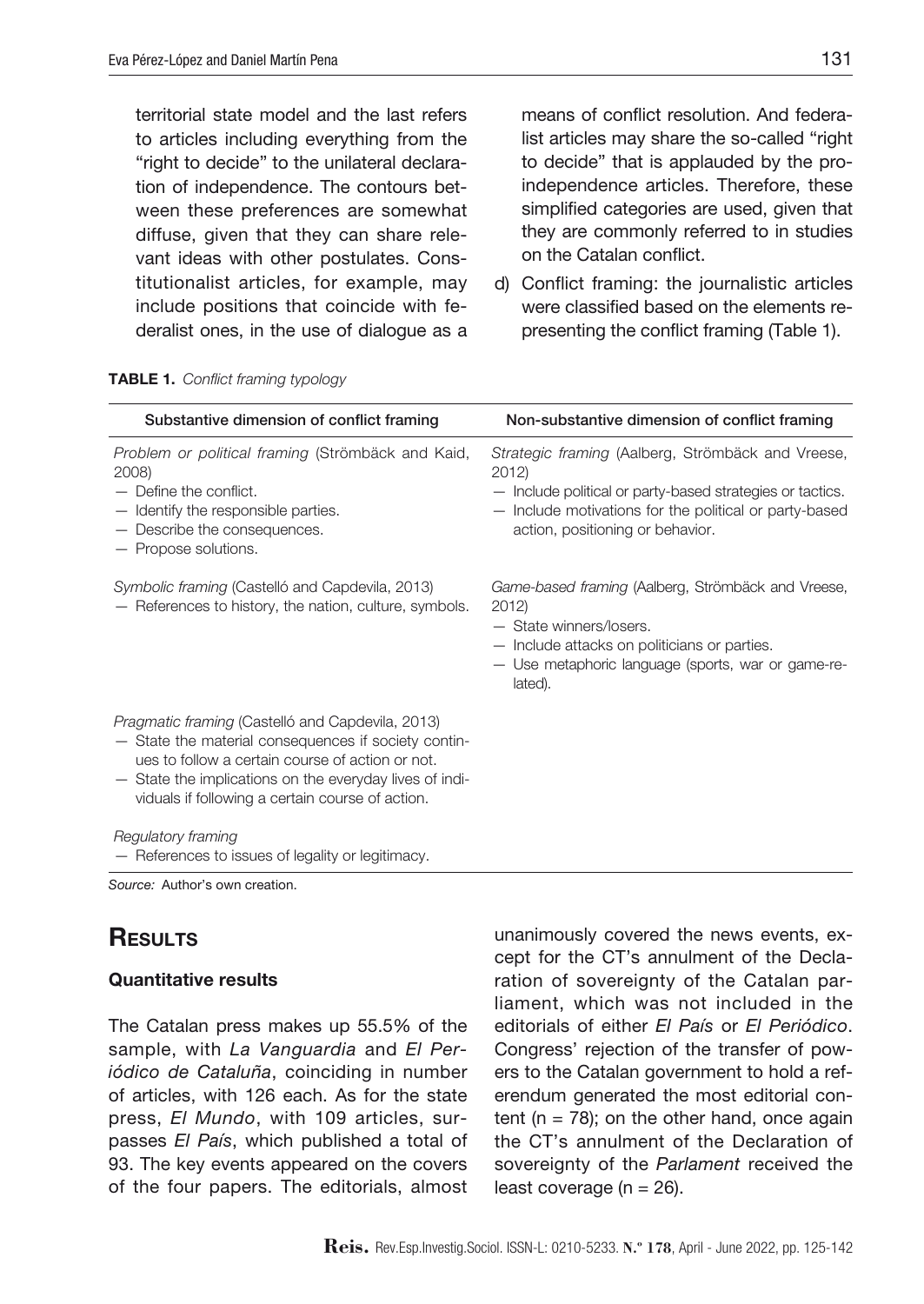

GRAPH 1. *Press coverage according to key events* 

*Source:* Author's own creation.

As for treatment by type, *El País* led the group with the most informative articles (66.0%), followed by *El Mundo* (49.5%), *La Vanguardia* (46.0%) and *El Periódico*  (45.0%). On the other hand, *El Periódico*  (55.0%) and *La Vanguardia* (54.0%) reserved more space for opinion-based articles. Of the informative treatment, Congress' rejection of the transfer of powers to the Catalan government is, in absolute terms, the topic receiving the most attention (40 articles), followed by the CT ruling against the *Estatut* (38). The Catalan press showed the most interest, in terms of number of articles referring to it: *La Vanguardia*, 13 and *El Periódico de Cataluña*, 11; however, *El Mundo* came in second in terms of number of informative articles published.

As for opinion-based articles, the meeting on the fiscal agreement between Rajoy and Mas stood out with a total of 40 articles in the four newspapers. *La Vanguardia* and *El Mundo* offered the most coverage of this topic, of the eight topics considered, discussing it in 12 and 11 articles, respectively. For *El País*, it is the second most relevant issue (5 articles). The following event, in quantitative terms, once again is the Congress of Deputies' rejection of the transfer of powers to convoke a referendum in Catalonia. However, unlike the case of the information-type articles, in which the most relevant topics could be treated by the Madrid and Barcelona press, in this case, the Catalan press considered this issue with predominance. In just one day, *La Vanguardia* published 12 opinion-based articles while *El Periódico* published 15.

The greater or lesser coincidence of the importance granted by the press to each key event, based on their area of dissemination, helps identify the issues deserving more attention and those having a lesser impact. The greater or lower importance of the informative or opinion types is also of interest for the identification of how each newspaper uses them to create a narrative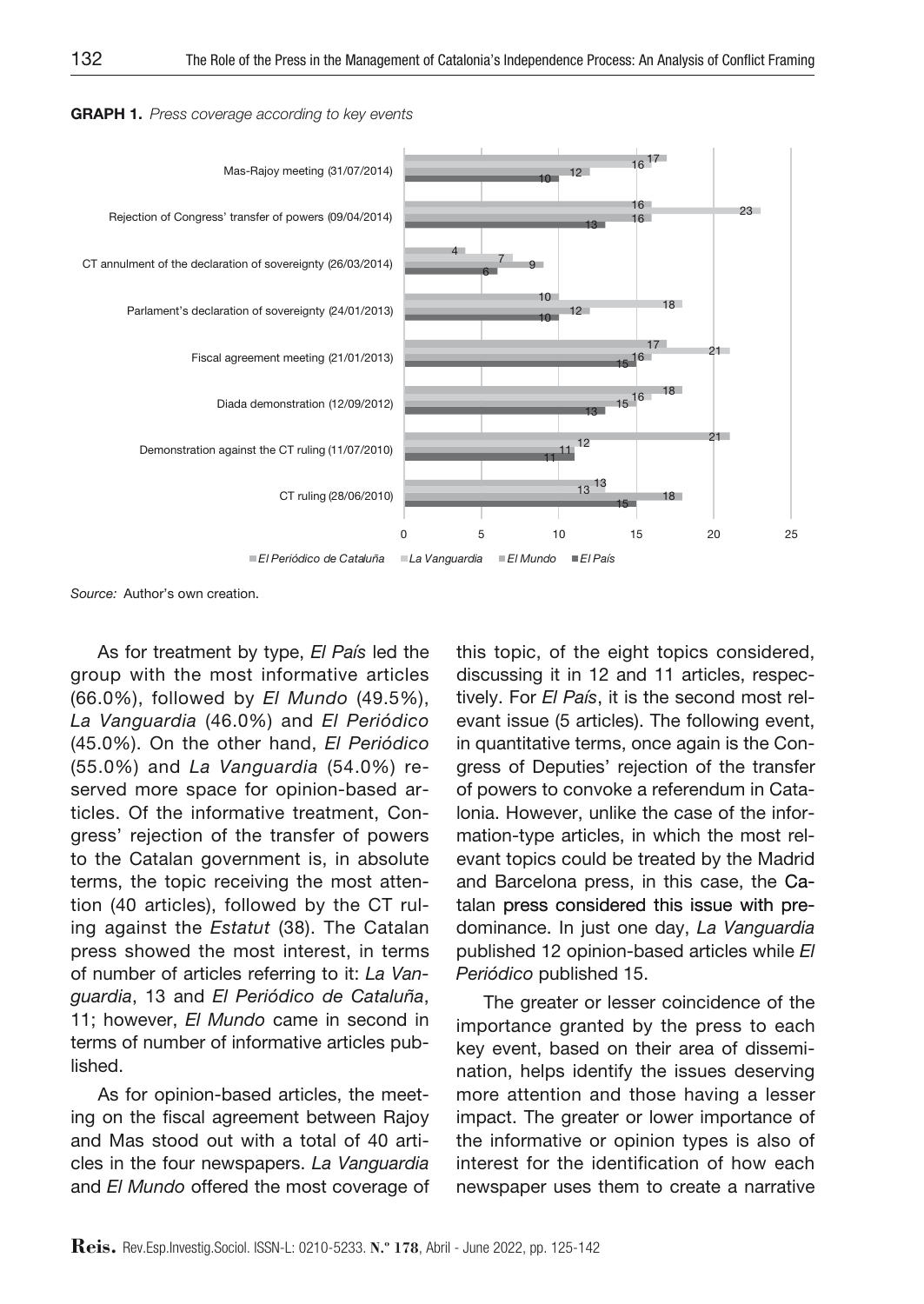regarding the conflict. However, determining how this shapes the conflict in the management phase requires a content analysis to identify the predominant conflict framings, an issue that is covered in the following section.

#### Qualitative results

### *El País*

Two editorial lines have been identified to define the conflict by this newspaper. In the first, appearing between 2010 and mid-2013, conflict framing was used to define the news as a displacement of Catalan politics towards sovereignty, with the responsibility falling upon Spanish President Rajoy and the PP, given their attacks on the autonomic state. The rebuilding of consensus was suggested as a potential solution to the growing territorial tension. A slight predominance of the substantive dimension is seen, as compared to the non-substantive one, used to explain the causes. Symbolic elements ("the nation's unity", "the culture that binds us", "centuries of history in common") and, to a lesser degree, pragmatic ones, related to the consequences for the economy and well-being of Catalans in an independent state, highlight the newspaper's orientation towards "constitutionalist*"* positions that boast a conciliatory spirit. The framing of the problem is evident in the explanation of all of the relevant events of this phase.

The *game* and *strategic-based* framings were created through the use of metaphors ("throw the ball in your court", "deliver a fatal blow", "a factory of separatists", "light the match next to the tank of gasoline", "the Lamb of God", "the dust settles", "pruning", "path") and lexicon ("defeat", "winners", "losers", "weapon", "attack", "break", "battle", "squabble", "consensus", "shutting doors", "fit in"), all of which invoke war and game-based ideas. In this way, they attempt to warn of the legal consequences

of taking on a process in which none of the parties is willing to negotiate. The strategic framing is used to explain the PP and CiU's instrumentalization of the topic. To reinforce this idea, the strategic elements are complemented with elements of the gamebased framing, especially in the news interpreting events related to social mobilization.

In 2013, the newspaper modified its "constitutionalist" orientation and chose to take a more "federalist" approach. This change had clear implications on the interpretation of the problem, which went on to become a real threat with the resulting "train crash". These terms are paired with the co-responsibility<sup>4</sup> of the conflict. On the one hand, there is the PP, with its "revisionism of the autonomous system with its determination" that has generated a perception of hostility in Catalonia; and on the other hand, there are the CiU nationalists, represented by the figure of President Mas, and the party supporting it, the ERC, which has taken advantage of the crisis, using it as a "smoke screen to cover their flaws and to blame Spain for all of the problems occurring in Catalonia"5. The solution, as mentioned, lies in reforming the Constitution to update the territorial agreement.

As for the conflict framing, there is a clear predominance of substantive topics, although in the first phase, pragmatic elements were also prevalent, not only to warn of the negative consequences of independence, from an economic perspective, but also to highlight the effects of Catalonia's exit from the European Union. On the other hand, the elements making up the problem framing not only attempt to take on the pro-independence arguments, they also propose dialogue-based solutions, avoiding outcomes having winners and losers. Therefore, it is common to find the same

<sup>4</sup> El Roto, viñeta*, El País,* 24 June 2013.

<sup>5</sup> Editorial, "Aires de ruptura", *El País*, 24 January 2013.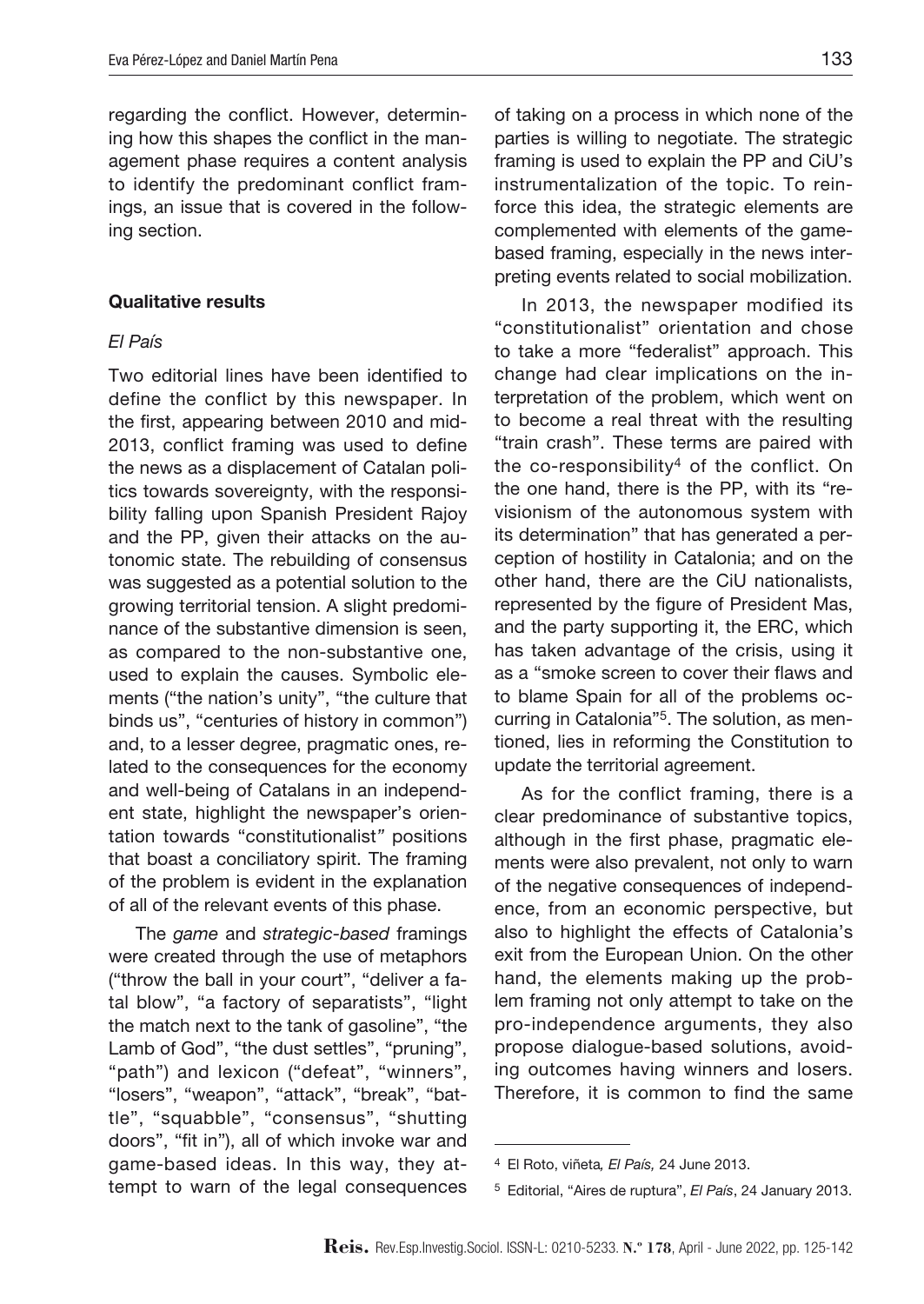lexicon as that used by the Catalan press to counter their arguments ("fed up", "discontent", "fiscal balances", "national identity", "federal", "grievance", "plunder", "own state", "dialogue", "legitimize").

The use of metaphors to evoke the instrumental nature of the content ("secessionist explosion", "human tide", "the ball in Rajoy's court", "the noose tightens", "lighting the flame", "a train crash", "putting out the fire", "smokescreen", "cord", "autonomist spat", "open gates") suggests the idea that the problem framings attempt to transmit, especially when dealing with political news. Although to a lesser degree, another framing that tends to be presented is that of the *game* ("an ace up his sleeve", "counting cards" "havoc", "trump card", "game", "pulse", "deactivate the bomb"). This framing appeals to a new scenario —federalism— in which the political players make concessions to avoid a rupture.

### *El Mundo*

Unlike *El País*, this newspaper defines the conflict as an attempt by the sovereigntists to "destroy the constitutional seams"6. However, in order to detract importance from them, they are characterized in ironic terms, such as "trouble", "dispute", "polemic", "fanfare" or "issue", expressions that were commonly used by the Spanish president, Mariano Rajoy, when referring to the conflict in his public appearances. The responsibility of the problem falls exclusively to the opportunism and irresponsibility of President Mas and the Catalan political parties that feed "Spanish hate and rejection" using all types of "historic lies"7. According to this newspaper, the outcome would be the weakening of Spain's stability and the break with Catalonian society. To avoid this, a pact of co-existence was proposed, within the framework of the Constitution.

From this "constitutionalist*"* positioning, the problem framing was carried out using pragmatic elements that warned of the consequences of secession $8$  -economic and European and international repercussions with metaphors such as "paying the price" or "a shot in the dark". Regulatory framings were used to highlight the illegal and illegitimate nature of the invoked *right to decide*9, <sup>10</sup>. The problem framing appears more frequently in the news discussing judicial issues.

However, non-substantive conflict framing is used more frequently than substantive framings. Strategic framing is used to break down the arguments ("whale birth", "the promise land", "a full pouch", "pay the price", "a leap in the dark", "planting the seed", "smuggling", "*rauxa i seny*") all of which relate pro-independence with an improved economy and affirm that a future Catalan state could form a part of the European Union. On the other hand, the strategic framing attempts to present a negative image of the main participants<sup>11</sup> of the *procés*, especially Artur Mas ("Frankenstein", "political autism"). However, it is the *game-based* framing that tends to be represented through the use of war-related language ("battle", "polemic", "defeat", "attack", "collapse", "Anti-Spanish coercion", "threat", "victims", "enemy", "hostile", "conflict", "balkanization", "revolution", "entrenched", "institutional strike",

<sup>6</sup> José Domingo, "Más que un lío", *El Mundo*, 12 September 2012.

<sup>7</sup> Victoria Prego, "Vía Libre", *El Mundo,* 12 September 2012.

<sup>8</sup> Luis Antonio de Villena, "Cataluña, independencia y mito", *El Mundo*, 24 January 2013.

<sup>9</sup> Editorial, "El Gobierno debe recurrir ante el Constitucional", *El Mundo*, 26 March 2014.

<sup>10</sup> F. Jiménez Losantos, "Sin retorno y sin remedio", *El Mundo*, 9 April 2014.

<sup>11</sup> Editorial, "A Frankenstein se le escapa el monstruo", *El Mundo*, 12 September 2012.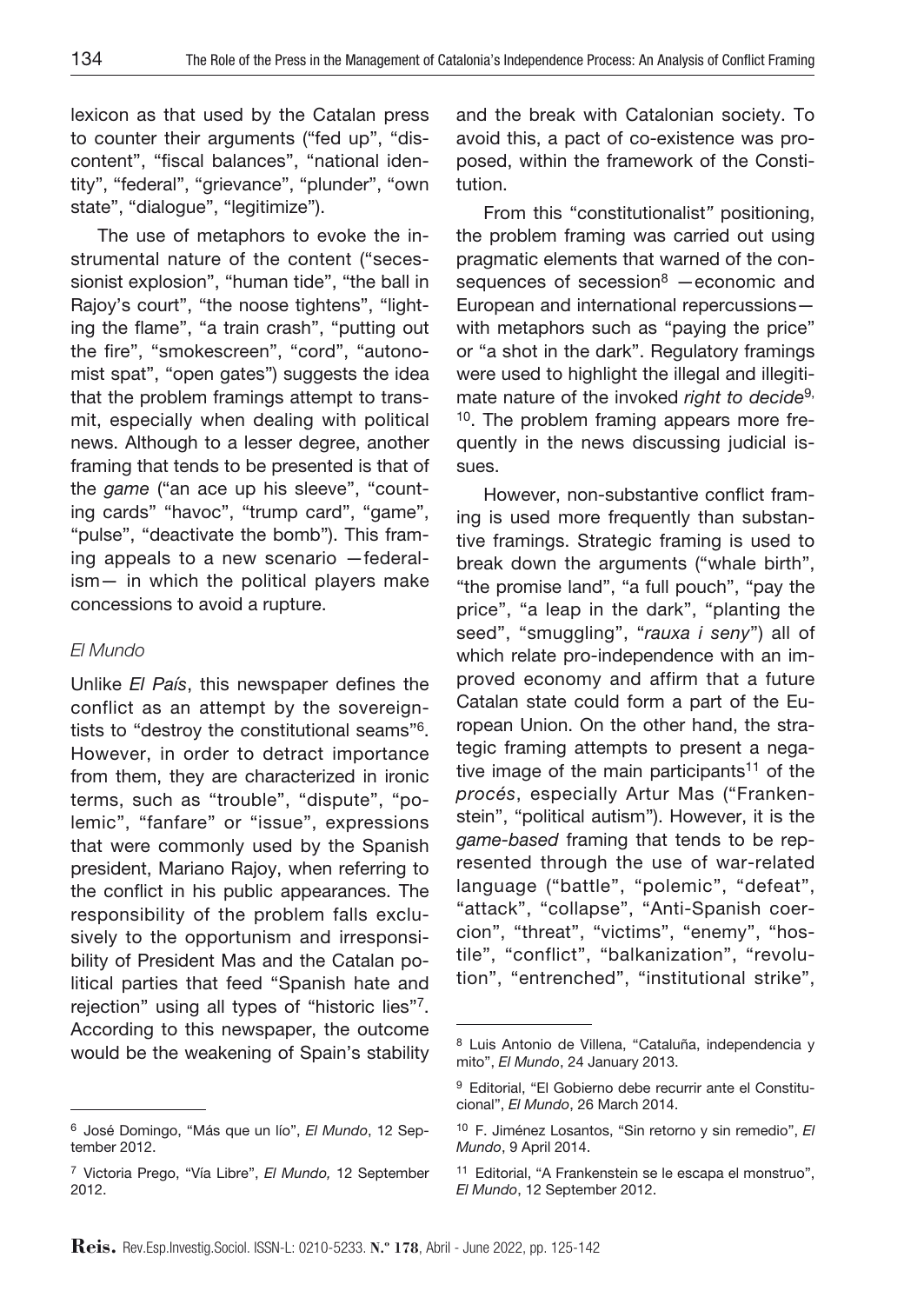"destroy the constitutional seams", "separatist coup", "crossing swords") and gamerelated terms ("pro-independence wager", "make a move").

*El Mundo* intensifies the presence of the game-based framing in events related to the face-to-face between Rajoy and Mas and in the social and political events occurring in Catalonia.

#### *La Vanguardia*

According to this newspaper, the Spanish government's attitude, as well as that of its governing political party, the PP, in addition to the economic crisis, serve as a fuse that lights the flame of the pro-independence sentiment. The problem lies in the persistent negative attitude of the Spanish government with regard to dialoguing and negotiating increased self-governance within the limitations established by the Magna Carta. The result is the Catalan population's perception of an "ongoing grievance —economic, political and cultural— becoming chronic"12 and, therefore, the belief that the sovereigntist process is legitimated by the extensive social and political support that it receives. This paper assumes that the only means of solution is dialogue and political compromise, to permit the holding of a referendum within the framework of an open and flexible interpretation of the Constitution.

As was the case with *El País*, a change took place in the editorial line, moving from the "right to decide" to the continued relationships with the Spanish state through a new "federalist" framework of co-existence that grants more self-governance to Catalonia. Despite this, the opinion pieces in this paper reveal a clear pro-independence preference.

The framing of the problem combines symbolic elements: ("patriotic coven",

"flags", "David versus Goliath", "homeland dignity", "pride", "rupture", "defense of the country", "pocket", "pay and keep quiet", "slamming of the door to Spain") that appeal to the emotions and collective identity to highlight the grievances<sup>13</sup> occurring against the Catalan population under the framework of a victimization discourse<sup>14</sup>. The regulatory framing is also quite evident ("democratic proclamation", "political will of the population", "Catalonia dialogue") to grant democratic legitimacy<sup>15</sup> to the process, in response to those opposing it. The pragmatic elements, less evident than the others, are based on the idea of improving the well-being of the Catalan society in the case of not having to contribute to the federal accounts. In this way, the collective Catalan worldview has coined the expression "Spain steals from us".

Despite the limited presence of substantive conflict framings, these have been used in the news events originating from the Spanish state to counter the "unilateral decisions" in the face of a society that has democratically expressed its will to "decide its own fate".

As previously mentioned, non-substantive conflict framings are prevalent as compared to substantive framings and, particularly, the strategic framings using metaphors and lexicon to indicate an action or movement ("push to the edge", "train wreck", "river", "tributary", "streams", "storm", "tsunami", "wave", "boat", "shipwreck", "row", "bailing out water", "dam") all having a clear outcome: independence. The strategic elements are more evident in news related to the Catalan social and political events. The strategic framings are complemented by

<sup>12</sup> Francesc-Marc Álvaro, "Carteras y banderas", *La Vanguardia*, 12 September 2012.

<sup>13</sup> Pilar Rahola, "El muro", *La Vanguardia*, 21 September 2012.

<sup>14</sup> M.ª Dolores García, "Derrotados", *La Vanguardia*, 29 June 2010.

<sup>15</sup> Jordi Barbeta, "Esto lo cambia todo", *La Vanguardia*, 24 January 2013.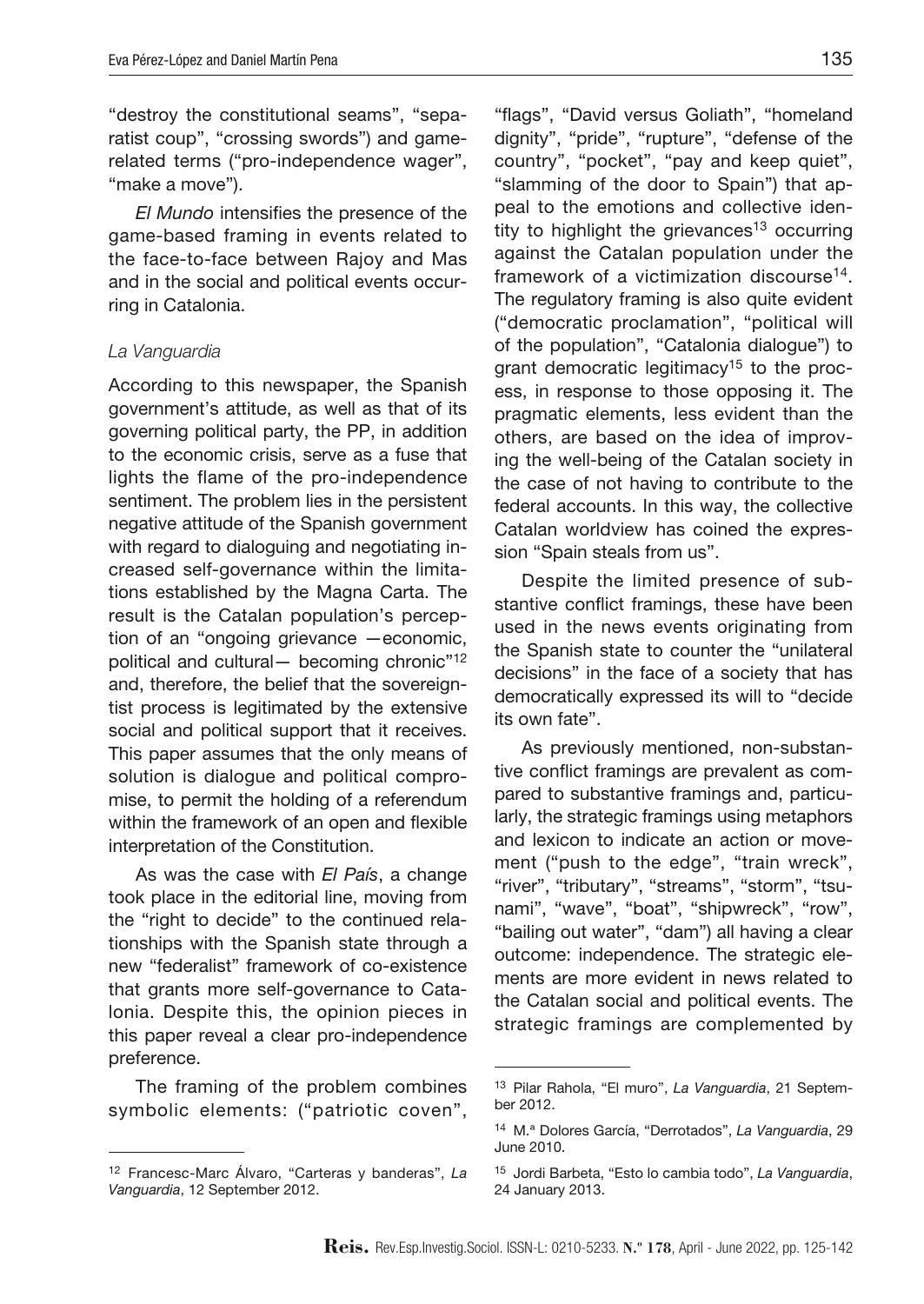game-related terminology: ("the ball is in their court", "wager", "legal poker", "referee", "landslide victory", "trophy", "winner") in response to events related to the Spanish central government or meetings between presidents Rajoy and Mas.

### *El Periódico de Cataluña*

Rajoy's government was deemed responsible for the threat of a definitive Catalan break with Spain, given its contempt of the Catalan requests and its will to take advantage of the "economic emergency to undermine the autonomies"16. However, in a subsidiary manner, President Mas was also blamed for using the fiscal agreement, initially, and subsequently, the independence movement, as excuses to cover up his poor management of the economic crisis and to gain an electoral advantage over his strongest competitor, the ERC. The heart of the conflict lies in the clash of legalities that would result in a "new fit for Catalonia in Spain"17, that is, the "federalist" approach.

The substantive framings predominate in the conflict interpretation and are used to identify the political parties responsible for the conflict. The framing of the problem relies on symbolic elements to create the victimization discourse, extolling the values of Catalan society ("*prou*"18, "dignity"19, "selfesteem"20) or criticizing the damage caused by Rajoy's central government ("autism"<sup>21</sup>,

""disdain", "contempt"<sup>22</sup>, "treason", "intransigence"). Pragmatic elements have a more residual presence. The emphasis of the news is placed on regulatory elements that aim to present a consensus-based solution that is situated somewhere between the break with the central government proposed by the pro-independence movement and the inertia promoted by the constitutionalists in order to end the dispute.

When *El Periódico* relies on the game and strategy-based framings, it does so to highlight the election-based focus of presidents Rajoy and Mas. In doing so, it attacks the unconventional strategy<sup>23</sup> of Mas and the inertia of Rajoy. This is achieved through the use of nautical metaphors such as "tidal wave", "avalanche", "Marabunta", "dead calm", "groundswell", "breaking the ties", "breaking from the boundaries", "rough seas", "heavy swell", "gale" or "tide", "storm", "tsunami" and others that refer to movements or actions ("travel", "odyssey", "dead end street", "putting flanges on the steeds of the Apocalypse") since the paper represents the conflict in strategic terms. However, game-based lexicon is also found: "game", "checkmate", "political chessboard", "race", "marked deck", "competition", "referee" "stakes", "chess moves". The strategic framings, found in all of the analyzed news events, are complemented by game-based framings in the discussion of the political events in which concessions are granted to the Catalan government.

# Discussion and conclusions

This analysis considers the predominant conflict framings evident during the man-

<sup>16</sup> Marçal Sintes, "La decisión o la no decisión del PP", *El Periódico de Catalunya,* 12 September 2012.

<sup>17</sup> Juancho Dumall, "Propongan ustedes una tercera vía", *El Periódico de Catalunya*, 31 July 2014.

<sup>18</sup> Portada, "Cataluña grita, ¡prou!", *El Periódico de Catalunya*, 11 July 2010.

<sup>19</sup> Antoni Segura, "Por dignidad democrática", *El Periódico de Catalunya*, 11 July 2010.

<sup>20</sup> Xavier Bosch, "Por autoestima de país", *El Periódico de Catalunya*, 11 July 2010.

<sup>21</sup> Carlos Elordi, "Autismo español ante Cataluña", *El Periódico de Catalunya*, 9 April 2014.

<sup>22</sup> Editorial, "¿Y ahora qué?", *El Periódico de Catalunya*, 19 September 2012.

<sup>23</sup> Joaquim Coll, "Del portazo al lamento", *El Periódico de Catalunya*, 31 July 2014.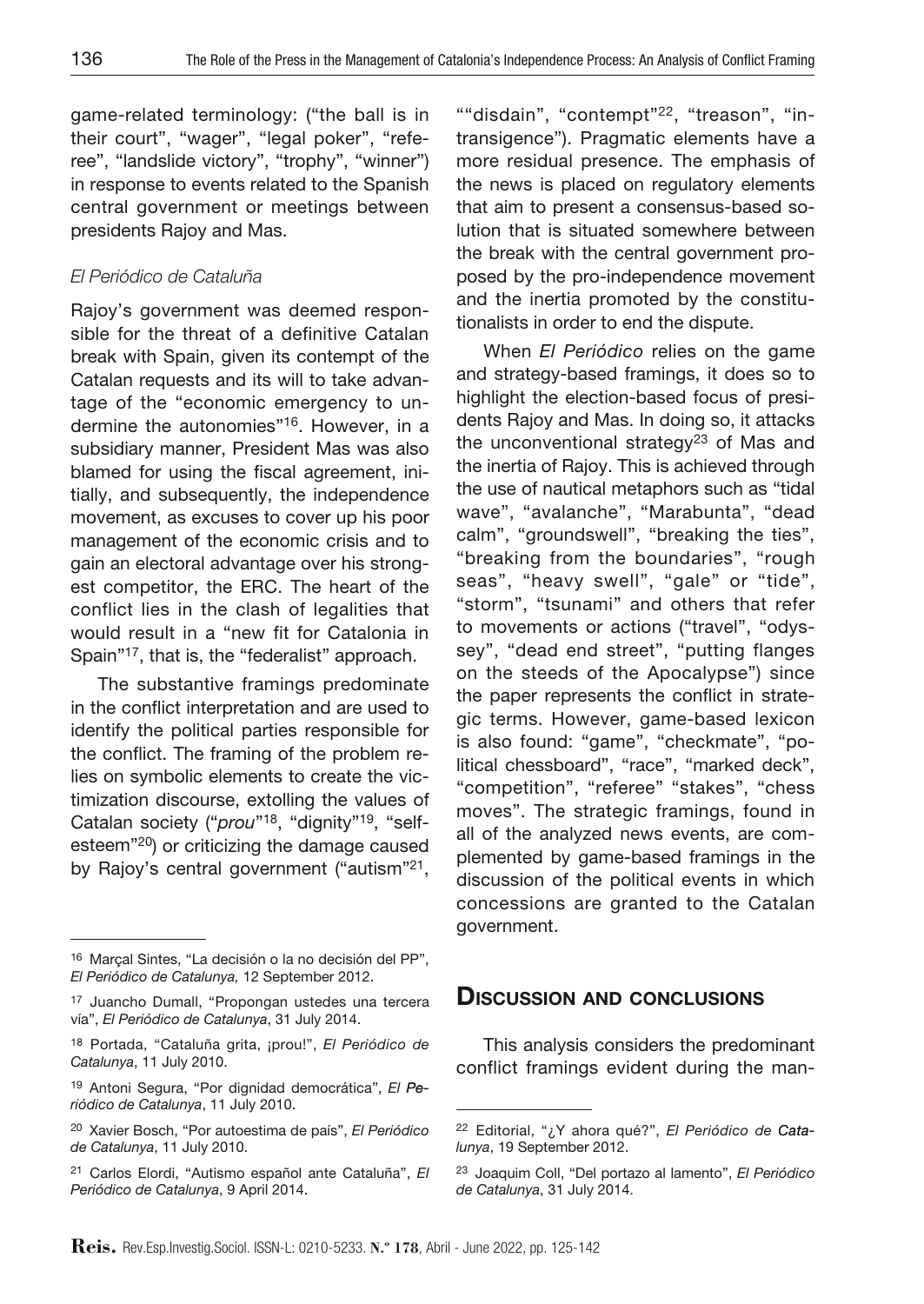agement phase of the pro-independence process in Catalonia. It attempts to determine whether regional affiliation acts as an explanatory factor for the territorial organization model preferred by each newspaper and to identify potential changes in the conflict framings adopted by the press during this period.

Regarding the first objective, we highlight the concurrence of all of the newspapers in the use of the *train wreck* metaphor, although with distinct interpretations and outcomes depending on the specific paper. The train wreck metaphor is used to represent a political crisis in which one of the machinists (Artur Mas, the pro-independence parties) asserts the democratic legitimacy emanating from the Catalan parliament and the social mobilization to forge a path whose last stop will be Catalonia's proclamation as an independent state. Meanwhile, the other machinist (in this case, Mariano Rajoy, the constitutionalist parties) brandishes the Constitution as a source of legality and legitimacy to halt the advances of Catalan independence. And then we find another group proposing an alternative method, suggesting a solution that is based on dialogue between parties.

As mentioned above, the constitutionalist train is driven by *El País* (1<sup>st</sup> phase) and *El Mundo*. However, each of these papers reveals significant differences in its conflict interpretation. When determining the party responsible for this conflict, *El País* focuses on President Rajoy and the PP, while *El Mundo* points to the pro-independence lies and the opportunism of Artur Mas.

The state press also makes an unequal use of the conflict framings based on substantivity. In *El País*, the greater presence of problem framings to attribute responsibility contrasts with *El Mundo's* increased use of game- and strategy-based framings. In the first case, only symbolic elements are used to reinforce the idea of unity between

Catalonia and the rest of Spain and to propose channels of dialogue to resolve these issues. To a lesser degree, pragmatic framings are used to warn of the economic and international isolation repercussions that may result from Catalonia's independence from Spain. In the second case, the gamebased framings expressed in war terminology, highlight the difference between the more moderate and dialogue-based profile of *El País*. Through these framings, *El Mundo* attempts to create a narrative that is based on two central elements. One is the distinction between Catalonia and Spain, given the existence of the "other*"* —the pro-independence movement— justifying the positioning of the "us*"* —the constitutionalists—; and the other is the trivialization of the pro-independence process, coinciding with the discourse of President Rajoy who used identical expressions in his public appearances*.* 

*El País* and *El Periódico de Cataluña* offer discourse based on the values associated with dialogue and consensus. While both rely on the substantivity of the problem framing, the elements upon which they create these framings are distinct. *El País* uses the attribution of responsibility and pragmatic elements, whereas *El Periódico* offers a victim-based discourse using symbolic and regulatory elements.

*La Vanguardia* coincides with *El Mundo* in the predominant use of non-substantive conflict framings, although, unlike the latter, it uses strategic framings to create the conflict narrative. Instead of the war-based language used by the Madrid paper, it opts for a distinct language that invites action to achieve its objectives.

The victimization resource, common in the Catalan press, is very common in *La Vanguardia*. Victimization emphasizes the grievances, injustices and oppression of the Spanish state. In this way, it creates an "otherness" between "us*"* (Cata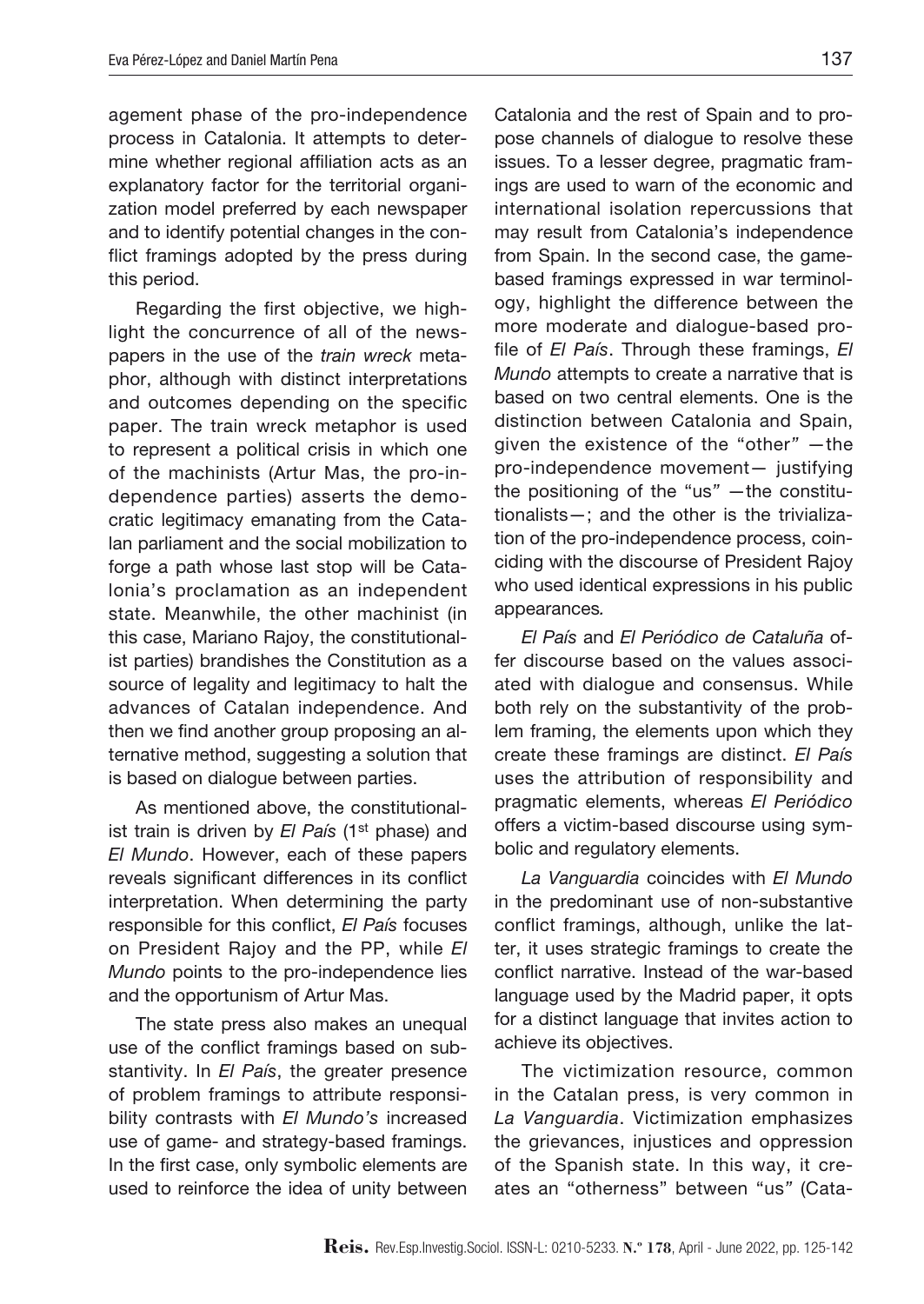lonia) and "them*"* (the Rajoy government, the PP, Spain). Also, as was the case with *El Mundo,* although for distinct purposes, it uses elements of the regulatory framing to identify democracy with independence using arguments that highlight the social and political legitimacy of the process.

As previously mentioned, *La Vanguardia* and *El Mundo* relied on media polarization; however, *El País* and *El Periódico de Cataluña* presented and explained the conflict in substantive terms.

As for the second objective, the findings suggest that the national press, *El Mundo* and *El País* (1<sup>st</sup> phase) is oriented to constitutionalism whereas the autonomous press is more oriented to federalism (*El Periódico*) and pro-independence (*La Vanguardia*, 1st phase). However, two papers having distinct reference contexts, *El País* and *La Vanguardia* moved from constitutionalism and proindependence, respectively, to a position of change represented by federalism, converging with *El Periódico* —which is oriented towards this position—, although each of these papers maintain nuanced positions given their plasticity, as mentioned previously. The referred federalism permits the sharing of certain postulates with constitutionalism and pro-independence. Therefore, we may conclude that the reference context affects but is not determinant in the preference of the territorial model. These results coincide with those of Gili (2014), although they contradict the findings of authors such as Alonso-Muñoz (2014) and Monferrer and Bellido (2018).

Finally, a change has been found in the framings used by the press to represent the conflict throughout the period. As shown in the theoretical framing, the political and media-based polarization dynamics highlight the reciprocal instrumentation between media and parties such that the media tend to be aligned with the arguments of the political parties. This alignment is evident in the

four papers. A potential explanation for this may lie in the left-right or progressive-conservative ideological axis, which acts as a determinant factor in the positioning of each paper, as suggested by Humanes, Martínez and Saperas (2013). Thus, the terms used by *El Mundo* to trivialize the conflict coincide with those used by President Rajoy. This paper's ideological line has traditionally been virtually identical to the views of the PP, sharing the maintained constitutional *status quo* represented by this party. The same may be said for *El Periódico* and the more progressive political parties, especially the Catalan Socialist Party (PSC), which promotes convergence based on the federalist option. It may be noted that under the leadership of Pere Navarro, in October of 2012, the PSC proposed a new territorial model based on federalism. As for *El País*, as previously mentioned, in 2013, this paper also promoted the federalist option, coinciding with the Spanish Socialist Workers' Party's (PSOE) approval of the *Granada Declaration*, a document proposing a new territorial agreement consisting of Constitutional reform to give way to a federal state. *La Vanguardia* also underwent a change in its editorial line as a result of the pro-independence shift of the Bourgeois nationalism historically represented by the CiU. In parallel to this shift, its editorial line was adapted to the new political circumstances. However, in late 2013, it underwent a new change, coinciding with the substitution of director José Antich, aligned with the proindependence movement of CiU and the Mas government, for the more moderate Màrius Carol. Since then, certain ambivalence may be perceived with regard to the conflict resolution. On the one hand, its editorials have tended to be more pro-dialogue and in line with the creation of relations with Spain in a new framework of coexistence; and on the other hand, numerous columnists have supported a new pathway to break the "ties" with Spain.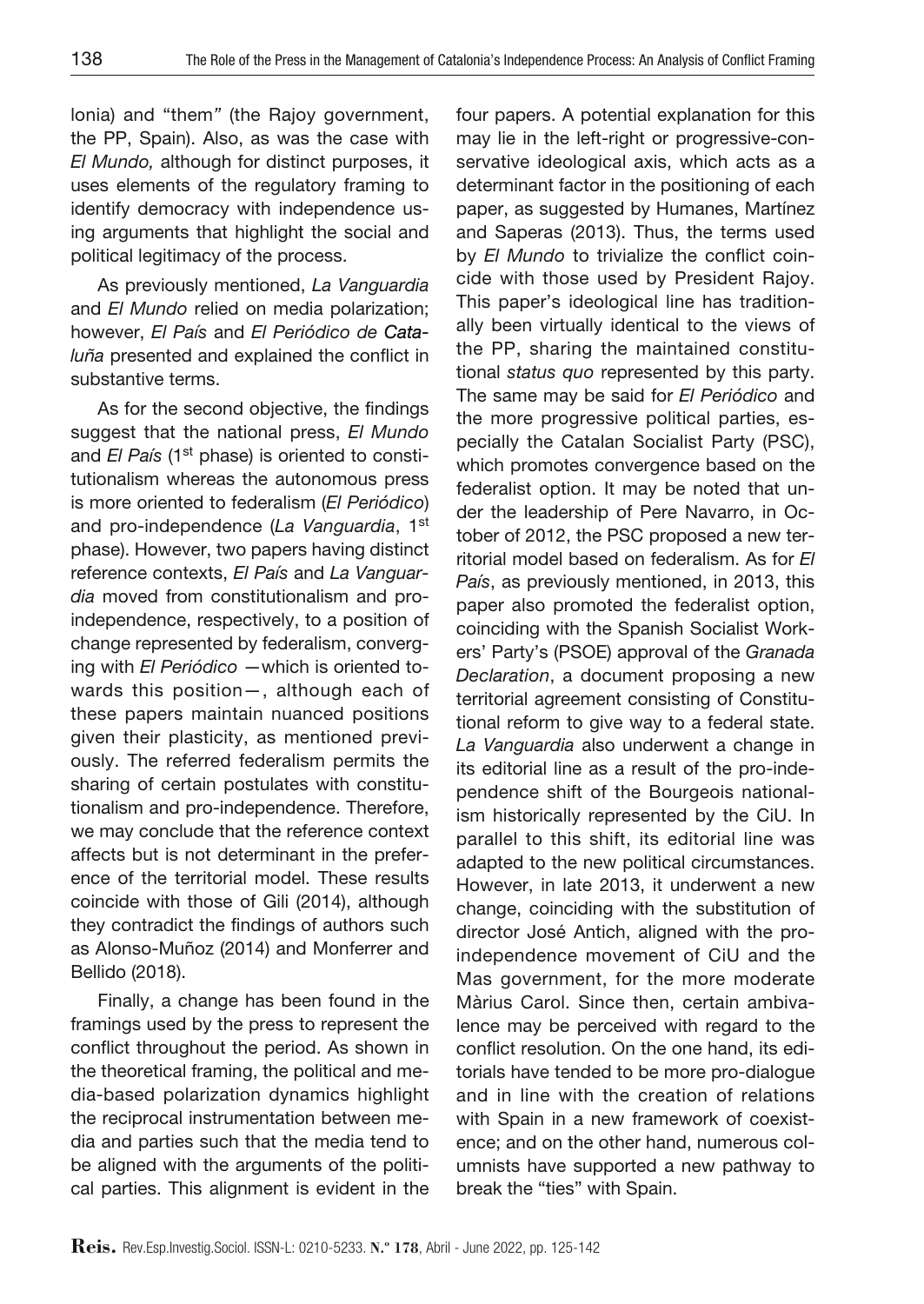This corroborates the theories of Hallin and Mancini (2004: 86) with regard to the model of polarized pluralism in which Spain is included. According to this model, there is a strong tradition of ideological battles in the press and a tendency of the media to support certain political parties.

This study has certain limitations that should be mentioned. First, its scope is limited in terms of time, since it only considers the conflict management period, not including the subsequent phase of special transcendence in the political future of pro-independence. Second, the study has been carried out from a media-based perspective, not considering the role of the political participants in its creation. Therefore, future lines of research may benefit from considering these issues in order to complement the results of this study.

## **BIBLIOGRAPHY**

- Aalberg, Toril; Strömbäck, Jesper and Vreese, Claes de (2012). "The Framing of Politics as Strategy and Game: A Review of Concepts, Operationalizations and Key Findings". *Journalism: Theory, Practice and Criticism,* 13(2): 162-178*.* doi: 10.1177/1464884911427799
- Alonso-Muñoz, Laura (2014). "El tratamiento en la prensa del movimiento independentista en Cataluña". *Sphera Publica*, 2(14): 104-126.
- Ballesteros, Carlos (2014). "El enmarcado informativo del cannabis: un estudio cuantitativo exploratorio desde la teoría del framing". *Disertaciones*, 1(7): 67-103.
- Ballesteros, Carlos (2015). "El desafío inadvertido. La consulta sobre la independencia de Cataluña desde el marco informativo del conflicto". *Anàlisi*, 53: 48-64. doi: 10.7238/a.v0i53.2531.
- Ballesteros, Carlos (2017). "Siguiendo al flautista. Framing del independentismo catalán en las votaciones de 2014 y 2015". *Estudios sobre el Mensaje Periodístico*, 23(1): 307-323. doi: 10.5209/ ESMP.55598
- Bartholomé, Guus; Lecheler, Sophie and Vreese, Claes de (2018). "Towards A Typology of Conflict Frames". *Journalism Studies*, 19(12): 1689-1711. doi: 10.1080/1461670X.2017.1299033
- Binderkrantz, Anne Skorkjær and Green-Pedersen, Christoffer (2009). "Policy or Processes in Focus?". *The International Journal of Press/Politics*, 14(2): 166-185. doi: 10.1177/1940161209333088
- Capdevila, Arantxa and Pont-Sorribes, Carles (2012). *La campanya fragmentada. Comunicació política i comportament electoral a les eleccions catalanes de 2010*. Barcelona: Documenta Universitaria.
- Cappella, Jospeh and Jamieson, Kathleen (1997). *Spiral of Cynicism: The Press and the Public Good*. Oxford: Oxford University Press.
- Castelló, Enric (2012). *La mediatización del conflicto político. Discursos y narrativas en el contexto español.* Barcelona: Laertes.
- Castello, Enric and Capdevila, Arantxa (2013). "Defining Pragmatic and Symbolic Frames. Newspapers about the Independence during the Scottish and Catalan Election". *Estudios sobre el Mensaje Periodístico,* 19(2): 979-999. doi: 10.5209/rev\_ ESMP.2013.v19.n2.43483
- Castelló, Enric and Capdevila, Arantxa (2015). "Of War and Water: Metaphors and Citizenship Agency in the Newspapers Reporting the 9/11 Catalan Protest in 2012". *International Journal of Communication*, 9(18): 612-629.
- Castells, Manuel (2009). *Comunicación y poder*. Madrid: Alianza Editorial.
- Chavero, Palmira; González, Juan Jesús; Bouza, Fermín; Castromil, Antón and Rodríguez, Raquel (2013). "La mediatización de la agenda política: la discusión del pacto social como conflicto de agendas, 2009-2011". *Revista Latina de Comunicación Social*, 68: 639-655. doi: 10.4185/RLCS-2013-994
- Drake, Laura and Donohue, William (1996). "Communication Framing Theory in Conflict Resolution". *Communication Research*, 23(3): 297-322. doi: 10.1177/009365096023003003
- Dunaway, Johanna and Lawrence, Regina (2015). "What Predicts the Game Frame? Media Ownership, Electoral Context, and Campaign News". *Political Communication,* 32(1): 43-60. doi: 10.1080/10584609.2014.880975
- Entman, Robert (2004). *Projections of Power: Framing News, Public Opinion, and US Foreign Policy*. Chicago: University of Chicago Press.
- Gamson, William (1992). *Talking Politics*. New York: Cambridge University Press.
- Gili, Ricard (2014). "El Nacionalisme és això, un retorn a la tribu: legitimació i deslegitimació de la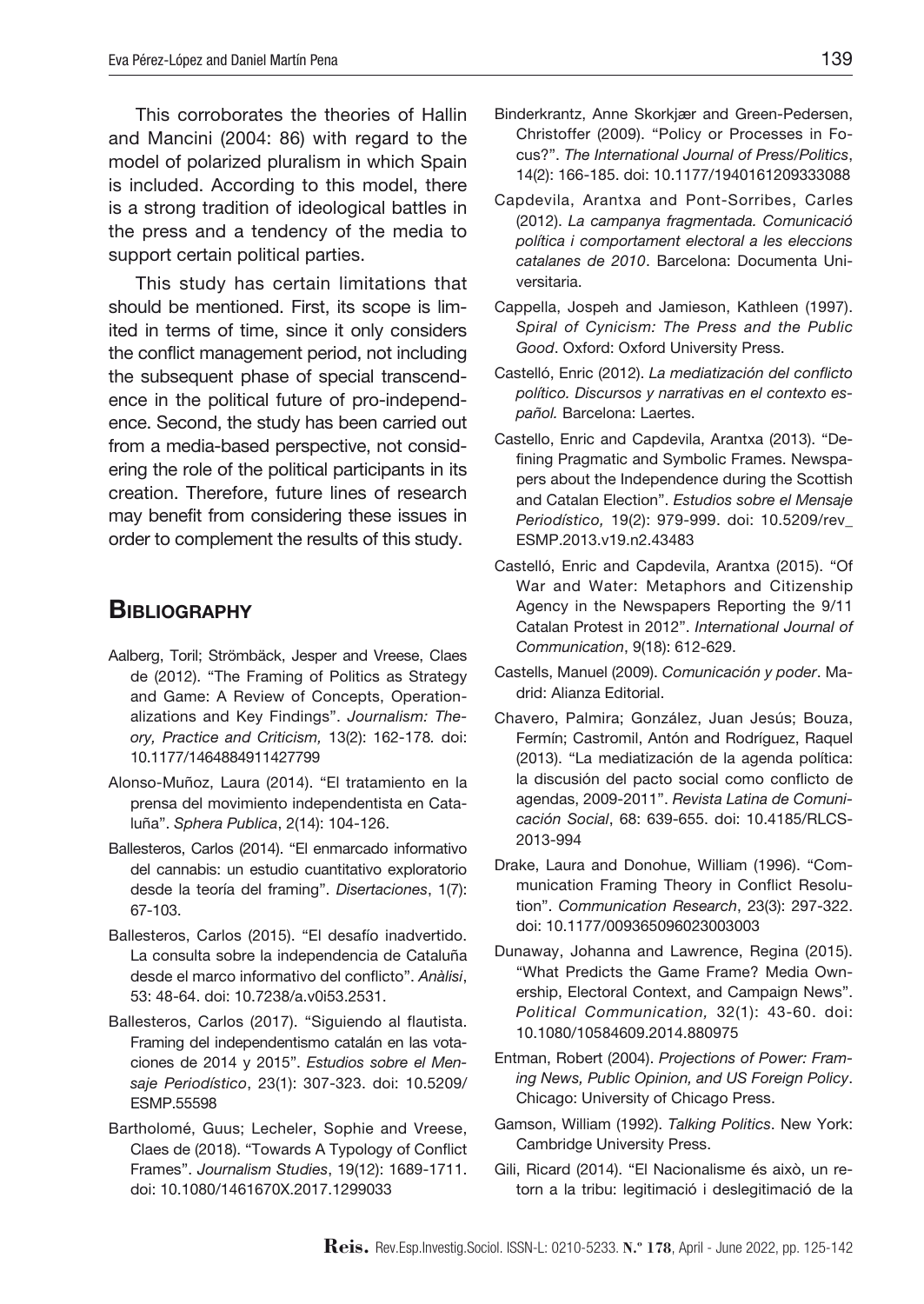Via Catalana a la premsa diària a través de l'anàlisi de l'enquadrament i les estructures semionarratives". *Comunicació: revista de recerca i d'anàlisi*, 93-113.

- Gili, Ricard; Pont-Sorribes, Carles and Ruiz-Collantes, Xavier (2018). "Frame and narrative structure analysis combined. A novel methodological proposal applied to the Via Catalana 2013". *Estudios sobre el Mensaje Periodístico*, 24(2): 1301- 1320. doi: 10.5209/ESMP.62216
- Guibernau, Montserrat (2014). "Prospects for an independent Catalonia". *International Journal of Politics, Culture, and Society*, 27(1): 5-23. doi: 10.1007/s10767-013-9165-4
- Hallin, Daniel and Mancini, Paolo (2004). *Comparing Media Systems: Three Models of Media and Politics*. Cambridge: Cambridge University Press.
- Hepp, Andreas (2009). "Differentiation: Mediatization and cultural change". In: Lundby, K. (ed.). *Mediatization: Concept, changes, consequences*. New York: Peter Lang.
- Hjarvard, Stig (2016). "Mediatización: reencuadrando el análisis de los efectos de los medios". *InMediaciones de la comunicación*, 11: 33-56.
- Humanes, M.ª Luisa (2014). "Exposición selectiva y partidismo de las audiencias en España: el consumo de información política durante las campañas electorales de 2008 y 2011". *Palabra Clave*, 17(3): 773-802. doi: 10.5294/pacla.2014.17.3.9
- Humanes, M.ª Luisa and Igartua, Juan José (2004). *Teoría e Investigación en Comunicación Social*. Madrid: Síntesis.
- Humanes, M.ª Luisa; Martínez, Manuel and Saperas, Enric (2013). "Political Journalism in Spain: Practices, Roles and Attitudes". *Estudios sobre el mensaje periodístico*, 19(2): 715-731. doi: 10.5209/revESMP.2013.v19.n2.43467
- Lawrence, Regina (2000). "Game-framing the Issues: Tracking the Strategy Frame in Public Policy News". *Political Communication*, 17(2): 93- 114. doi: 10.1080/105846000198422
- Liñeira, Robert y Cetrà, Daniel (2015). «The Independence Case in Comparative Perspective», *The Political Quarterly*, 86(2): 257-64. doi: 10.1111/1467- 923X.12157
- Martí, Josep (2018). *Como ganamos el proceso y perdimos la República*. Barcelona: Economía Digital.
- Martínez, Manuel; Humanes, M.ª Luisa and Saperas, Enric (2014). "La mediatización de la política en el periodismo español. Análisis longitudinal de

la información política en la prensa de referencia (1980-2010)". *Trípodos*, 34: 41-59.

- Micó, Josep-Lluís and Carbonell, Josep-María (2017). "The Catalan political process for independence: An example of the partisan media system". *American Behavioral Scientist*, 61(4): 428-440. doi: 10.1177/0002764217693277
- Monferrer, Aina and Bellido, Teresa (2018). "Anàlisi dels discursos periodístics en premsa espanyola al voltant dels fets relacionats amb el *procés*". *Cultura, Lenguaje Representación,* 20: 95-111. doi: 10.6035/clr.2018.20.7
- Montagut, Marta (2012). "El caso de la sentencia del Tribunal Constitucional sobre el *Estatut* en la radio matinal: la ductibilidad del catalanismo político". In: Castelló, E. (ed.). *La mediatización del conflicto político*. Barcelona: Laertes.
- Moragas-Fernández, Carlota and Capdevila, Arantxa (2017). "La mediatización del proceso independentista de Cataluña: el rol de la metáfora en el tratamiento informativo de *El Mundo, El País* y *La Vanguardia". DÍGITOS,* 2(3): 11-35.
- Moragas-Fernández, Carlota and Montagut, Marta (2019). "Recerca en comunicació i procés català". In: López, B. and Civil, M. (eds.). *Informe de la comunicació a Catalunya 2017-2018*. Bellaterra: InCom-UAB.
- Morel, Sandrine (2018). *El huracán catalán.* Barcelona: Planeta.
- Neuman, W. Russell; Just, Marion and Crigler, Ann (1992). *Common knowledge: News and the construction of polítical meaning*. Chicago: University of Chicago Press.
- Palà Navarro, Gemma (2018). "'A punt'. Anàlisi del relat televisiu de TV3 sobre la mobilització ciutadana de la Diada Nacional de Catalunya del 2016". *Comunicació. Revista de Recerca i d'Anàlisi*, 35(1): 27- 45. doi: 10.2436/20.3008.01.165
- Perales-García, Cristina and Pont-Sorribes, Carles (2018). "The Spanish-Catalan Political Crisis as Represented in the UK, French and German Press (2010-2017)". *ESSACHESS. Journal for Communication Studies*, 11(2): 147-162.
- Perales-García, Cristina; Xambó, Rafael and Xicoy, Enric (2012). "La crisis del modelo de estado. La sentencia del Estatut de Cataluña y el 10J". In: Castelló, E. (ed.). *La mediatización del conflicto político*. Barcelona: Laertes.
- Pérez Castaños, Sergio and García Rabadán, Jonatan (2019). "Federal Political Culture in Spain. Changes in Response to the Catalonian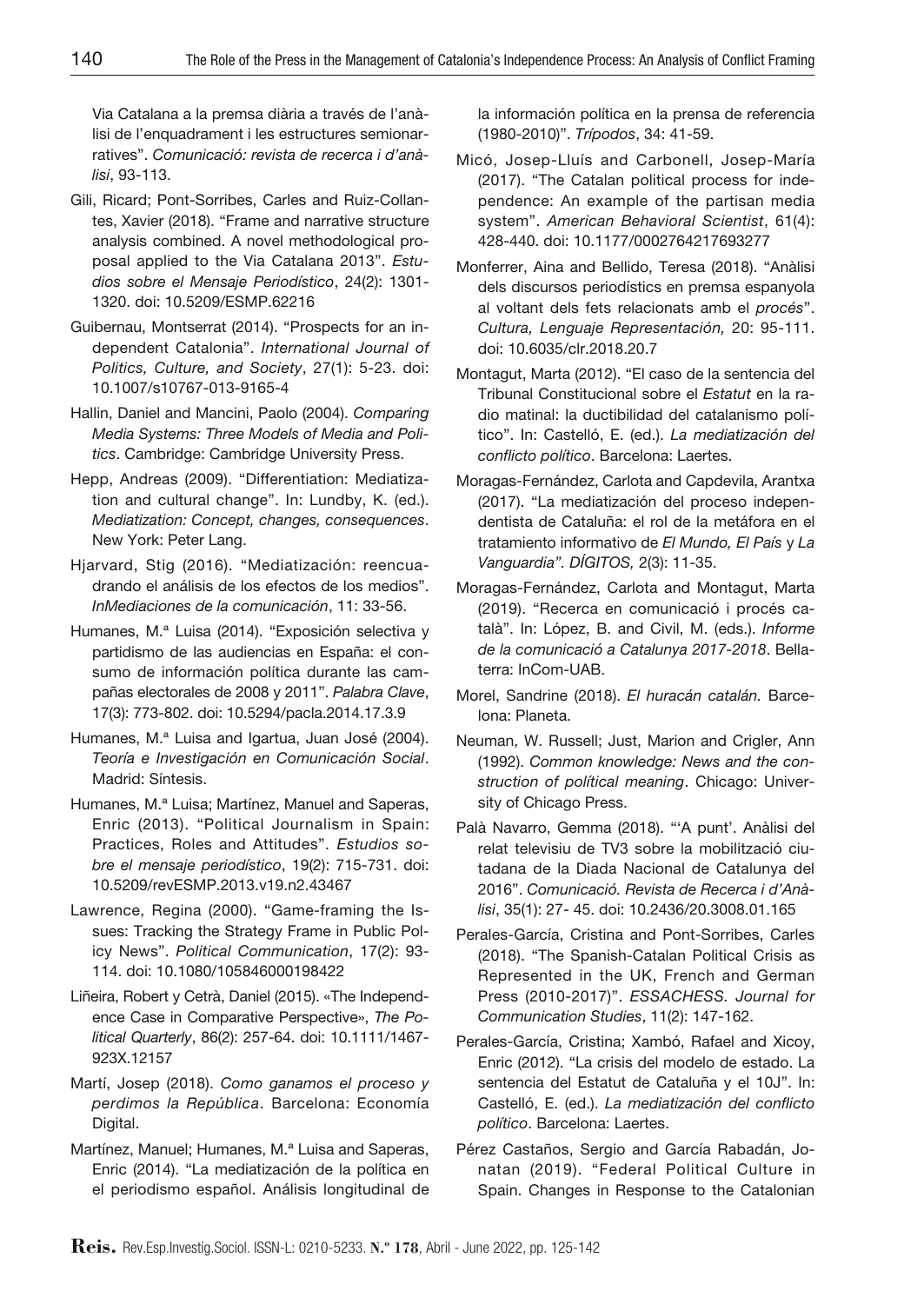Challenge"/"La cultura política federal en España. Cambios y consecuencias ante el reto catalán". *Revista Española de Investigaciones Sociológicas,*  167: 37-56. doi: 10.5477/cis/reis.167.37

- Pinkley, Robin and Northcraft, Gregory (1994). "Conflict Frames of Reference: Implications for Dispute Processes and Outcomes". *Academy of Management Journal*, 37(1): 193-205. doi: 10.2307/256777
- Reig, Ramón (2011)*. Los dueños del periodismo. Claves de la estructura mediática mundial y de España*. Barcelona: Gedisa.
- Rogan, Randall and Hammer, Mitchell (2002). "Crisis/Hostage Negotiations: A Communication-Based Approach. In: Giles, H. (ed.). *Law Enforcement, Communication, and Community*. Philadelphia: John Benjamins Publishing.
- Sádaba, Teresa and Rodríguez, Jordi (2007). "La construcción de la agenda de los medios. El debate del *Estatut* en la prensa española". *Ámbitos*, 16: 187-211.
- Sánchez-Cuenca, Ignacio (2018). *La confusión nacional. La democracia española ante la crisis catalana*. Madrid: Catarata.
- Scheufele, Dietram (1999). "Framing as a Theory of Media Effects". *Journal of Communication*, 49(1): 103-122. doi: 10.1111/j.1460-2466.1999. tb02784.x
- Semetko, Holli and Valkenburg, Patti (2000). "Framing European Politics: A Content Analysis of Press and Television News". *Journal of Communication,* 50(2): 93-109. doi: 10.1111/j.1460-2466.2000.tb02843.x
- Serrano, Iván (2013). "Just a Matter of Identity? Support for Independence in Catalonia". *Regional and Federal Studies*, 23(5): 523-45. doi: 10.1080/13597566.2013.775945
- Sola Pueyo, Javier de (2018). "El referéndum del 1-O en Cataluña en la prensa digital: análisis de la 'ilegalidad' de la consulta soberanista según los medios". In: Zugasti, R.; Mancho de la Iglesia, A. C. and Segura, A. (coords.). *La opinión pública y la comunicación política en entornos digitales*. Sevilla: Egregius Ediciones.
- Strömbäck, Jesper and Kaid, Lynda (2008). *A Framework for Comparing Election News Cover-*

*age Around the World. The Handbook of Election News Coverage Around the World*. New York: Routledge.

- Valera-Ordaz, Lidia (2018). "Media, National Identity and Selective Exposure: Predictors of Media Preferences among the Catalan Population"/"Medios, identidad nacional y exposición selectiva: predictores de preferencias mediáticas de los catalanes". *Revista Española de Investigaciones Sociológicas*, 164: 135-154. doi: 10.5477/cis/ reis.164.135
- Vliegenthart, Rens; Boomgaarden, Hajo and Boumans, Jelle (2011). "Changes in Political News Coverage: Personalization, Conflict and Negativity in British and Dutch Newspapers". In: Brants, K. and Voltmer, K. (eds.). *Political Communication in Postmodern Democracy*. London: Palgrave Macmillan. doi: 10.1057/9780230294783\_6
- Vreese, Claes, de (2005). "The Spiral of Cynicism reconsidered". *European Journal of Communication*, 20(3): 283-301. doi: 10.1177/0267323105055259
- Vreese, Claes, de (2012). "New Avenues for Framing Research". *American Behavioral Scientist*, 56(3): 365-375. doi: 10.1177/0002764211426331
- Vreese, Claes, de; Peter, Jochen and Semetko, Holli (2001). "Raming Politics at the Launch of the Euro: A Cross-National Comparative Study of Frames in the News". *Political Communication*, 18(2): 107- 122. doi: 10.1080/105846001750322934
- Vreese, Claes, de; Boomgaarden, Hajo and Semetko, Holli (2011). "(In)direct Framing Effects: the Effects of News Media Framing on Public Support for Turkish Membership in the European Union". *Communication Research*, 38(2): 179- 205. doi: 10.1177/0093650210384934
- Xambó, Rafael; Perales-García, Cristina and Xicoy, Enric (2014). "La confrontació per l'opinió pública. Els editorials dels diaris sobre la Diada de Catalunya de 2012". *Arxius Ciències Socials,* 30: 109-128.
- Xicoy, Enric; Perales-García, Cristina and Xambó, Rafael (2017). "Shaping Public Opinion for Confrontation: Catalan Independence Claims as Represented in Spanish, Catalan, Valencian and Basque Editorials". *American Behavioral Scientist*, 61(9): 1040-1055. doi: 10.1177/0002764217708587

RECEPTION: May 19, 2020 REVIEW: October 28, 2020 ACCEPTANCE: January 21, 2021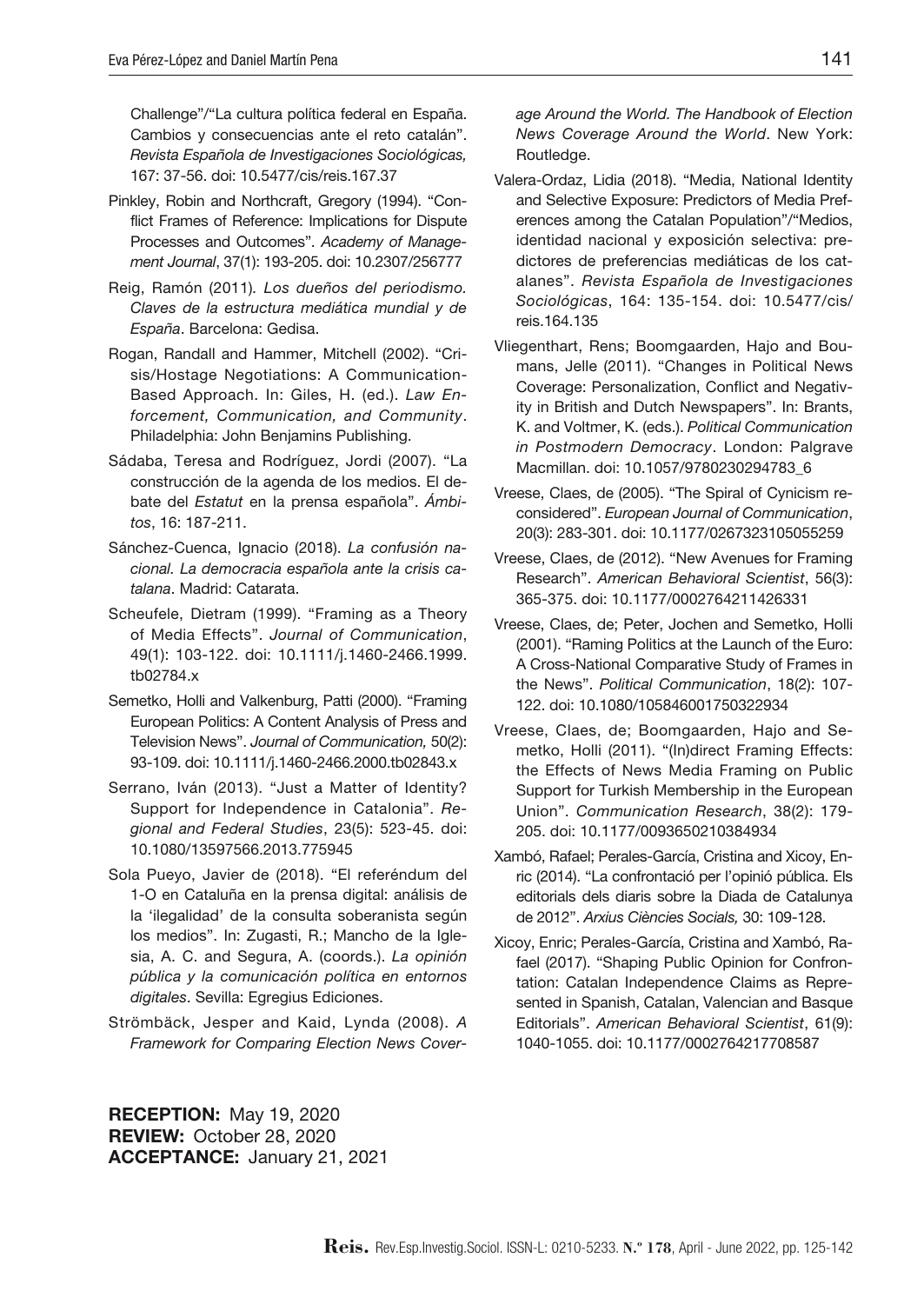# El papel de la prensa en la gestación del proceso independentista de Cataluña: análisis desde los marcos del conflicto

*The Role of the Press in the Management of Catalonia's Independence Process: An Analysis of Conflict Framing* 

**Eva Pérez-López y Daniel Martín Pena**

## Palabras clave

- Cataluña
- • Encuadre
- • España
- • Independencia
- • Marcos de conflicto
- • Prensa

# Key words

Catalonia

- • Framing
- • Spain
- • Independence
- Conflict Framing
- • Press

## Resumen

Este artículo analiza los marcos de conflicto predominantes en la prensa de ámbito estatal (*El País* y *El Mundo*) y catalán (*La Vanguardia* y *El Periódico de Cataluña*) durante la fase de gestación del proceso independentista (2010-2014). Para ello, se ha elaborado una nueva tipología sobre marcos de conflicto atendiendo a su nivel de sustantividad. El estudio ha permitido comprobar que el origen territorial incide en la definición del conflicto que elabora la prensa y en su preferencia por un determinado modelo de organización territorial, aunque no lo determina. Es más bien la identificación entre partidos y medios la variable que mejor explica la orientación «independentista, constitucionalista o federalista» de cada periódico. Asimismo, se ha constatado la actuación de la prensa como agente de polarización en función de la preferencia del modelo territorial.

# Abstract

This paper examines the prevailing conflict framings of national (*El País* and *El Mundo*) and Catalan (*La Vanguardia* and *El Periódico de Cataluña*) newspapers in response to the management of the regional independence conflict (2010-2014). For this, a new conflict framing typology was developed, based on level of substantivity. The study has verified that territorial origin affects, but does not determine, the media's definition of the conflict and its preference for specific territorial models. The alignment between parties and the media appears to be the variable that best explains the orientation (pro-independence, constitutionalist, or federalist) of each newspaper. We have also verified the media's action as a polarizing agent based on territorial model preferences.

# Cómo citar

Pérez-López, Eva y Martín Pena, Daniel (2022). «El papel de la prensa en la gestación del proceso independentista de Cataluña: análisis desde los marcos del conflicto». *Revista Española de Investigaciones Sociológicas*, 178: 125-142. (doi: 10.5477/cis/reis.178.125)

La versión en inglés de este artículo puede consultarse en http://reis.cis.es

Eva Pérez-López: Universidad de Extremadura | evaperez@unex.es Daniel Martín Pena: Universidad de Extremadura | danielmartin@unex.es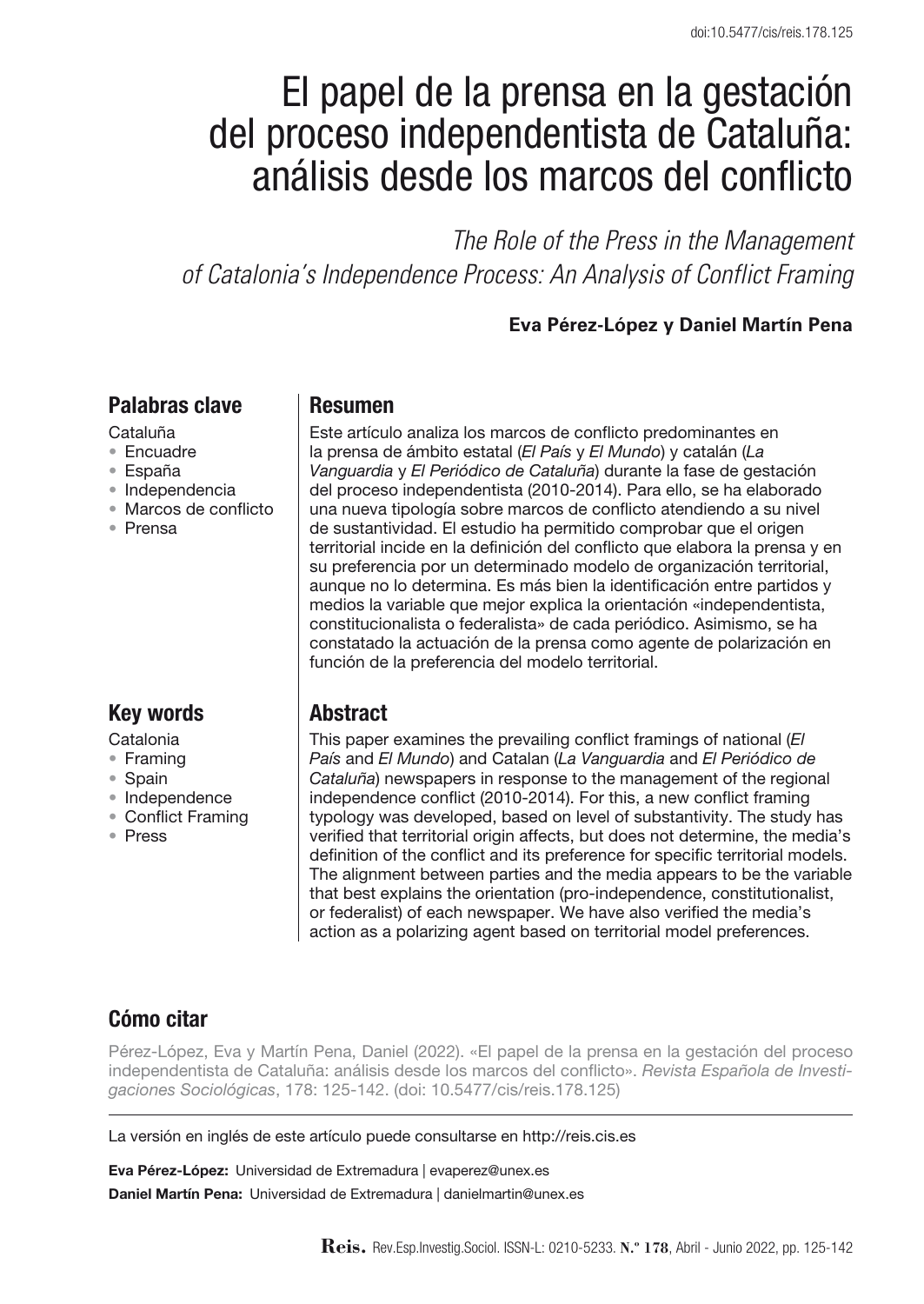# **INTRODUCCIÓN**

Las relaciones entre los Gobiernos de Cataluña y España se caracterizaron, desde la Transición, por ser armónicas y cordiales. El nacionalismo catalán, guiado por la que denominamos Estrategia Penélope, tejía y destejía alianzas con los partidos de ámbito estatal garantizando la estabilidad de los Gobiernos centrales. Como resultado de esa estrategia Convergencia i Unió (CiU) se convirtió en el partido hegemónico en Cataluña durante más de tres décadas. Sin embargo, la llegada de Artur Mas a la presidencia de la Generalitat en 2010 supuso el alejamiento del pactismo y la irrupción de la Estrategia Ulises, que inauguraba la transición del nacionalismo hacia el independentismo. Esta transición, conocida como *procés*, tiene lugar en dos compases temporales. El primero se inicia en junio de 2010 con el fallo del Tribunal Constitucional (TC) sobre el Estatuto catalán considerado por muchos autores como el detonante del *procés* (Serrano, 2013; Guibernau, 2014; Liñeira y Cetrà, 2015; Perales-García y Pont-Sorribes, 2018; Moragas-Fernández y Montagut, 2019). El malestar provocado por la sentencia se canaliza mediante una manifestación bajo el lema «Som una nació, nosaltres decidim». En noviembre de ese mismo año, coincidiendo con la crisis económica, CiU regresa a la Generalitat bajo la promesa de reclamar al Gobierno de España soberanía fiscal. Hasta septiembre de 2012 la crisis económica determina la agenda política y mediática catalana (Martí, 2018) si bien se aprecia una creciente efervescencia social promovida desde organizaciones cívicas. Un buen ejemplo de ello es la organización, entre septiembre de 2009 y abril de 2011, de consultas no oficiales en 552 municipios, de un total de 947, sobre la conversión de Cataluña en un Estado independiente. No será, sin embargo, hasta la Diada de 2012, la más multitudinaria de las celebradas en Cataluña, cuando se evidencie el desplazamiento del nacionalismo hacia el independentismo. La reacción política a esta exhibición social se concreta, semanas más tarde, en la reunión de los presidentes catalán y español, Mas y Rajoy, para abordar el «pacto fiscal». El resultado, tras la negativa de Rajoy a aceptar la propuesta, es la convocatoria anticipada de elecciones para el mes de noviembre de 2012.

El segundo compás se inaugura tras las elecciones del 25-N con un cambio en el sistema de partidos catalán. El desplazamiento hacia el eje independentista cristaliza con la irrupción en el Parlamento de Candidatura d'Unitat Popular (CUP) y un incremento considerable del número de escaños de Esquerra Republicana de Cataluña (ERC), ambas partidarias de la independencia. Esta aritmética parlamentaria obliga a CiU a pactar con ERC la investidura de Mas, lo que ayuda a explicar la radicalización de la posición del nacionalismo burgués que emprende la Transición Nacional*.* Dicha transición desemboca en una Declaración, aprobada por el Parlament en enero de 2013, que considera a Cataluña «sujeto político y jurídico de soberanía» y que es anulada en marzo de 2014 por el TC. Un mes después, el Congreso de los Diputados rechaza la cesión de competencias a Cataluña para realizar una consulta independentista. Tres meses más tarde, Mas y Rajoy mantienen un nuevo encuentro a fin de desbloquear la celebración de una consulta de autodeterminación prevista para el 9 de noviembre que se salda con el rechazo del presidente del Gobierno de España. A pesar de ello, se celebra la consulta inaugurándose un nuevo tiempo en el proceso independentista.

Los acontecimientos políticos, las circunstancias económicas y la movilización social componen la tormenta perfecta para un cambio en las preferencias de los catalanes sobre el modelo de organización territorial en el periodo 2010-2014 como evidencia el Centro de Estudios de Opi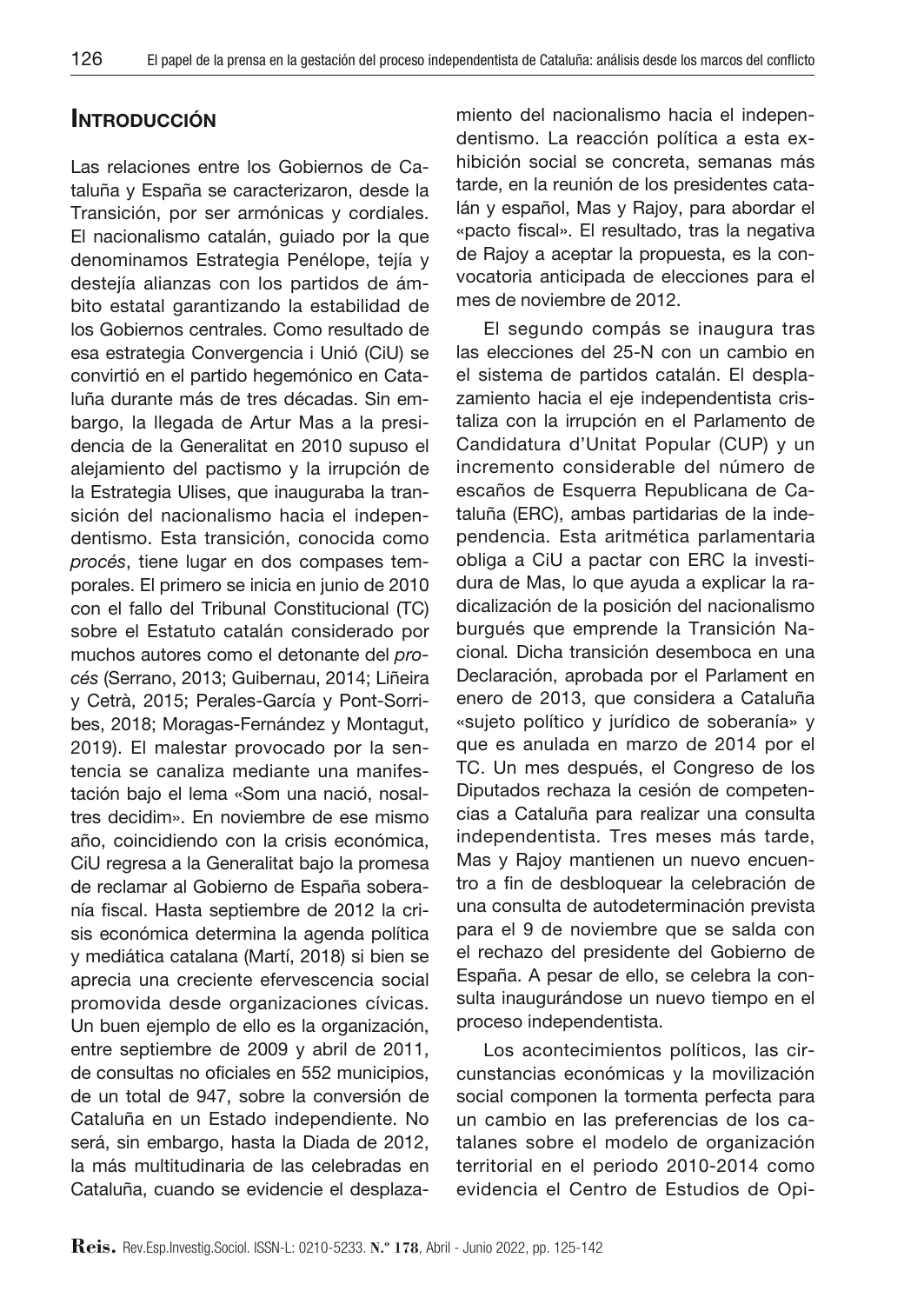nión (CEO)<sup>1</sup>. En ese lapso temporal la opción «comunidad autónoma», mayoritaria entre febrero de 2010 (38,2%) y febrero de 2011 (33,2%), es desplazada al segundo lugar por la opción «Estado federal» (33,0%) en junio de 2011, aunque ambas funcionan como vasos comunicantes hasta junio de 2012. A partir de esa fecha, la opción «Estado independiente» se convierte en mayoritaria, coincidiendo con la sentencia del TC, produciéndose un salto cuantitativo de más de diez puntos entre junio (34,0%) y noviembre (44,3%) de ese año. Desde entonces y hasta el final del periodo analizado, el independentismo se mantiene como primera preferencia con un nivel de apoyo en torno al 45,9%.

Las preferencias de los españoles también experimentan algunos cambios en los años centrales del soberanismo (Pérez y García, 2019), aunque de menor calado que en el caso catalán. Los datos del Centro de Investigaciones Sociológicas (CIS)2 muestran que en el periodo analizado la mayoría de los españoles se decanta por un «Estado con comunidades autónomas como en la actualidad» con un promedio del 36,6% y un recorrido de en torno a 4 puntos pasando del 40,5% en enero de 2010 al 36,1% en octubre de 2014. Las siguientes opciones que al inicio del periodo prefieren los españoles son «Estado en el que las comunidades autónomas tengan mayor autonomía*»* seguida de «Estado en el que las comunidades autónomas tenga menor autonomía». Sin embargo, la opción «Estado con un único Gobierno central sin autonomías» es la que experimenta mayor oscilación (6,6 puntos). La centralista, que rondaba el 13,0% entre 2010 y 2011, se convierte a partir de julio de 2012 en la segunda preferencia entre los españoles alcanzando su punto álgido en enero de 2013 con un 24,2%.

El conflicto territorial, por tanto, retroalimenta las posiciones extremas representadas en Cataluña por los partidarios de la independencia y en el conjunto de España por los que optan por la desaparición de las autonomías.

Teniendo en cuenta lo anterior, cabe preguntarse por el papel desempeñado por la prensa de ámbito estatal y autonómico en la gestación del *procés*. Para responder a esta pregunta, planteamos tres objetivos: 1) identificar los marcos de conflicto predominantes en la prensa; 2) determinar si el contexto de referencia de los medios explica la preferencia por un determinado modelo de organización territorial; y 3) analizar los posibles cambios en los marcos de conflicto atendiendo a las dinámicas mediáticas subyacentes.

### Aproximación teórica sobre marcos de conflicto

#### Hacia una tipología de marcos de conflicto

Los medios ejercen una gran influencia en la construcción de los conflictos a través de la forma en que los presentan e interpretan (Scheufele, 1999) recurriendo para ello al *framing* que consiste en «seleccionar algunos aspectos de la realidad percibida y hacerlos más relevantes en un texto comunicativo, de manera que promuevan una definición determinada del problema, una interpretación causal, una evaluación moral (atribución de responsabilidad) y/o una recomendación de tratamiento para el asunto descrito» (Entman, 2004: 5). De esta manera, el efecto de encuadre mediático puede definirse como el énfasis que una noticia otorga a ciertos aspectos de un tema y cómo este influye en la interpretación que harán los receptores de la historia

<sup>1</sup> Barómetros del CEO: 555, 581, 600, 612, 652, 661, 677, 694, 705, 712, 723, 733, 746, 758.

<sup>2</sup> Barómetros del CIS: 2828, 2834, 2843, 2847, 2859, 2951, 2960, 2976, 2984, 2993, 3001, 3011, 3021, 3033, 3041.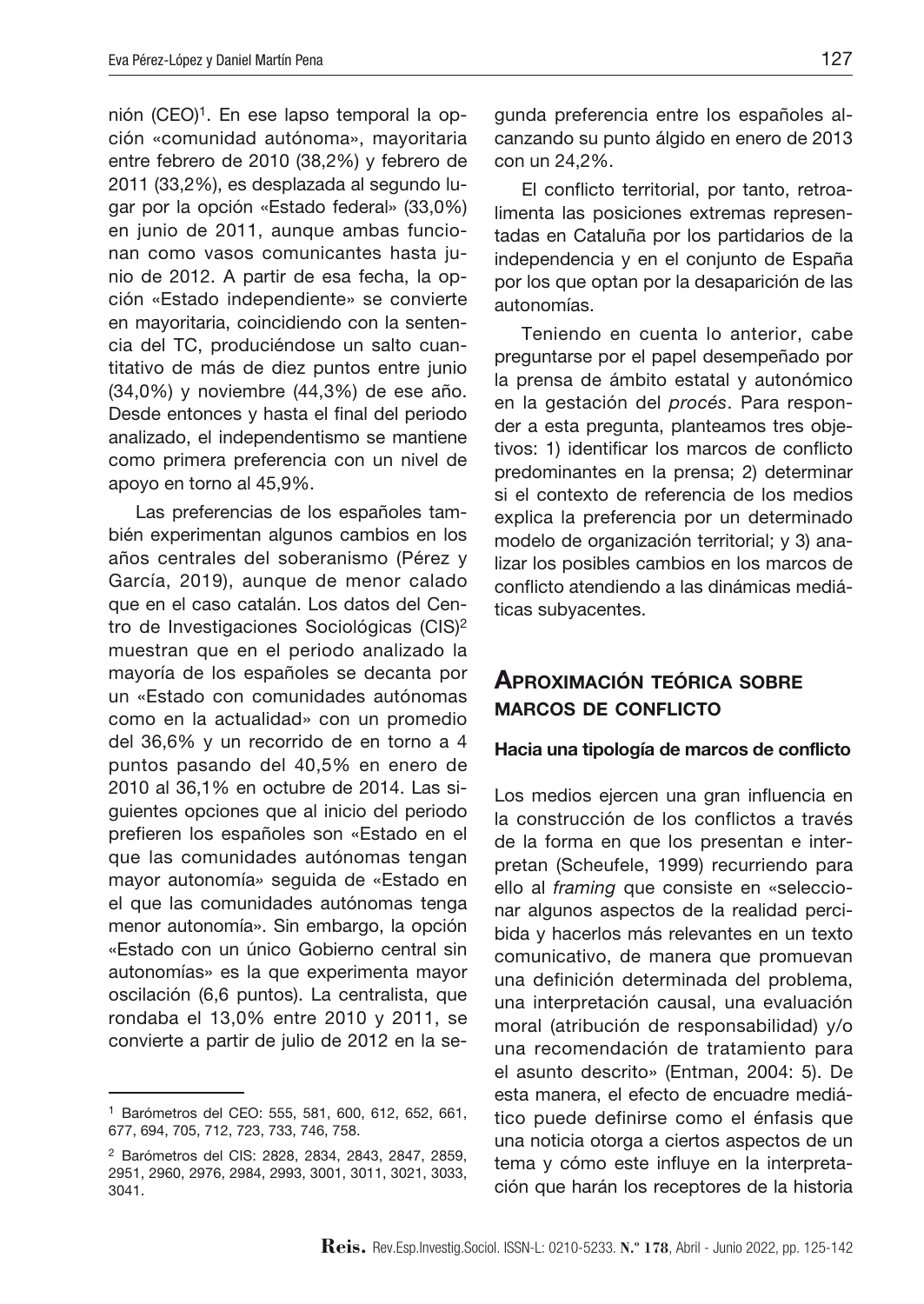narrada (Vreese, Boomgaarden y Semetko, 2011: 180). Desde esta consideración, los medios no solo actúan como fuerzas moldeadoras de la sociedad y la cultura (Hepp, 2009) generando cambios sociales y culturales de largo plazo (Hjarvard, 2016) sino también como «espacios donde se crea el poder» (Castells, 2009: 262) —o se recrea— y se transforma la realidad (Castelló, 2012: 22).

El marco del conflicto se refiere a la explicación que dan los medios sobre ciertos temas en clave de conflicto entre partes (Neuman, Just y Crigler, 1992). Reflejan, por tanto, desacuerdo entre individuos, instituciones o países (Cappella y Jamieson, 1997) para «captar el interés de la audiencia» (Semetko y Valkenburg, 2000: 95). En las noticias políticas se muestran a través de críticas o ataques desde y hacia actores políticos, o puntos de vista políticos divergentes (Bartholomé, Lecheler y Vreese, 2018). Por otra parte, son uno de los más utilizados en la investigación sobre comunicación política (Gamson, 1992; Semetko y Valkenburg, 2000; Vreese, Peter y Semetko, 2001; Sádaba y Rodríguez, 2007; Vliegenthart, Boomgaarden y Boumans, 2011; Ballesteros, 2014; Martínez, Humanes y Saperas, 2014).

Para categorizar los marcos del conflicto diversos autores han desarrollado tipologías (Pinkley y Northcraft, 1994; Drake y Donohue, 1996; Rogan y Hammer, 2002) con una perspectiva enriquecedora. Sin embargo, la de Bartholomé, Lecheler y Vreese (2018) viene a cubrir la ausencia de una conceptualización sólida en la literatura científica proponiendo dos dimensiones en el encuadre de los conflictos: 1) intervención y 2) sustantividad. La primera contrapone los marcos de intervención periodística —hacen referencia a la visibilidad de la voz periodística en los marcos—, con los no-intervencionistas —aluden a una descripción más objetiva del conflicto—. La segunda distingue los marcos sustantivos

—descansan fundamentalmente en ideas y problemas políticos—, de los no-sustantivos —se focalizan en elementos de juego y estratégicos—. Las informaciones periodísticas se centran más en estos últimos (Vreese, 2012), intensificándose su presencia en periodos próximos a la toma de decisiones (Dunaway y Lawrece, 2015) electorales —una consulta popular o unas elecciones—, legislativas —la aprobación de una Declaración de soberanía en el Parlamento catalán—, o sociales —manifestaciones de la Diada—. Por el contrario, los marcos sustantivos gozan de mayor presencia en las primeras etapas de una disputa (Lawrence, 2000).

Nuestro interés se centra en la dimensión de sustantividad en los marcos de conflicto porque, como señalan Bartholomé, Lecheler y Vreese, (2018: 1691), «permite incorporar diferentes conceptos teóricos usados frecuentemente bajo el paraguas de enmarcado del conflicto desde un marco teórico más comprehensivo». Atendiendo esta dimensión, elaboramos una tipología de marcos de conflicto que ayude a entender la forma en que la prensa encuadra esta crisis sociopolítica de base territorial. Los marcos sustantivos de conflicto aglutinan cuatro categorías: «marcos del problema o políticos» (Cappella y Jamieson, 1997; Strömbäck y Kaid, 2008) que indagan en la forma en que se definen los temas políticos, se exploran sus causas, se brindan explicaciones sobre sus consecuencias y se proponen soluciones; «marcos simbólicos», construyen la interpretación del conflicto desde elementos como nación, cultura o historia; «marcos pragmáticos», recurren a aspectos de tipo material —económicos o implicaciones concretas en la vida cotidiana de las personas— (Castelló y Capdevila, 2013); y «marcos normativos*»*, balizan narrativas y discursos focalizados en ideas, valores o principios democráticos, a través de argumentos de legalidad y legitimidad democrática. La incorporación de este último marco a nuestro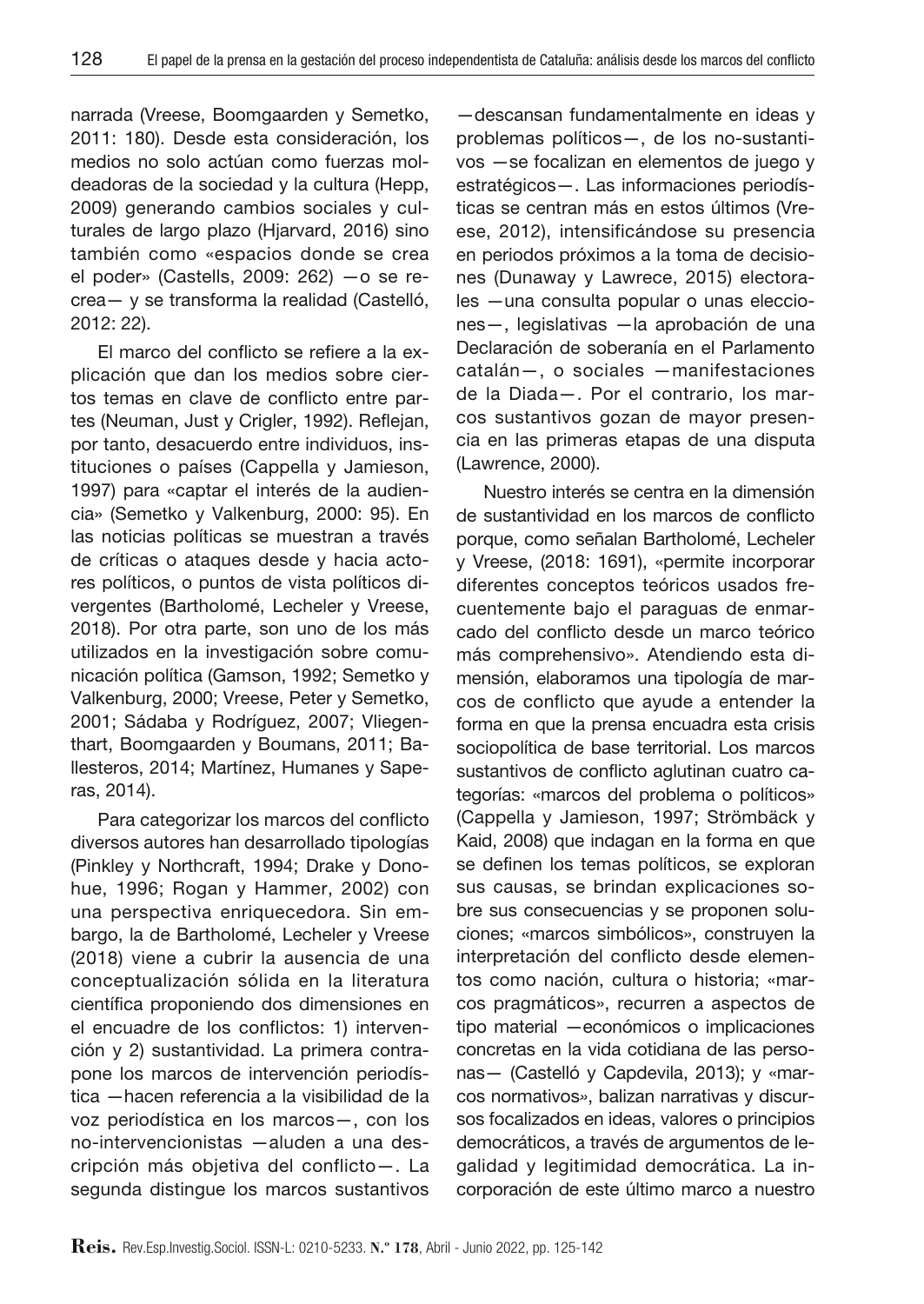análisis es de especial relevancia por tratarse de un conflicto que pretende la alteración del *statu quo* legal. Los marcos de conflicto no sustantivo se representan en dos categorías: «marco estratégico y marco de juego» (Aalberg, Strömbäck y Vreese, 2012). El marco estratégico interpreta los motivos de determinadas acciones y las posiciones de partidos o representantes políticos —las estrategias que despliegan para lograr sus fines — o incluso rasgos personales de estos. El marco de juego representa la política como un juego y se centra en ganadores y perdedores, en debates políticos, en manifestaciones de la opinión pública a través de encuestas o sondeos, en especulaciones sobre resultados electorales, etc. (*ibid*.: 172).

Son numerosos los estudios que han abordado el conflicto catalán desde la teoría del *framing* aunque la gran mayoría se han detenido a observar acontecimientos puntuales de carácter político, como la sentencia del *Estatut* de 2010 (Montagut, 2012; Perales-García, Xambó y Xicoy, 2012), diferentes procesos electorales en Cataluña como los de 2007 (Castelló y Capdevila, 2013), 2010 (Capdevila y Pont-Sorribes, 2012) y 2015 (Moragas-Fernández y Capdevila, 2017), o plebiscitarios como la consulta del 9-N de 2014 (Ballesteros, 2015), o la del 1-O de 2017 (Sola, 2018), o de carácter social, entre los que destacan las Diadas de 2012 (Alonso-Muñoz, 2014; Xambó, Perales-García y Xicoy, 2014; Castelló y Capdevila, 2015), 2013 (Gili, 2014; Gili, Pont-Sorribes y Ruiz-Collantes, 2018), 2015 (Moragas-Fernández y Capdevila, 2017) o 2016 (Palà, 2018).

### La prensa como agente de polarización del conflicto

Como se ha señalado, los medios de comunicación no solo presentan e interpretan la realidad, también la transforman. Esto es particularmente importante en coyunturas

que se nutren de una elevada movilización social y con un alto grado de intensidad política, como es el caso catalán. El consumo de medios se suele asociar con las preferencias ideológicas o partidistas de la audiencia (Humanes, 2014), pero al mismo tiempo los medios adaptan sus discursos al ámbito territorial de la audiencia a la que dirigen sus noticias. Ambos ejes, el ideológico (izquierda-derecha) y el territorial (centro-periferia), pueden coexistir en conflictos de base territorial generando comunidades políticas altamente polarizadas (Valera-Ordaz, 2018).

Buena parte de la literatura que estudia el proceso independentista desde la teoría del *framing* ha evidenciado la existencia de representaciones mediáticas antagónicas (Ballesteros, 2015, 2017; Gili, 2014; Micó y Carbonell, 2017; Xicoy, Perales-García y Xambó, 2017) con universos simbólicos diferenciados en función de la adscripción territorial: «unionista o constitucionalista, independentista y federalista*»*. Por un lado, la prensa de ámbito catalán sería propensa a utilizar marcos simbólicos positivos (Castello y Capdevila, 2013) y de atribución de responsabilidad, de conflicto y de interés humano (Gili, 2014; Alonso-Muñoz, 2014; Palà, 2018) en combinación con argumentos económicos y legales (Xicoy, Perales-García y Xambó, 2017), para articular un discurso soberanista (Montagut, 2012); por otro, la prensa de ámbito estatal recurriría a marcos simbólicos negativos (Castelló y Capdevila, 2013), de atribución de responsabilidad, de conflicto, de moralidad y de consecuencias económicas (Ballesteros, 2015, 2017; Gili *et al.*, 2018) y a argumentos de legalidad (Xicoy, Perales-García y Xambó, 2017; Sola, 2018), para elaborar un discurso proclive al mantenimiento del *statu quo*. Frente a esta polarización, habría un tercer bloque de orientación federalista (Monferrer y Bellido, 2018) que adoptaría una posición *bisagra* partidaria de soluciones dialogadas (Alonso-Muñoz, 2014; Gili, Pont-Sorribes y Ruiz-Collantes,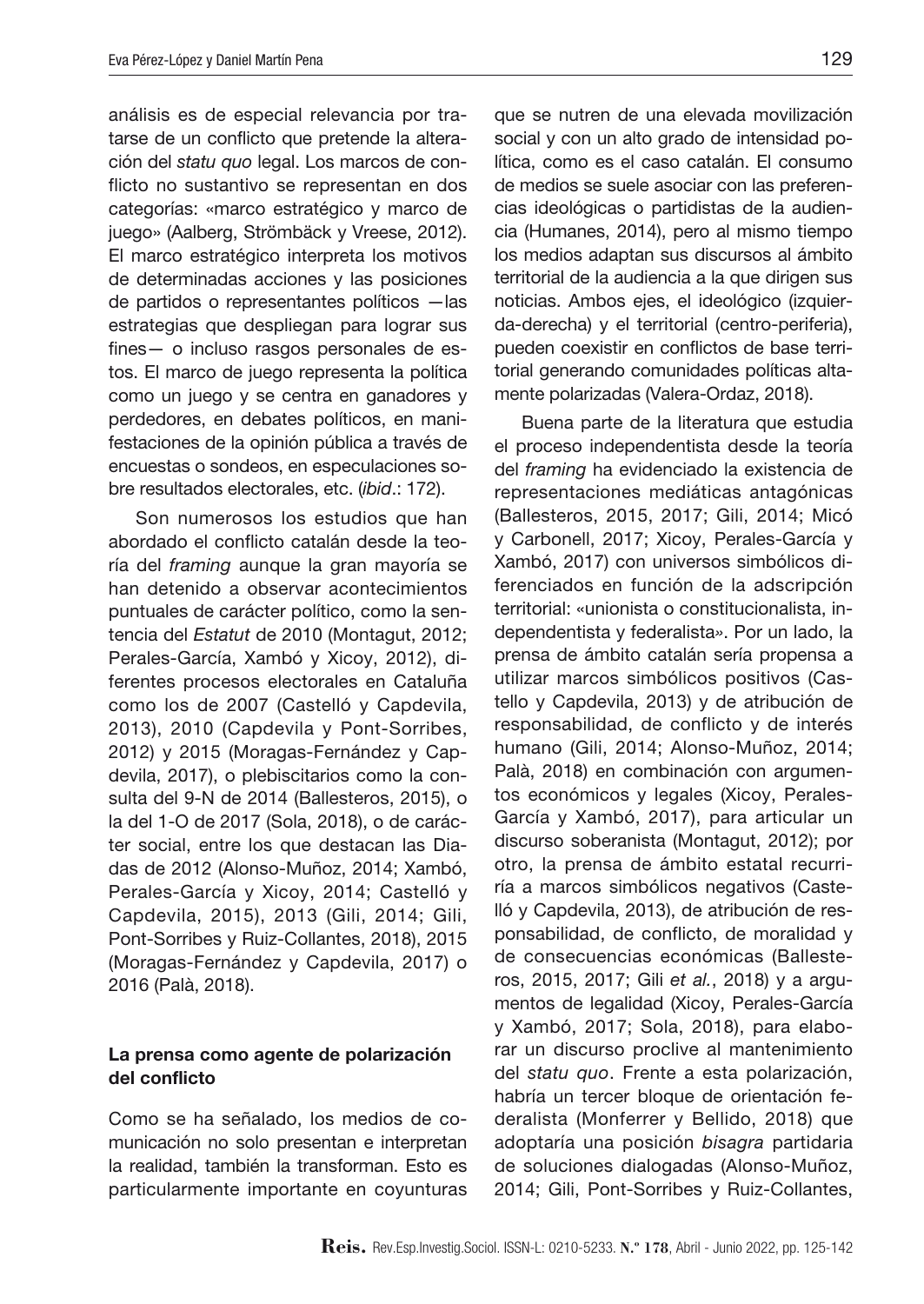2018). Como veremos más adelante, esta polarización ahonda las diferencias y los conflictos en lugar de buscar el consenso (Morel, 2018; Sánchez-Cuenca, 2018).

Por otra parte, como afirman Chavero *et al.* (2013: 642), las dinámicas de polarización política y mediática ponen de manifiesto que la instrumentación entre medios y partidos es recíproca y que los medios ya no se conforman con «mediar», sino que intentan «mediatizar*»* la política y definirla de acuerdo con sus propios intereses. No obstante, los medios de comunicación operan en consonancia con otras instituciones públicas y privadas con las que coinciden políticamente y tienden a alinearse con los argumentos de los partidos políticos (Perales-García y Pont-Sorribes, 2018).

# **METODOLOGÍA**

#### Diseño y muestra

Se seleccionaron cuatro periódicos generalistas atendiendo a los criterios de 1) mayor difusión<sup>3</sup> en sus respectivos contextos de referencia —estatal y catalán— y 2) representación de las orientaciones ideológicas hegemónicas, a saber, liberal-conservadora y socialdemócrata, resultando los siguientes: *El País, El Mundo, La Vanguardia* y *El Periódico de Cataluña.* En cuanto a sus líneas editoriales*,* como apunta Reig (2011), *El País* es considerado un medio de orientación progresista y próximo a los postulados del PSOE; *El Mundo*, cercano al PP, mantiene una línea editorial liberal; *La Vanguardia*, vinculado históricamente al nacionalismo catalán y de orientación conservadora; y *El Periódico de Cataluña*, de tendencia progresista, cercano al socialismo catalán.

Se realizó un análisis de contenido cuantitativo y cualitativo de las piezas comunicativas publicadas en los cuatro diarios. El análisis cualitativo permite «descubrir el ADN de los mensajes mediáticos y examinar científicamente los significados y significantes» (Humanes e Igartua, 2004: 75-76). La muestra se define por el conjunto de piezas que contienen elementos de los marcos de conflicto publicadas en la edición impresa el día siguiente de tener lugar los acontecimientos clave. Se entiende por acontecimientos clave aquellos que por su especial trascendencia social y/o política marcan el devenir del proceso en su fase de gestación: 1) Sentencia del TC (28 de junio de 2010), 2) Manifestación contra la sentencia (10/07/2010), 3) Manifestación de la Diada (11/09/2012), 4) Reunión Rajoy-Mas sobre pacto fiscal (20/09/2012), 5) Declaración de soberanía del Parlament (23/01/2013), 6) Anulación de la Declaración soberanista por el TC (25/03/2014), 7) Rechazo del Congreso a la cesión de competencias al Gobierno catalán para la celebración de un referéndum (08/04/2014) y 8) Reunión Rajoy-Mas sobre la autorización para la celebración del referéndum (30/07/2014). Una vez revisadas todas las piezas —informativas y de opinión—, se seleccionaron aquellas que presentaban marcos de conflicto resultando un total de  $n = 454$ .

#### Codificación de la muestra

Para codificar cada unidad de análisis se elaboró una base de datos con las siguientes variables:

- a) Datos de identificación: n.º de unidad de análisis, fecha de publicación.
- b) Aspectos formales: aparición en portada (sí/no), género de la pieza: informativa (I), opinativa (O). Se estableció un subcódigo para aquellas opiniones que incluyeran un editorial (O/E).

<sup>3</sup> Periódicos de ámbito estatal con mayor promedio de difusión (2010-2014) según EGM: *El País* y *El Mundo*. Periódicos de ámbito catalán con mayor promedio de difusión (2010-2014) según OJD: *La Vanguardia* y *El Periódico de Cataluña.*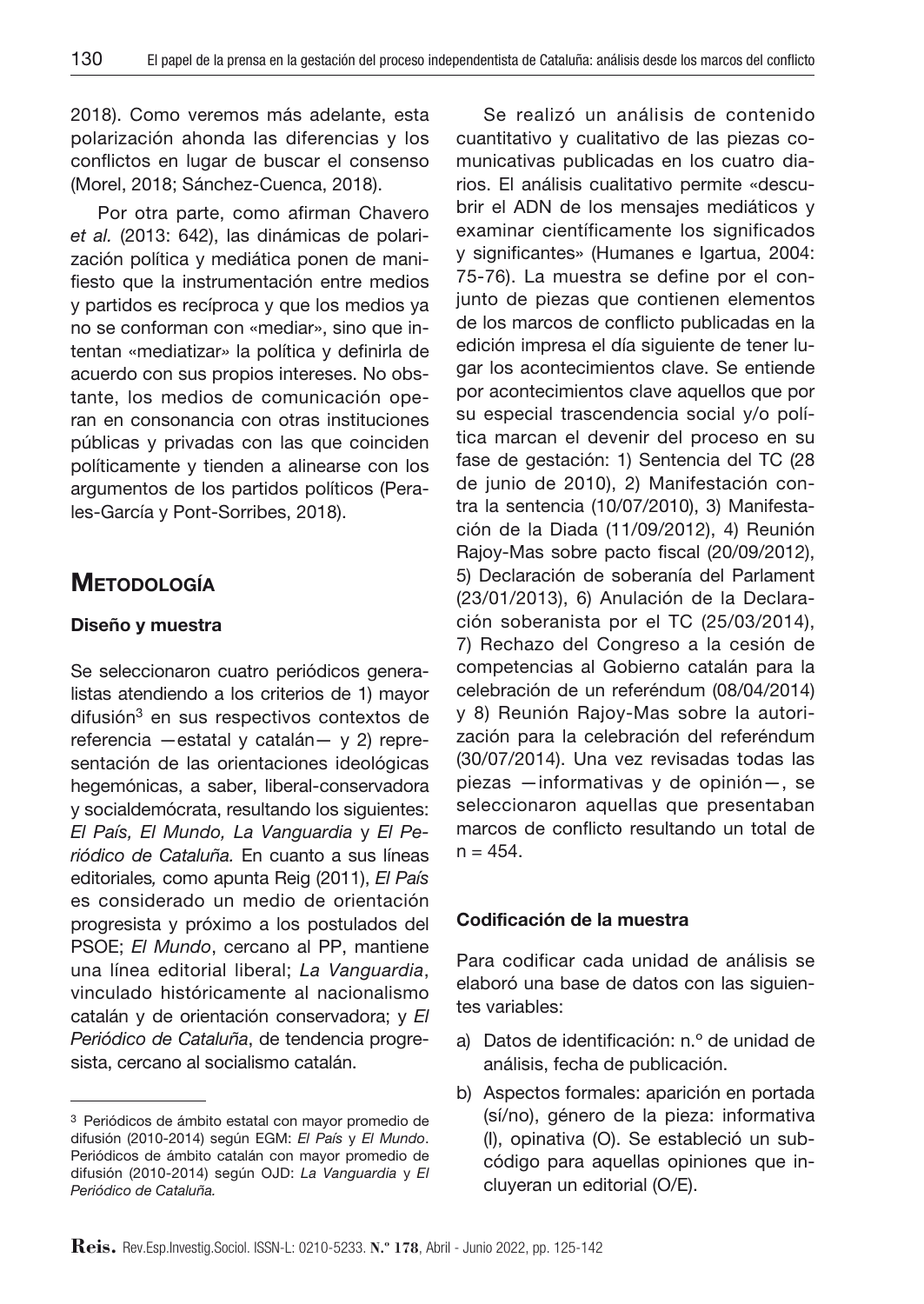c) Modelo de organización territorial: para identificar si las piezas analizadas expresaban la preferencia por un determinado modelo de organización territorial se utilizaron las categorías «constitucionalista» (C), «federalista» (F) e «independentista» (I). La «constitucionalista*»*  hace referencia a aquellas piezas que defienden la inalterabilidad del *statu quo*, la segunda postula un nuevo modelo territorial en clave federal y la última abarca aquellas piezas que incluyen desde el «derecho a decidir» hasta la declaración unilateral de independencia. Los contornos entre estas preferencias son difusos puesto que cada una

puede compartir con las otras algunos postulados que conviene subrayar. La constitucionalista, por ejemplo, alberga posiciones que coinciden con la federalista en el diálogo como vía de solución al conflicto, y esta a su vez puede compartir el denominado «derecho a decidir» con la opción independentista. Por tanto, se recurre a estas categorías simplificadoras por ser las que habitualmente se manejan en los estudios sobre el conflicto catalán.

d) Marcos de conflicto: se clasifican las piezas periodísticas teniendo en cuenta los elementos que representan los marcos de conflicto (tabla 1).

| Dimensión sustantiva de marcos de conflicto                                                                                                                                                                                                                                                   | Dimensión no sustantiva de marcos de conflicto                                                                                                                                                                                |
|-----------------------------------------------------------------------------------------------------------------------------------------------------------------------------------------------------------------------------------------------------------------------------------------------|-------------------------------------------------------------------------------------------------------------------------------------------------------------------------------------------------------------------------------|
| Marco de problema o político (Strömbäck y Kaid, 2008)<br>$-$ Define el conflicto.<br>- Identifica a los responsables.<br>- Describe las consecuencias.<br>- Propone soluciones.                                                                                                               | Marco estratégico (Aalberg, Strömbäck y Vreese, 2012)<br>- Incluye estrategias o tácticas de políticos o partidos.<br>- Incluye motivaciones para la acción, posicionamien-<br>tos o comportamientos de políticos o partidos. |
| Marco simbólico (Castelló y Capdevila, 2013)<br>- Referencias a la historia, la nación, la cultura, los<br>símbolos.                                                                                                                                                                          | Marco de juego (Aalberg, Strömbäck y Vreese, 2012)<br>- Señala ganadores/perdedores.<br>$-$ Incluye ataques a políticos o partidos.<br>- Utiliza un lenguaje metafórico (deportivo, bélico o<br>de juego).                    |
| Marco pragmático (Castelló y Capdevila, 2013)<br>- Señala consecuencias materiales que para la socie-<br>dad tiene seguir o no un determinado curso de ac-<br>ción.<br>- Señala implicaciones que en la vida cotidiana de los<br>individuos tiene seguir un determinado curso de ac-<br>ción. |                                                                                                                                                                                                                               |
| Marco normativo<br>- Referencias a cuestiones de legalidad o legitimidad.<br>Eugato: Elgboración propia                                                                                                                                                                                       |                                                                                                                                                                                                                               |

Tabla 1. *Tipología de marcos de conflicto*

*Fuente:* Elaboración propia.

# **RESULTADOS**

### Resultados cuantitativos

La prensa catalana aglutina el 55,5% de la muestra, coincidiendo, tanto *La Vanguar-* *dia* como *El Periódico de Cataluña*, en el número de piezas, 126. En el caso de la prensa de ámbito estatal, *El Mundo*, con 109 piezas, supera a *El País*, que publica un total de 93. Los acontecimientos clave aparecen en las portadas de los cuatro rotativos. Los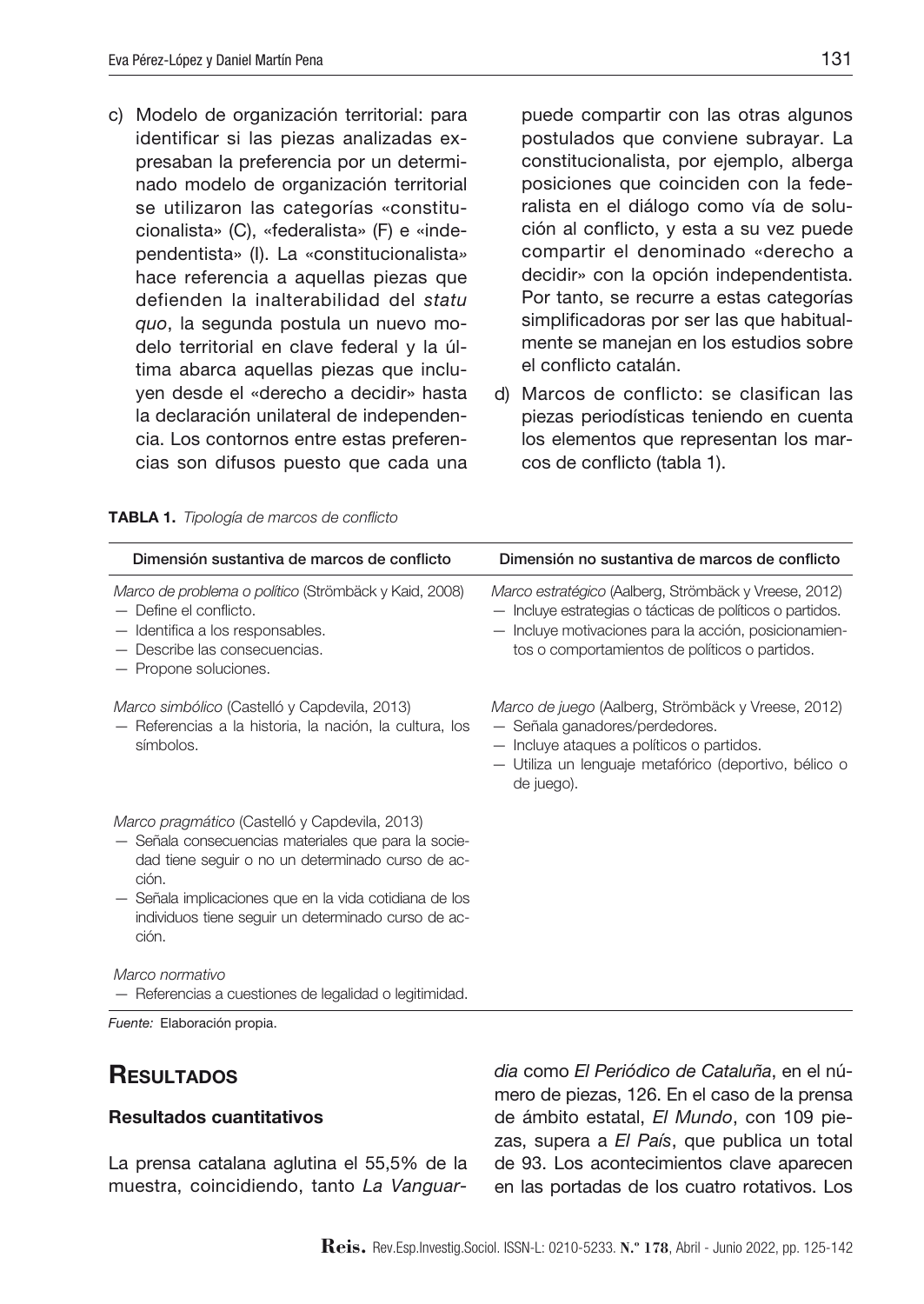editoriales, casi unánimemente, abordan los eventos noticiosos, con la excepción de la anulación de la Declaración de soberanía del Parlamento catalán por parte del TC, que no merece la atención editorial de *El País* ni de *El Periódico*. El rechazo del Congreso a la cesión de competencias al Gobierno catalán para la celebración de un referéndum es el que genera mayor número de contenidos (n = 78); en el lado opuesto, nuevamente, la anulación por parte del TC de la Declaración de soberanía del *Parlament* (n = 26).



Gráfico 1. *Cobertura de la prensa según acontecimiento clave*

*Fuente:* Elaboración propia.

En cuanto al tratamiento por géneros, *El País* destaca por ser la cabecera con más piezas informativas (66,0%), seguido de *El Mundo* (49,5%), *La Vanguardia* (46,0%) y *El Periódico* (45,0%). Por el contrario, *El Periódico* (55,0%) y *La Vanguardia* (54,0%) destinan más espacio a las opiniones. Dentro del género informativo, el rechazo del Congreso a la cesión de competencias al Gobierno catalán es, en términos absolutos, el asunto que acapara más atención (40 piezas), seguido de la sentencia del TC contra el *Estatut* (38). Es precisamente la prensa catalana la que mayor interés muestra, si nos atenemos al número de piezas que

le dedican: *La Vanguardia*, 13 y *El Periódico de Cataluña*, 11; no obstante, para *El Mundo* ocupa el segundo lugar en cuanto a piezas informativas publicadas.

En lo que al género opinativo se refiere, la reunión sobre el pacto fiscal entre Rajoy y Mas destaca con un total de 40 piezas entre los cuatro periódicos. *La Vanguardia* y *El Mundo* son los que más cobertura le dedican de los ocho analizados con 12 y 11 piezas, respectivamente. Para *El País*, es el segundo asunto (5 piezas). El siguiente acontecimiento, en términos cuantitativos, es, de nuevo, el rechazo por parte del Congreso de los Diputados a la cesión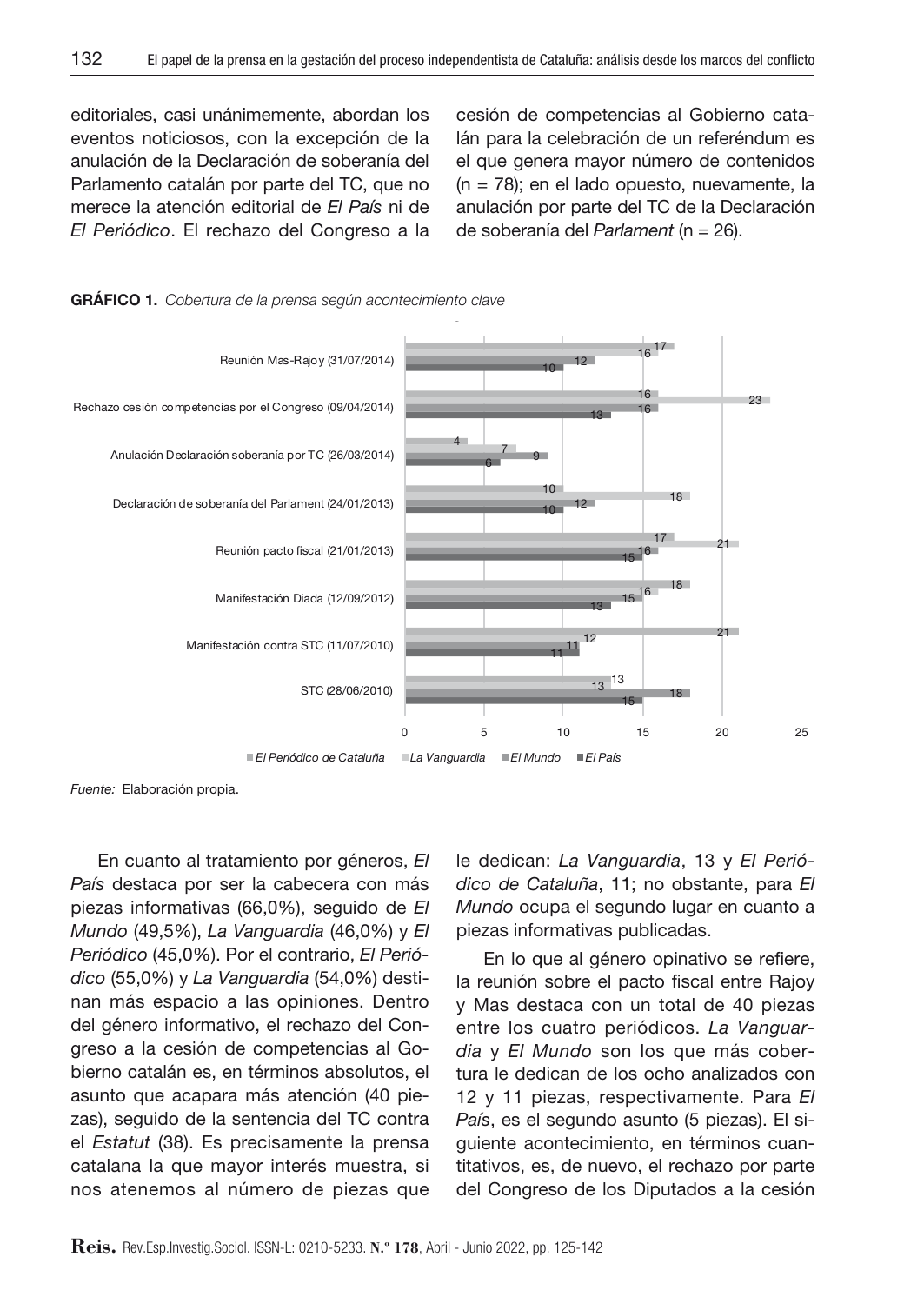de competencias para la convocatoria de un referéndum en Cataluña. Sin embargo, a diferencia de lo que sucedía con el género informativo en el que indistintamente los temas más relevantes podían ser tratados por la prensa madrileña y barcelonesa, en este caso, la prensa catalana lo aborda de manera prevalente. Así, *La Vanguardia* publica 12 piezas de opinión en un solo día y *El Periódico*, 15.

La mayor o menor coincidencia en el peso que otorga la prensa a cada acontecimiento clave en función de su ámbito de difusión es útil para identificar los asuntos que han merecido una atención destacada y cuáles han tenido un menor impacto. La mayor o menor ponderación de los géneros informativos u opinativos interesa, además, para identificar en qué medida cada periódico recurre a ellos a fin de construir una narrativa sobre el conflicto. Sin embargo, determinar la forma en la que se configura el conflicto en la fase de gestación exige un análisis de contenido que permita identificar los marcos de conflicto predominantes, cuestión que se aborda en la siguiente sección.

#### Resultados cualitativos

#### *El País*

Identificamos dos líneas editoriales en la definición del conflicto por parte de este periódico. En la primera, que transcurre desde 2010 hasta mediados de 2013, las noticias recurren al marco de problema para definirlo como un desplazamiento de la política catalana hacia el soberanismo y señalan como principal responsable a Rajoy y al Partido Popular (PP) por su ataque al Estado autonómico. La recomposición del consenso se apunta como solución a la creciente tensión territorial. Existe un ligero predominio de la dimensión sustantiva frente a la no sustantiva, cuya finalidad es explicar las causas que lo originan. Son los elementos simbólicos («la unidad de la

nación», «la cultura que nos une», «siglos de historia en común») y, en menor medida, los pragmáticos, relacionados con las consecuencias que supondría para la economía y el bienestar de los catalanes un Estado independiente, los que ponen de manifiesto la orientación del periódico hacia posiciones «constitucionalistas*»* presididas, en todo caso, por un ánimo conciliador. Los marcos del problema están presentes en la explicación de todos los acontecimientos relevantes de esta etapa.

Los marcos de juego y estratégicos se construyen mediante el uso de metáforas («lanzar la pelota al tejado», «estocada mortal», «fábrica de soberanistas», «acercar la cerilla al bidón de gasolina», «el manso cordero», «las aguas volverán a su cauce», «poda», «camino») y léxico («derrota», «vencedores», «vencidos», «arma», «ataque», «fractura», «batalla», «rifirrafe», «consenso», «cerrar puertas», «encaje») que invocan términos bélicos y de juego. Con ello, tratan de alertar sobre las consecuencias legales de emprender un proceso en el que ninguno de los contendientes esté dispuesto a dialogar. El marco estratégico se utiliza para explicar la instrumentalización que tanto PP como CiU hacen del tema. Para reforzar esta idea, los elementos estratégicos se complementan con elementos del marco de juego, especialmente en las noticias que interpretan acontecimientos vinculados con la movilización social.

En el año 2013, el periódico modifica su orientación «constitucionalista*»* y se decanta por la «federalista*»*. Este cambio tiene implicaciones en la interpretación del problema que pasa a convertirse en una amenaza real con el consiguiente «choque de trenes». Estos términos de la definición llevan aparejada la corresponsabilidad<sup>4</sup> en el conflicto. Por un lado, el PP por su «revisionismo del sistema autonómico con afán

<sup>4</sup> El Roto, viñeta*, El País,* 24 de junio de 2013.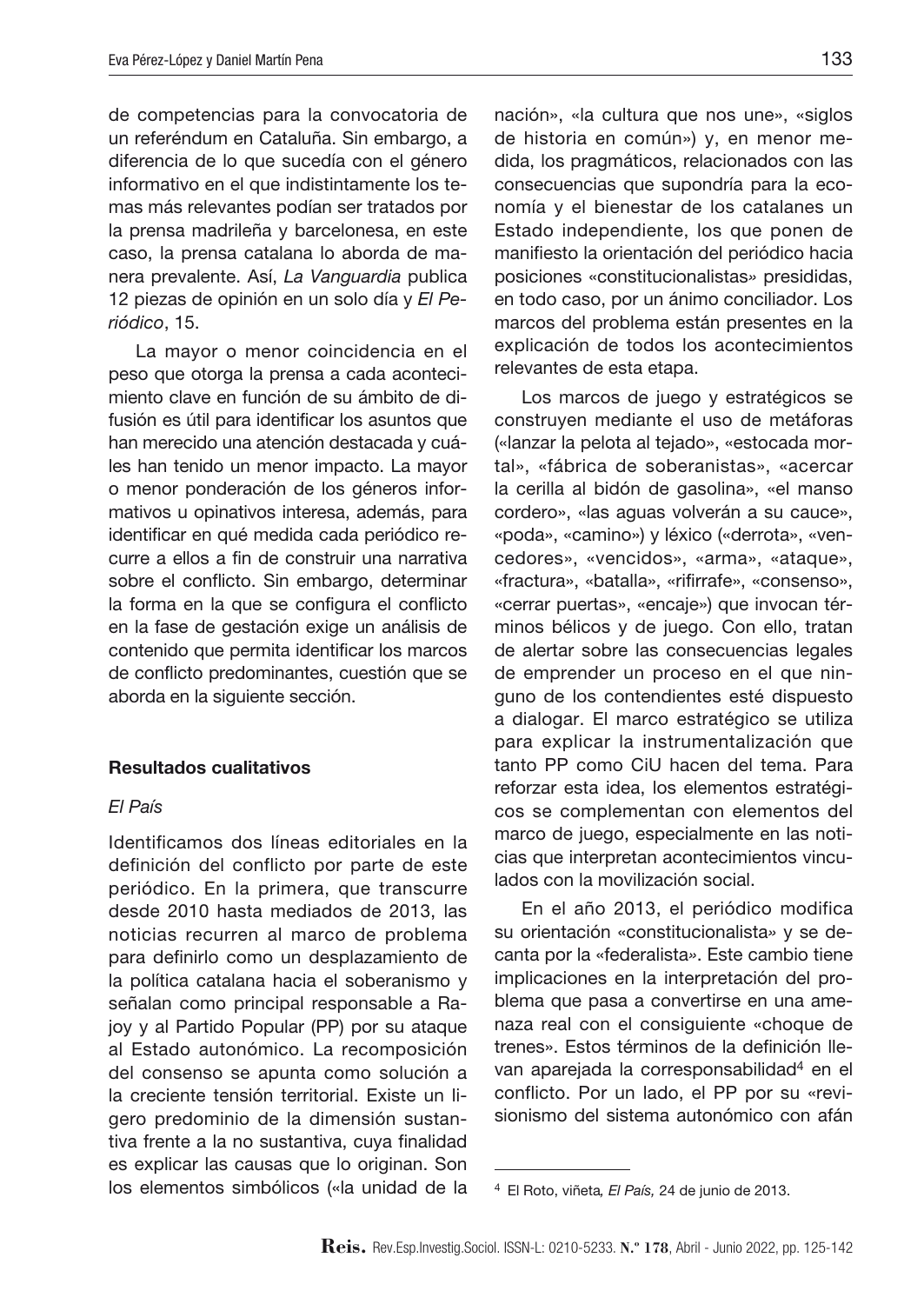recentralizador» que ha generado en Cataluña una percepción de hostilidad; por otro, los nacionalistas de CiU, representados en la figura del presidente Mas, y el partido que le apoya, ERC, que han aprovechado la crisis como una «cortina de humo para tapar sus carencias y poder culpar a España de todo lo malo que ocurre en Cataluña»5. La solución, como se ha señalado, pasaría por una reforma de la Constitución que actualice el pacto territorial.

En cuanto a los marcos de conflicto se constata el predominio de temas sustantivos, aunque en sentido contrario al de la primera etapa ya que los elementos pragmáticos ocupan un lugar prevalente no solo para alertar de las consecuencias negativas que, desde un punto de vista económico, acarrearía la independencia, sino para subrayar los efectos que tendría la salida de Cataluña de la Unión Europea. Por otra parte, los elementos que conforman el marco de problema no pretenden únicamente desmontar los argumentos independentistas, también proponen soluciones dialogadas evitando un desenlace donde haya vencedores y vencidos. En este sentido, es frecuente el uso del mismo léxico que aparece en los marcos de la prensa catalana para contrarrestar sus argumentos («hartazgo», «desencanto», «balanzas fiscales», «identidad nacional», «federal», «agravio», «expolio», «Estado propio», «diálogo», «legitimar»).

El uso de metáforas que evocan el carácter instrumental de la contienda («explosión secesionista», «marea humana», «pelota en el tejado de Rajoy», «la cuerda se tensó», «prende la mecha», «choque de trenes», «apagar el fuego», «cortina de humo», «cuerda», «rencilla autonomista», «puentes abiertos») apuntala la idea que se pretende transmitir en los marcos de problema, especialmente cuando se trata de noticias sobre cuestiones políticas. Aunque en menor

medida que el anterior, otro marco presente es el de juego («as en la manga», «cambio de cartas bajo la mesa» «órdago», «baza», «partida», «pulso», «desactivar la bomba»). El recurso a este marco se hace para apelar a un nuevo escenario —el federalismo— en el que los actores políticos realizan concesiones para evitar la ruptura.

#### *El Mundo*

Este diario, a diferencia de *El País*, define el conflicto como un intento de «dinamitar las costuras constitucionales»6 por parte del soberanismo. No obstante, a fin de restarle relevancia, aparece caracterizado en términos irónicos como «lío», «disputa», «polémica», «algarabía», «asunto», expresiones que con frecuencia emplea el presidente del Gobierno Rajoy en sus comparecencias públicas para referirse al conflicto. La responsabilidad del problema recae, exclusivamente, en el oportunismo y en la irresponsabilidad del presidente Mas y en aquellos partidos políticos catalanes que alimentan «el odio y el rechazo a España» utilizando toda suerte de «falsedades históricas»7. El desenlace sería, a juicio del periódico, el debilitamiento de la estabilidad de España y la fractura de la sociedad catalana. Para evitarlo propone un pacto de convivencia dentro de los límites de la Constitución.

Desde este posicionamiento «constitucionalista*»* construye el marco de problema en consonancia con elementos pragmáticos para advertir sobre las consecuencias de la secesión $8$  -económicas y de aislamiento europeo e internacional— utilizando metáforas como «pagar el precio» o «salto en el vacío». Para resaltar el carácter ilegal e ilegítimo del invocado derecho

<sup>5</sup> Editorial, «Aires de ruptura», *El País*, 24 de enero 2013.

<sup>6</sup> José Domingo, «Más que un lío», *El Mundo*, 12 de septiembre de 2012.

<sup>7</sup> Victoria Prego, «Vía Libre», *El Mundo,* 12 de septiembre de 2012.

<sup>8</sup> Luis Antonio de Villena, «Cataluña, independencia y mito», *El Mundo*, 24 de enero de 2013.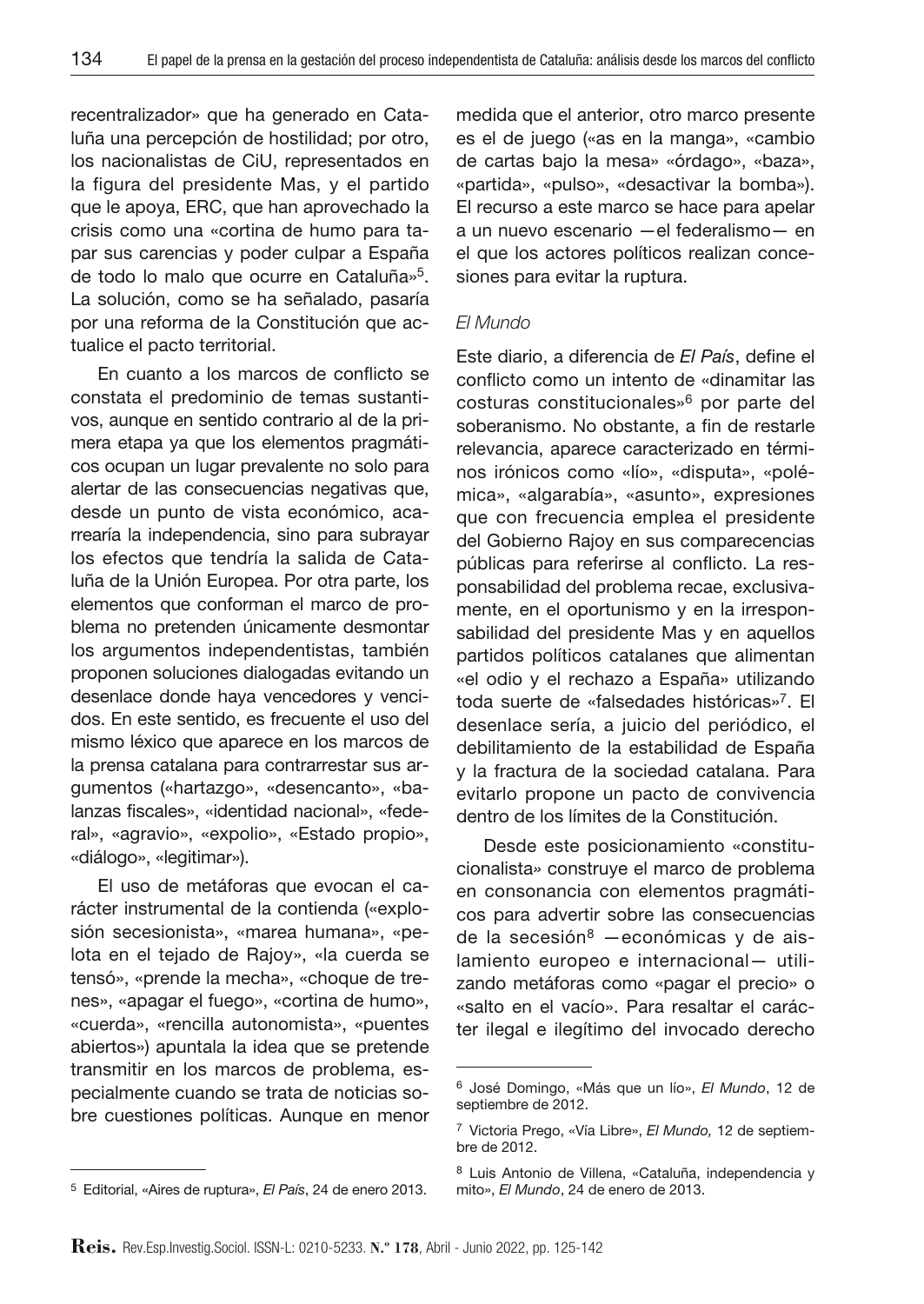a decidir9,10 emplea marcos normativos. El marco de problema aparece con más frecuencia en las noticias que versan sobre temas judiciales.

No obstante, la presencia de marcos de conflicto no sustantivos destaca sobre los sustantivos. El marco estratégico se usa para desarbolar las argumentaciones («parto ballenero», «tierra prometida», «zurrón lleno», «pagar el precio», «salto en el vacío», «sembrar la semilla», «contrabando», «*rauxa y seny*») que relacionan independentismo con mejora de la economía y las que afirman que un futuro Estado catalán podrá incorporarse a la Unión Europea. El marco estratégico pretende, por otra parte, presentar una imagen negativa de los protagonistas11 del *procés*, singularmente de Artur Mas («Frankenstein», «autismo político»). Pero, es el marco de juego el más representado mediante el uso de un lenguaje bélico («batalla», «polémica», «derrota», «ataque», «fracaso», «coacción antiespañola», «amenaza», «víctimas», «enemigo», «hostil», «conflicto», «balcanización», «revolución», «atrincherados», «golpe institucional», «dinamitar las costuras constitucionales», «golpismo separatista», «espadas en alto») y de juego («órdago independentista», «mover ficha»).

*El Mundo* intensifica la presencia del marco de juego en los eventos que tienen que ver con el cara a cara entre Rajoy y Mas y en los acontecimientos sociales y políticos procedentes de Cataluña.

#### *La Vanguardia*

Para este periódico, la actitud del Gobierno de España y del partido que lo sustenta,

el PP, sumado a la crisis económica, actúa como espoleta que hace crecer el independentismo. El problema radica en la persistente negativa del Gobierno de España a dialogar y negociar un mayor autogobierno amparándose en los límites de la Carta Magna. La derivada es una percepción por parte del pueblo catalán de «agravio continuado —económico, político y cultural— convertido en crónico»12 y, en consecuencia, la convicción de que el proceso soberanista está legitimado por el amplio respaldo social y político del que goza. Entiende este diario que la única vía de solución consiste en el diálogo y el acuerdo político para permitir la celebración de una consulta en el marco de una interpretación abierta y flexible de la Constitución.

Como ya sucediera con *El País*, se produce un cambio en la línea editorial transitando del «derecho a decidir» a la continuidad de las relaciones con el Estado español mediante un nuevo marco de convivencia «federalista*»* que otorgue mayor autogobierno a Cataluña. A pesar de ello, las piezas opinativas muestran una opción preferente por la independencia.

El marco de problema se entrelaza con elementos simbólicos («aquelarre patriótico», «banderas», «David contra Goliat», «dignidad patria», «orgullo», «desgarro», «defensa del país», «bolsillo», «a pagar y a callar», «portazo de España») que apelan a las emociones y a la identidad colectiva para resaltar los agravios<sup>13</sup> contra el pueblo catalán bajo el armazón de un discurso de victimización<sup>14</sup>. También está muy presente el marco normativo («proclamación democrática», «voluntad política de los ciudadanos», «Cataluña dialoga») para otorgar

<sup>9</sup> Editorial, «El Gobierno debe recurrir ante el Constitucional», *El Mundo*, 26 de marzo de 2014.

<sup>10</sup> F. Jiménez Losantos, «Sin retorno y sin remedio», *El Mundo*, 9 de abril de 2014.

<sup>11</sup> Editorial, «A Frankenstein se le escapa el monstruo», *El Mundo*, 12 de septiembre de 2012.

<sup>12</sup> Francesc-Marc Álvaro, «Carteras y banderas», *La Vanguardia*, 12 de septiembre de 2012.

<sup>13</sup> Pilar Rahola, «El muro», *La Vanguardia*, 21 de septiembre de 2012.

<sup>14</sup> M.ª Dolores García, «Derrotados», *La Vanguardia,* 29 de junio de 2010.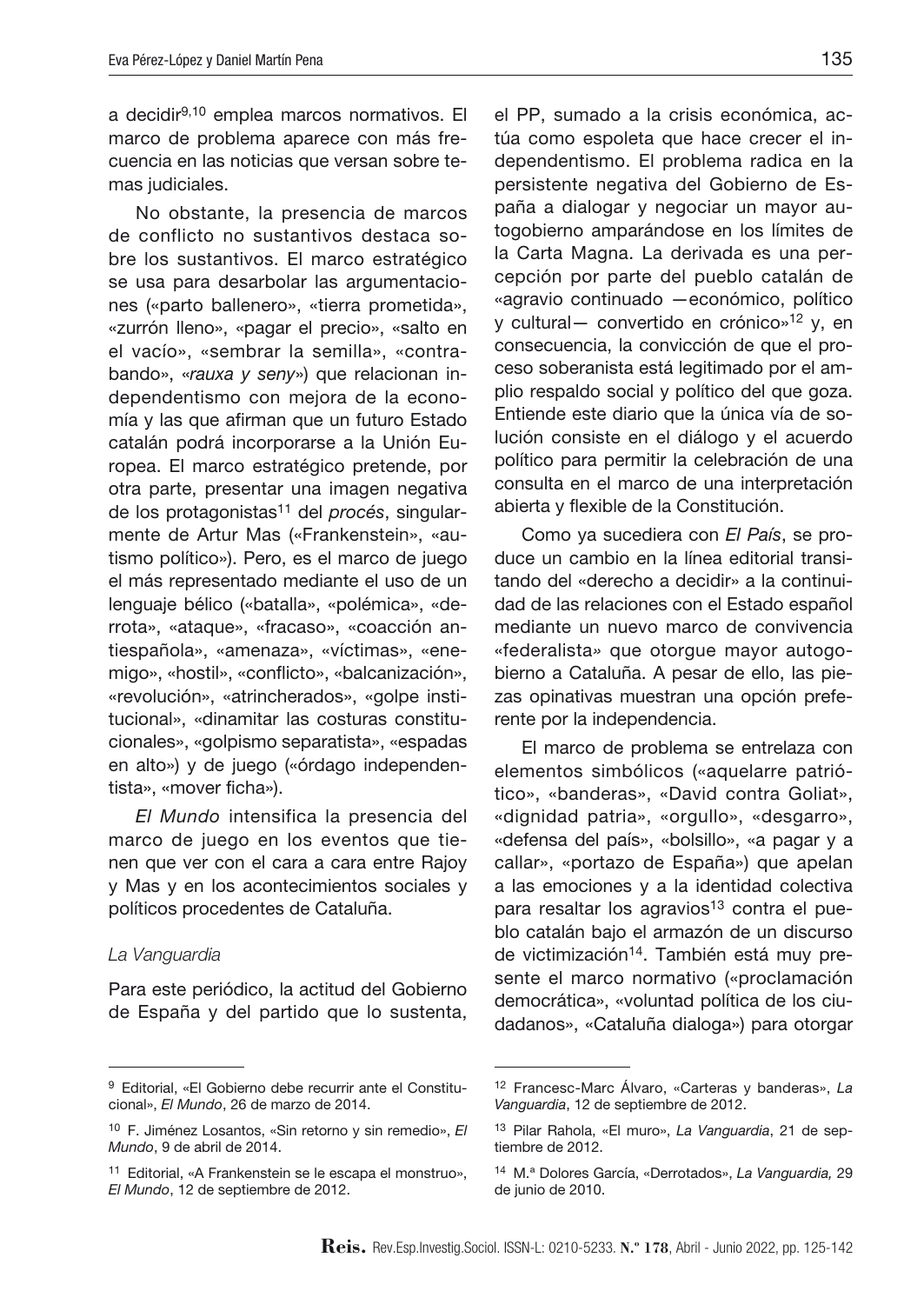legitimidad15 democrática al proceso frente a los que se oponen a él. Los elementos pragmáticos, menos presentes que los anteriores, se asientan en la idea de mejora del bienestar que alcanzaría la sociedad catalana si no tuviera que aportar a la caja del Estado. De este modo se refuerza el imaginario colectivo catalán acuñado en la expresión «España nos roba».

A pesar de la menor presencia de marcos de conflicto sustantivos, estos se utilizan en los acontecimientos noticiosos con origen en el Estado español para contraponer sus «decisiones unilaterales» frente a una sociedad que ha expresado democráticamente que quiere «decidir su destino».

Como se ha apuntado, los marcos de conflicto no sustantivos prevalecen frente a los sustantivos y, de manera singular, el marco estratégico que se acompaña de metáforas y léxico para indicar una acción o movimiento («empujar a la cuneta», «choque de trenes», «río», «afluente», «*rieres*», «tormenta», «tsunami», «ola», «barco», «naufragio», «remar», «achicar agua», «dique») del que se presupone un desenlace: la independencia. Los elementos estratégicos están más presentes en noticias relacionadas con acontecimientos sociales y políticos de origen catalán. Es frecuente que los marcos estratégicos se complementen con los de juego («la pelota está en el tejado», «órdago», «póquer jurídico», «árbitro», «goleada», «trofeo», «triunfador») en aquellos eventos procedentes del Estado español o que suponen un encuentro entre los presidentes Rajoy y Mas.

### *El Periódico de Cataluña*

Señala al Gobierno de Rajoy como responsable de la amenaza de ruptura definitiva por su desprecio a las demandas del pueblo catalán y por aprovechar «la emergencia económica para socavar a las autonomías»16. Sin embargo, de manera subsidiaria, culpabiliza al presidente Mas de utilizar el pacto fiscal, inicialmente, y la independencia, después, como excusa para ocultar la gestión de la crisis económica y para obtener ventaja electoral respecto a su competidor más inmediato, ERC. El corolario del conflicto es un choque de legitimidades que se dirimiría con «un nuevo encaje de Cataluña en España»17, esto es, la vía «federalista*»*.

Los marcos sustantivos son preponderantes en la interpretación del conflicto y se utilizan para identificar a los responsables políticos de la contienda. El marco del problema contiene elementos simbólicos con los que se construye el discurso de victimización, se ensalzan los valores de la sociedad catalana («*prou*»18, «dignidad»19, «autoestima»20) o se critican los agravios infligidos por el Gobierno de Rajoy («autismo»21, «desdén», «desprecio»22, «traición», «intransigencia»). Los elementos pragmáticos tienen una presencia residual. El énfasis de las noticias se pone en los elementos normativos cuya finalidad es mostrar una solución de consenso que se sitúa a caballo entre la ruptura, planteada por el independentismo, y el inmovilismo de aquellos que esgrimen el argumento constitucional para zanjar la contienda.

<sup>15</sup> Jordi Barbeta, «Esto lo cambia todo», *La Vanguardia*, 24 de enero de 2013.

<sup>16</sup> Marçal Sintes, «La decisión o la no decisión del PP», *El Periódico de Catalunya,* 12 de septiembre de 2012.

<sup>17</sup> Juancho Dumall, «Propongan ustedes una tercera vía», *El Periódico de Cataluña*, 31 de julio de 2014.

<sup>18</sup> Portada, «Cataluña grita, ¡prou!», *El Periódico de Catalunya*, 11 de julio de 2010.

<sup>19</sup> Antoni Segura, «Por dignidad democrática», *El Periódico de Catalunya*, 11 de julio de 2010.

<sup>20</sup> Xavier Bosch, «Por autoestima de país», *El Periódico de Catalunya*, 11 de julio de 2010.

<sup>21</sup> Carlos Elordi, «Autismo español ante Cataluña», *El Periódico de Catalunya*, 9 de abril de 2014.

<sup>22</sup> Editorial, «¿Y ahora qué?», *El Periódico de Catalunya*, 19 de septiembre de 2012.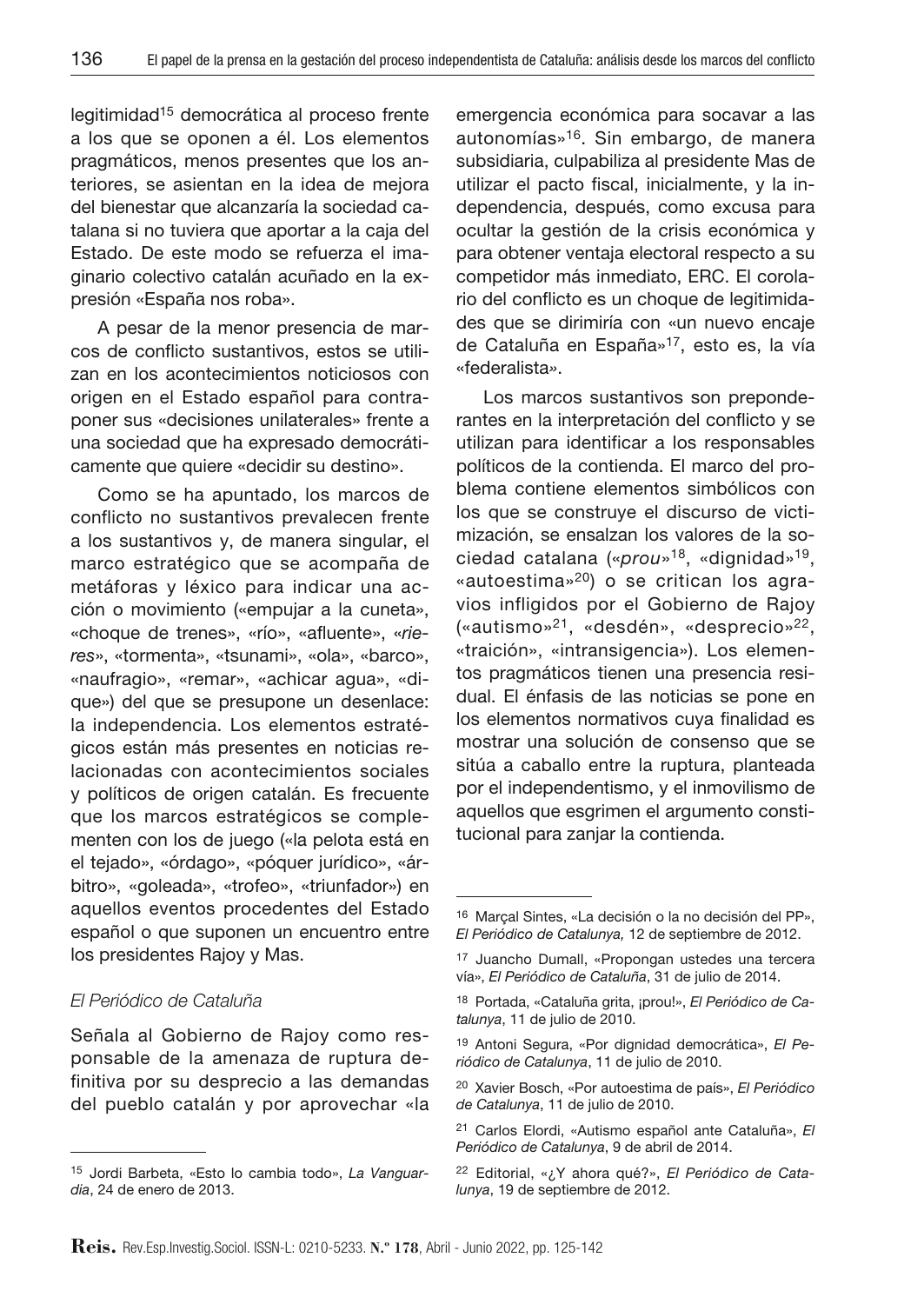Las veces que *El Periódico* recurre a los marcos de juego y estratégico, lo hace sobre todo para evidenciar la clave electoralista en la que se mueven los presidentes Rajoy y Mas y, de paso, atacar la estrategia rupturista<sup>23</sup> del presidente Mas y el inmovilismo de Rajoy. Es a través del uso de metáforas náuticas («maremoto», «avalancha», «marabunta», «calma chicha», «mar de fondo», «cortar amarras», «aguas salidas de madre», «mar gruesa», «fuerte oleaje», «temporal» o «marea», «tormenta», «tsunami») y otras que denotan movimiento o acción («viaje», «odisea», «callejón sin salida», «poner bridas a los corceles del apocalipsis») como el rotativo consigue representar el conflicto en términos estratégicos, aunque no falta el lenguaje de juego («partida», «jaque mate», «tablero político», «carrera», «cartas marcadas», «competición», «árbitro» «envite», «jugada de ajedrez»). Los marcos estratégicos, presentes en todos los acontecimientos noticiosos analizados, se complementan con marcos de juego en los eventos políticos en los que se dirimen concesiones al Gobierno catalán.

# Discusión y conclusiones

El análisis ha pretendido analizar los marcos de conflicto predominantes en la fase de gestación del proceso independentista, determinar si la adscripción territorial actúa como factor explicativo del modelo de organización territorial preferido por cada periódico e identificar posibles cambios en los marcos de conflicto adoptados por la prensa a lo largo del periodo.

Con relación al primer objetivo, destacamos la concurrencia de todos los rotativos en el uso de la metáfora del choque de trenes, aunque con interpretaciones y desenlaces dispares según el periódico de que se trate. El choque de trenes es útil para representar una crisis política en la que uno de los maquinistas (Artur Mas, partidos independentistas) hace valer la legitimidad democrática que emana del Parlamento catalán y la movilización social para emprender un camino cuya última parada sería la proclamación de Cataluña como Estado independiente. Por su parte, el otro maquinista (Mariano Rajoy, partidos constitucionalistas) enarbola la Constitución como fuente de legalidad y legitimidad para frenar el avance del primero. En la posición del cambio de aguja, es decir, aquella que propone una vía alternativa a las anteriores, se encuentran los partidarios de una solución dialogada entre las partes.

Como se ha señalado, el tren constitucionalista está conducido por los diarios *El País* (1.ª fase) y *El Mundo*. Sin embargo, cada uno de ellos presenta diferencias significativas en la interpretación del conflicto. Cuando se trata de señalar a los responsables de la situación, *El País* fija su mirada en Rajoy y el PP, mientras que *El Mundo*  considera que las falsedades independentistas y el oportunismo de Artur Mas son los responsables.

La prensa de ámbito estatal también hace un uso desigual de los marcos de conflicto en función de su sustantividad. En *El País*, la mayor presencia de marcos de problema para atribuir responsabilidades contrasta con el mayor uso de *El Mundo* de marcos de juego y estratégico. En el primer caso, se recurre singularmente a elementos simbólicos que refuerzan la idea de unidad entre Cataluña y el resto de España y se proponen vías de diálogo para su resolución; y, en menor medida, a los pragmáticos para alertar de las consecuencias económicas y de aislamiento internacional que acarrearía la independencia. En el segundo caso, los marcos de juego expresados en términos bélicos marcan la diferencia con el perfil más moderado y dialogante de *El País*. Con estos marcos, *El Mundo* trata de

<sup>23</sup> Joaquim Coll, «Del portazo al lamento», *El Periódico de Catalunya*, 31 de julio de 2014.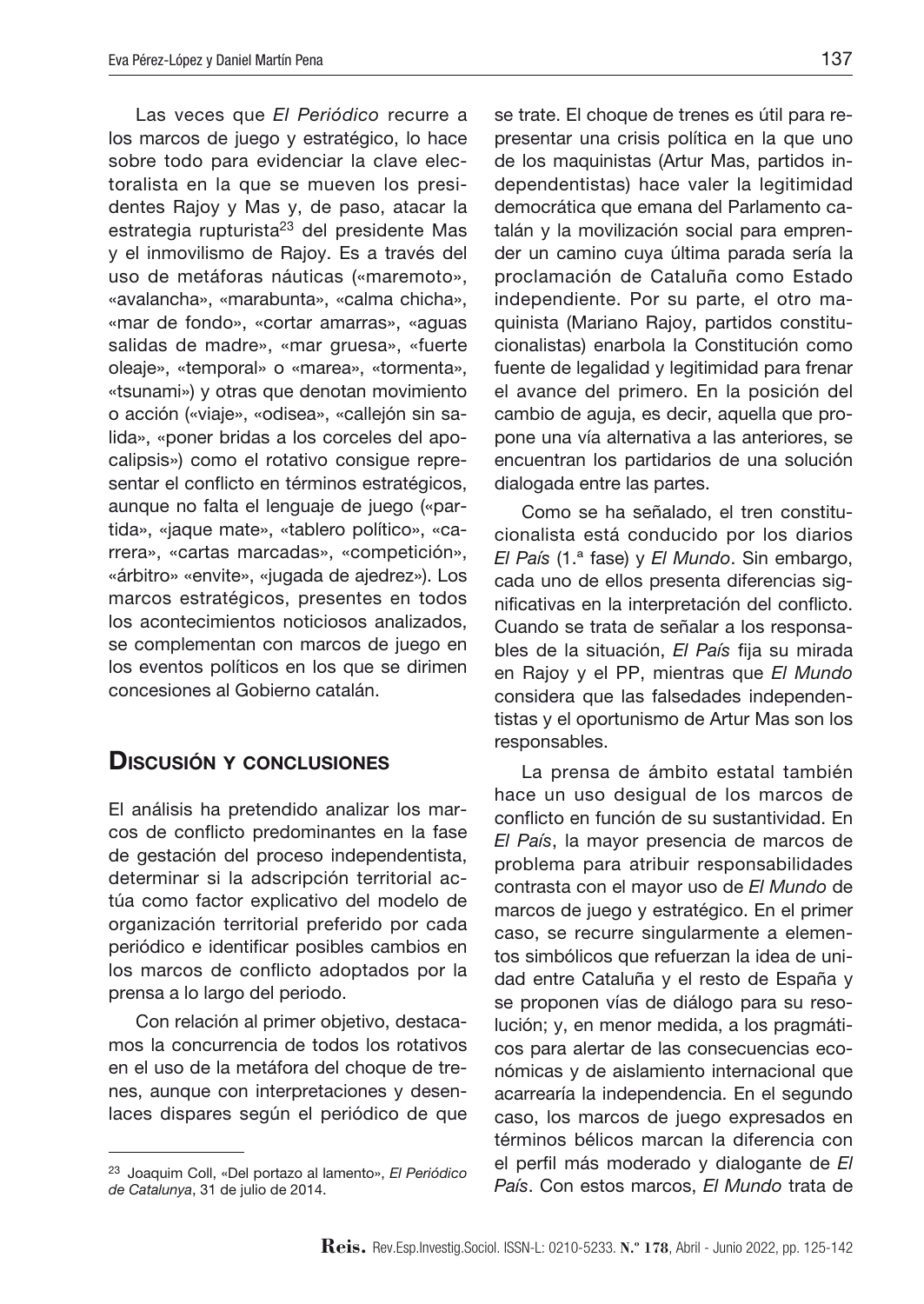construir una narrativa que descansa en dos elementos nucleares. Uno sería la alteridad entre Cataluña y España, dado que la existencia del «otro*»* —el independentismo— justifica el posicionamiento del «nosotros*»* —los constitucionalistas—; y el otro sería la trivialización del proceso independentista que encuentra concomitancias con el discurso del presidente Rajoy al emplear idénticas expresiones a las de *El Mundo* en sus comparecencias públicas*.* 

*El País* y *El Periódico de Cataluña* elaboran un discurso asentado en valores asociados al diálogo y el consenso. Si bien ambos recurren a la sustantividad de los marcos de problema, los elementos sobre los que los construyen son distintos. *El País* apela a la atribución de responsabilidad y a los elementos pragmáticos, mientras que *El Periódico* elabora un discurso de victimización a través de elementos simbólicos y normativos.

*La Vanguardia* coincide con *El Mundo* en el uso predominante de marcos de conflicto no sustantivos, aunque, a diferencia de este, son los marcos estratégicos los que construyen la narrativa del conflicto. En lugar del lenguaje bélico utilizado por el diario madrileño, opta por otro que invita a la acción para lograr los objetivos.

El recurso a la victimización, común en la prensa catalana, es especialmente acusado en *La Vanguardia*. La victimización acentúa los agravios, las injusticias y la opresión del Estado español. De este modo, construyen la alteridad entre «nosotros*»* (Cataluña) frente a «ellos*»* (el Gobierno de Rajoy, el PP, España). También, como ya hiciera *El Mundo,* aunque con fines distintos, utiliza los elementos del marco normativo para identificar democracia con independencia mediante argumentos que subrayan la legitimidad social y política del proceso.

Como se ha puesto de manifiesto, la polarización mediática la protagonizan *La* 

*Vanguardia* y *El Mundo*; sin embargo, *El País* y *El Periódico de Cataluña* presentan y explican el conflicto en términos de sustantividad.

En cuanto al segundo objetivo, los hallazgos señalan la orientación de la prensa de ámbito estatal, *El Mundo* y *El País* (1.ª etapa), hacia la opción constitucionalista y la de ámbito autonómico hacia el federalismo (*El Periódico*) y el independentismo (*La Vanguardia*, 1.ª etapa). Sin embargo, dos rotativos pertenecientes a contextos de referencia distintos como *El País* y *La Vanguardia* transitan desde el constitucionalismo y el independentismo respectivamente hacia la posición de cambio de agujas que representa el federalismo convergiendo con *El Periódico* —que ya se encontraba en esta posición—, aunque cada uno de ellos con posiciones matizadas dada la ductilidad, como ya se ha señalado, del federalismo que permite compartir postulados con el constitucionalismo y el independentismo. Debemos concluir, por tanto, que el contexto de referencia incide, pero no es determinante en la preferencia del modelo territorial. Estos resultados coinciden con los de Gili (2014), pero contradicen los de autores como Alonso-Muñoz (2014) y Monferrer y Bellido (2018).

Finalmente, se ha constatado un cambio en los marcos con los que la prensa representa el conflicto a lo largo del periodo. Como expusimos en el marco teórico, las dinámicas de polarización política y mediática ponen de manifiesto la recíproca instrumentación entre medios y partidos de tal suerte que los medios tienden a alinearse con los argumentos de los partidos políticos. Este alineamiento es perceptible en los cuatro rotativos. Una posible explicación la podemos encontrar en el eje ideológico izquierda-derecha o progresista-conservador, que actuaría como un factor determinante en el posicionamiento de cada rotativo, en línea con el trabajo de Humanes, Martínez y Saperas (2013). Así,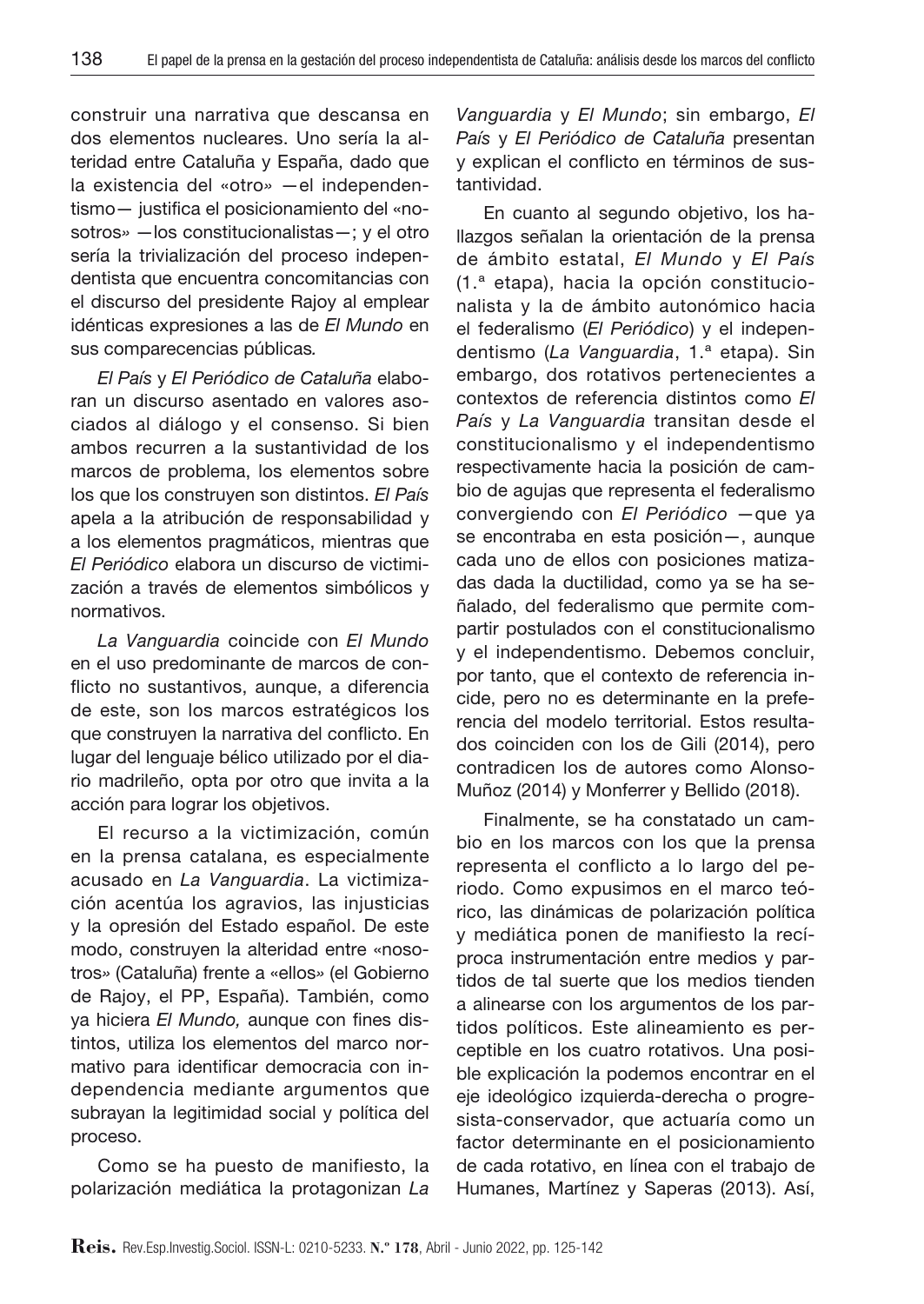los términos que utiliza *El Mundo* para trivializar el conflicto coinciden con los empleados por el presidente Rajoy. La línea ideológica de este diario ha sido tradicionalmente afín, salvo excepciones, a las tesis del PP, compartiendo con este partido el mantenimiento del *statu quo* constitucional. Otro tanto puede decirse de *El Periódico* y los partidos políticos progresistas, singularmente el Partido de los Socialistas Catalanes (PSC), que hacía previsible una convergencia en la opción federalista. En este sentido cabe recordar que, bajo el liderazgo de Pere Navarro, el PSC propuso en octubre de 2012 un nuevo modelo territorial en clave federal. En el caso de *El País*, se ha mencionado ya, se decanta en el año 2013 por la opción federalista coincidiendo en el tiempo con la aprobación por parte del Partido Socialista Obrero Español de la *Declaración de Granada*, un documento que plantea un nuevo pacto territorial consistente en una reforma de la Constitución para dar cabida al Estado federal. *La Vanguardia* también acusa un cambio en su línea editorial como consecuencia del giro independentista del nacionalismo burgués representado históricamente por CiU. En paralelo a este giro, adapta su línea editorial a las nuevas circunstancias políticas. Sin embargo, a finales de 2013 experimenta un nuevo cambio coincidiendo con la sustitución del director, José Antich, alineado con las tesis independentistas de CiU y del Govern de Mas, por el perfil más moderado de Màrius Carol. A partir de entonces, se percibe una ambivalencia en la solución al conflicto. Por un lado, los editoriales se muestran proclives al diálogo y a la continuidad de las relaciones con España en un nuevo marco de convivencia; por otro, un número significativo de columnistas son partidarios de emprender un camino que rompa las «ataduras» con España.

Lo anterior corrobora las tesis de Hallin y Mancini (2004: 86) sobre el modelo de pluralismo polarizado en el que se inserta

España. Según este modelo, existe una fuerte tradición de luchas ideológicas en la prensa y una tendencia de los grupos mediáticos a apoyar a partidos políticos.

Esta investigación presenta algunas limitaciones que conviene señalar. En primer lugar, su alcance temporal puesto que el artículo se circunscribe a la fase de gestación del conflicto dejando fuera del análisis la siguiente fase de especial trascendencia en el devenir político del independentismo. En segundo lugar, esta investigación se aborda desde la perspectiva de los medios omitiendo el papel que los actores políticos desempeñan en su configuración. Consideramos, por tanto, que futuras líneas de investigación podrían detenerse en ambas cuestiones para complementar los resultados aquí expuestos.

## **BIBLIOGRAFÍA**

- Aalberg, Toril; Strömbäck, Jesper y Vreese, Claes de (2012). «The Framing of Politics as Strategy and Game: A Review of Concepts, Operationalizations and Key Findings». *Journalism: Theory, Practice and Criticism,* 13(2): 162-178*.* doi: 10.1177/1464884911427799
- Alonso-Muñoz, Laura (2014). «El tratamiento en la prensa del movimiento independentista en Cataluña». *Sphera Publica*, 2(14): 104-126.
- Ballesteros, Carlos (2014). «El enmarcado informativo del cannabis: un estudio cuantitativo exploratorio desde la teoría del framing». *Disertaciones*, 1(7): 67-103.
- Ballesteros, Carlos (2015). «El desafío inadvertido. La consulta sobre la independencia de Cataluña desde el marco informativo del conflicto». *Anàlisi*, 53: 48-64. doi: 10.7238/a.v0i53.2531
- Ballesteros, Carlos (2017). «Siguiendo al flautista. Framing del independentismo catalán en las votaciones de 2014 y 2015». *Estudios sobre el Mensaje Periodístico*, 23(1): 307-323. doi: 10.5209/ESMP.55598
- Bartholomé, Guus; Lecheler, Sophie y Vreese, Claes de (2018). «Towards A Typology of Conflict Frames». *Journalism Studies*, 19(12): 1689-1711. doi: 10.1080/1461670X.2017.1299033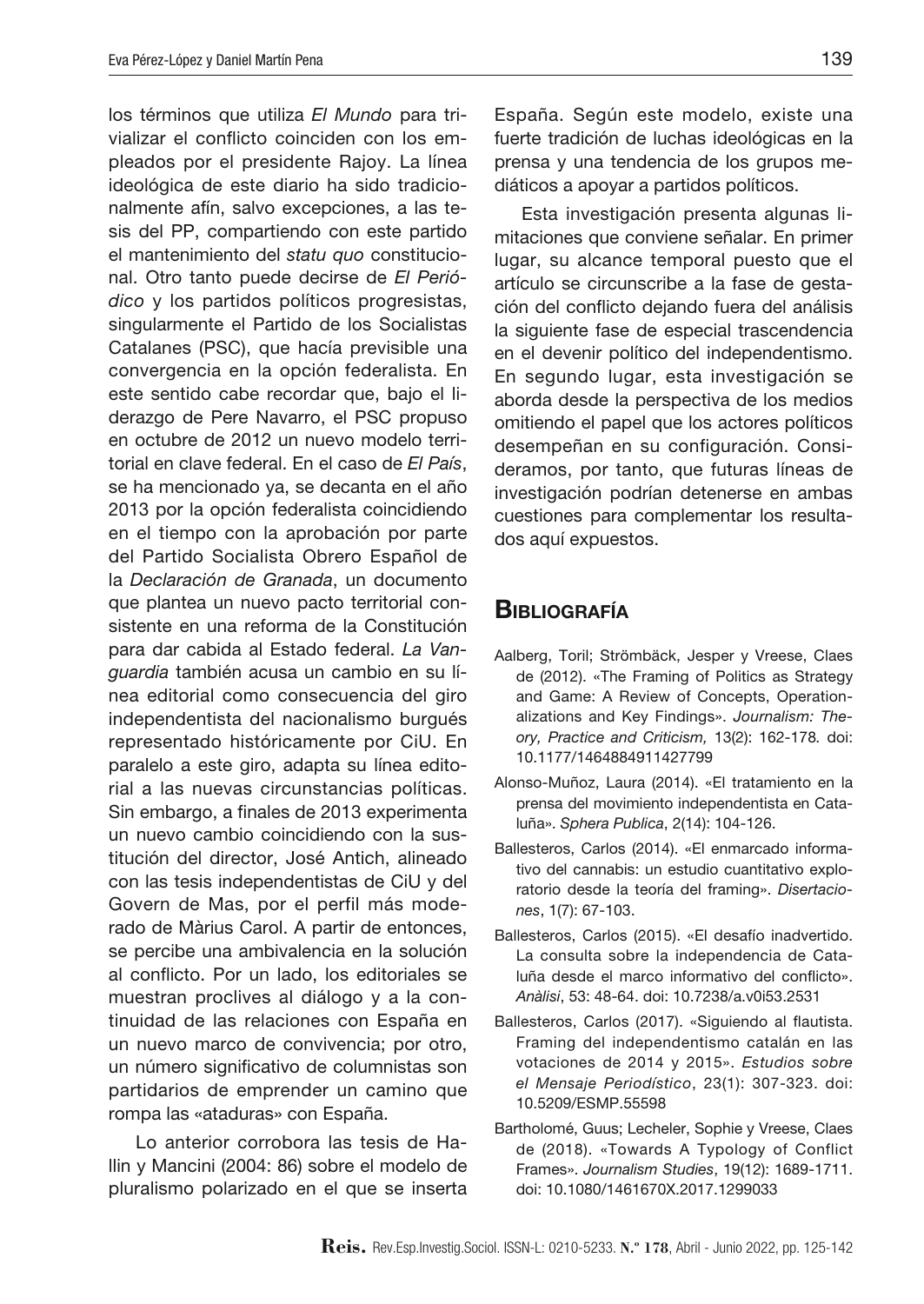Binderkrantz, Anne S. y Green-Pedersen, Christoffer (2009). «Policy or Processes in Focus?». *The International Journal of Press/Politics*, 14(2): 166- 185. doi: 10.1177/1940161209333088

- Capdevila, Arantxa y Pont-Sorribes, Carles (2012). *La campanya fragmentada. Comunicació política i comportament electoral a les eleccions catalanes de 2010*. Barcelona: Documenta Universitaria.
- Cappella, Joseph y Jamieson, Kathleen (1997). *Spiral of Cynicism: The Press and the Public Good*. Oxford: Oxford University Press.
- Castelló, Enric (2012). *La mediatización del conflicto político. Discursos y narrativas en el contexto español.* Barcelona: Laertes.
- Castello, Enric y Capdevila, Arantxa (2013). «Defining Pragmatic and Symbolic Frames. Newspapers about the Independence during the Scottish and Catalan Election». *Estudios sobre el Mensaje Periodístico,* 19(2): 979-999. doi: 10.5209/rev\_ ESMP.2013.v19.n2.43483
- Castelló, Enric y Capdevila, Arantxa (2015). «Of War and Water: Metaphors and Citizenship Agency in the Newspapers Reporting the 9/11 Catalan Protest in 2012». *International Journal of Communication*, 9(18): 612-629.
- Castells, Manuel (2009). *Comunicación y poder*. Madrid: Alianza Editorial.
- Chavero, Palmira; González, Juan J.; Bouza, Fermín; Castromil, Antón y Rodríguez, Raquel (2013). «La mediatización de la agenda política: la discusión del pacto social como conflicto de agendas, 2009-2011». *Revista Latina de Comunicación Social*, 68: 639-655. doi: 10.4185/RLCS-2013-994
- Drake, Laura y Donohue, William (1996). «Communication Framing Theory in Conflict Resolution». *Communication Research*, 23(3): 297-322. doi: 10.1177/009365096023003003
- Dunaway, Johanna y Lawrence, Regina (2015). «What Predicts the Game Frame? Media Ownership, Electoral Context, and Campaign News». *Political Communication,* 32(1): 43-60. doi: 10.1080/10584609.2014.880975
- Entman, Robert (2004). *Projections of Power: Framing News, Public Opinion, and US Foreign Policy*. Chicago: University of Chicago Press.
- Gamson, William (1992). *Talking Politics*. New York: Cambridge University Press.
- Gili, Ricard (2014). «El Nacionalisme és això, un retorn a la tribu: legitimació i deslegitimació de la Via Catalana a la premsa diària a través de

l'anàlisi de l'enquadrament i les estructures semionarratives». *Comunicació: Revista de Recerca i d'Anàlisi*, 93-113.

- Gili, Ricard; Pont-Sorribes, Carles y Ruiz-Collantes, Xavier (2018). «Frame and Narrative Structure Analysis Combined. A Novel Methodological Proposal Applied to the Via Catalana 2013». *Estudios sobre el Mensaje Periodístico*, 24(2): 1301- 1320. doi: 10.5209/ESMP.62216
- Guibernau, Montserrat (2014). «Prospects for an Independent Catalonia». *International Journal of Politics, Culture, and Society*, 27(1): 5-23. doi: 10.1007/s10767-013-9165-4
- Hallin, Daniel y Mancini, Paolo (2004). *Comparing Media Systems: Three Models of Media and Politics*. Cambridge: Cambridge University Press.
- Hepp, Andreas (2009). «Differentiation: Mediatization and Cultural Change». En: Lundby, K. (ed.). *Mediatization: Concept, Changes, Consequences*. New York: Peter Lang.
- Hjarvard, Stig (2016). «Mediatización: reencuadrando el análisis de los efectos de los medios». *InMediaciones de la Comunicación*, 11: 33-56.
- Humanes, M.ª Luisa (2014). «Exposición selectiva y partidismo de las audiencias en España: el consumo de información política durante las campañas electorales de 2008 y 2011». *Palabra Clave*, 17(3): 773-802. doi: 10.5294/pacla.2014.17.3.9
- Humanes, M.ª Luisa e Igartua, Juan J. (2004). *Teoría e Investigación en Comunicación Social*. Madrid: Síntesis.
- Humanes, M.ª Luisa; Martínez, Manuel y Saperas, Enric (2013). «Political Journalism in Spain: Practices, Roles and Attitudes». *Estudios sobre el Mensaje Periodístico*, 19(2): 715-731. doi: 10.5209/revESMP.2013.v19.n2.43467
- Lawrence, Regina (2000). «Game-framing the Issues: Tracking the Strategy Frame in Public Policy News». *Political Communication*, 17(2): 93- 114. doi: 10.1080/105846000198422
- Liñeira, Robert y Cetrà, Daniel (2015). «The Independence Case in Comparative Perspective». *The Political Quarterly*, 86(2): 257-264. doi: 10.1111/1467-923X.12157
- Martí, Josep (2018). *Como ganamos el proceso y perdimos la República*. Barcelona: Economía Digital.
- Martínez, Manuel; Humanes, M.ª Luisa y Saperas, Enric (2014). «La mediatización de la política en el periodismo español. Análisis longitudinal de la información política en la prensa de referencia (1980-2010)». *Trípodos*, 34: 41-59.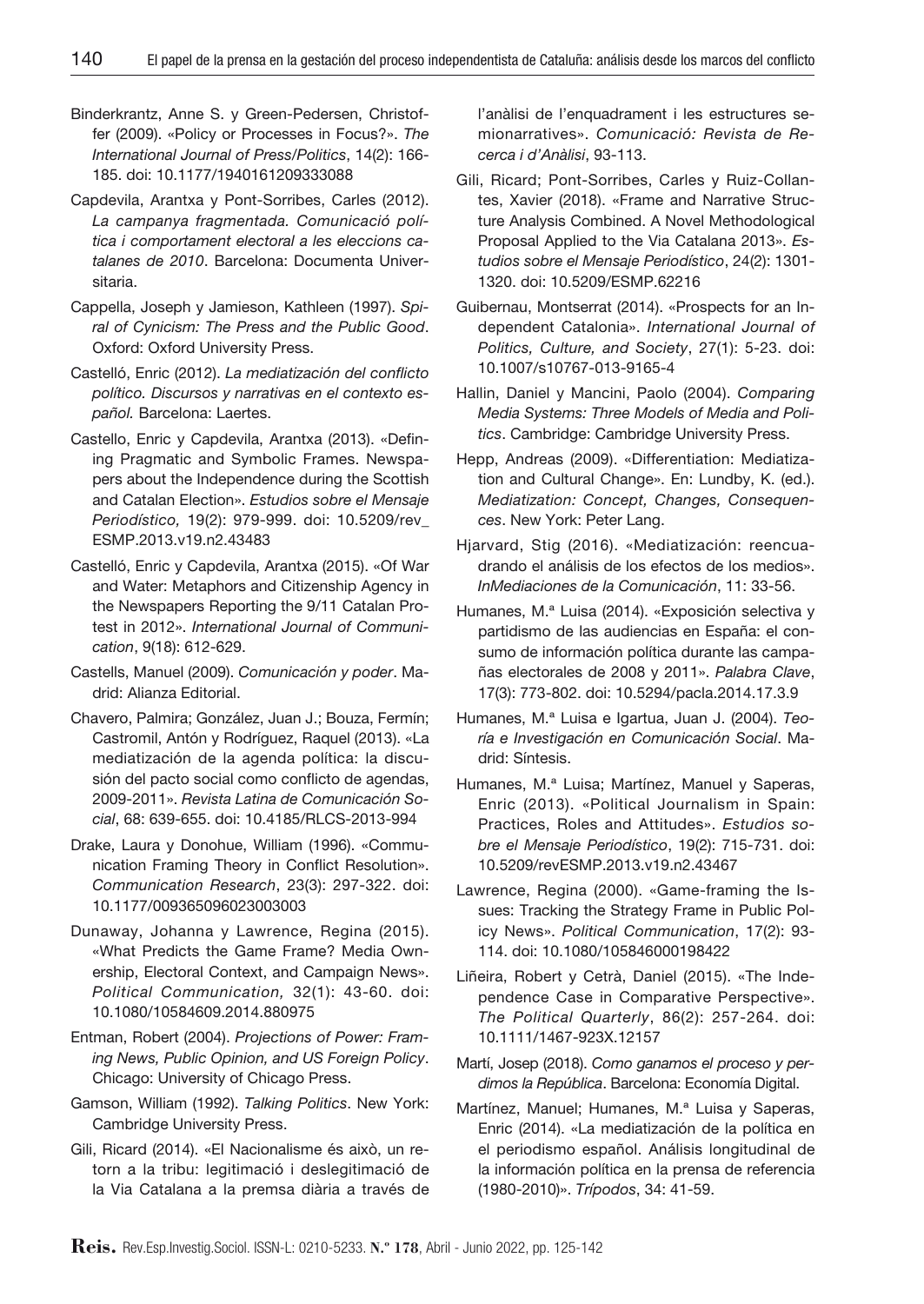- Micó, Josep-Lluís y Carbonell, Josep-María (2017). «The Catalan Political Process for Independence: An Example of the Partisan Media System». *American Behavioral Scientist*, 61(4): 428-440. doi: 10.1177/0002764217693277
- Monferrer, Aina y Bellido, Teresa (2018). «Anàlisi dels discursos periodístics en premsa espanyola al voltant dels fets relacionats amb el *procés*». *Cultura, Lenguaje Representación,* 20: 95-111. doi: 10.6035/clr.2018.20.7
- Montagut, Marta (2012). «El caso de la sentencia del Tribunal Constitucional sobre el *Estatut* en la radio matinal: la ductibilidad del catalanismo político». En: Castelló, E. (ed.). *La mediatización del conflicto político*. Barcelona: Laertes.
- Moragas-Fernández, Carlota y Capdevila, Arantxa (2017). «La mediatización del proceso independentista de Cataluña: el rol de la metáfora en el tratamiento informativo de *El Mundo, El País* y *La Vanguardia*»*. DÍGITOS,* 2(3): 11-35.
- Moragas-Fernández, Carlota y Montagut, Marta (2019). «Recerca en comunicació i procés català». En: López, B. y Civil, M. (eds.). *Informe de la comunicació a Catalunya 2017-2018*. Bellaterra: InCom-UAB.
- Morel, Sandrine (2018). *El huracán catalán.* Barcelona: Planeta.
- Neuman, W. Russell; Just, Marion y Crigler, Ann (1992). *Common Knowledge: News and the Construction of Political Meaning*. Chicago: University of Chicago Press.
- Palà Navarro, Gemma (2018). «"A punt". Anàlisi del relat televisiu de TV3 sobre la mobilització ciutadana de la Diada Nacional de Catalunya del 2016». *Comunicació. Revista de Recerca i d'Anàlisi*, 35(1): 27-45. doi: 10.2436/20.3008.01.165
- Perales-García, Cristina y Pont-Sorribes, Carles (2018). «The Spanish-Catalan Political Crisis as Represented in the UK, French and German Press (2010-2017)». *ESSACHESS. Journal for Communication Studies*, 11(2): 147-162.
- Perales-García, Cristina; Xambó, Rafael y Xicoy, Enric (2012). «La crisis del modelo de estado. La sentencia del Estatut de Cataluña y el 10J». En: Castelló, E. (ed.). *La mediatización del conflicto político*. Barcelona: Laertes.
- Pérez Castaños, Sergio y García Rabadán, Jonatan (2019). «La cultura política federal en España. Cambios y consecuencias ante el reto catalán»/«Federal Political Culture in Spain. Changes in Response to the Catalonian Cha-

llenge». *Revista Española de Investigaciones Sociológicas,* 167: 37-56. doi: 10.5477/cis/ reis.167.37

- Pinkley, Robin y Northcraft, Gregory (1994). «Conflict Frames of Reference: Implications for Dispute Processes and Outcomes». *Academy of Management Journal*, 37(1): 193-205. doi: 10.2307/256777
- Reig, Ramón (2011)*. Los dueños del periodismo. Claves de la estructura mediática mundial y de España*. Barcelona: Gedisa.
- Rogan, Randall y Hammer, Mitchell (2002). «Crisis/ hostage Negotiations: A Communication-Based Approach». En: Giles, H. (ed.). *Law Enforcement, Communication, and Community*. Philadelphia: John Benjamins Publishing.
- Sádaba, Teresa y Rodríguez, Jordi (2007). «La construcción de la agenda de los medios. El debate del *Estatut* en la prensa española». *Ámbitos*, 16: 187-211.
- Sánchez-Cuenca, Ignacio (2018). *La confusión nacional. La democracia española ante la crisis catalana*. Madrid: Catarata.
- Scheufele, Dietram (1999). «Framing as a Theory of Media Effects». *Journal of Communication*, 49(1): 103-122. doi: 10.1111/j.1460-2466.1999. tb02784.x
- Semetko, Holli y Valkenburg, Patti (2000). «Framing European Politics: A Content Analysis of Press and Television News». *Journal of Communication* 50(2): 93-109. doi: 10.1111/j.1460-2466.2000. tb02843.x
- Serrano, Iván (2013). «Just a Matter of Identity? Support for Independence in Catalonia». *Regional and Federal Studies*, 23(5): 523-545. doi: 10.1080/13597566.2013.775945
- Sola Pueyo, Javier de (2018). «El referéndum del 1-O en Cataluña en la prensa digital: análisis de la "ilegalidad" de la consulta soberanista según los medios». En: Zugasti, R.; Mancho de la Iglesia, A. C. y Segura, A. (coords.). *La opinión pública y la comunicación política en entornos digitales*. Sevilla: Egregius Ediciones.
- Strömbäck, Jesper y Kaid, Lynda (2008). *A Framework for Comparing Election News Coverage Around the World. The Handbook of Election News Coverage Around the World*. New York: Routledge.
- Valera-Ordaz, Lidia (2018). «Medios, identidad nacional y exposición selectiva: predictores de preferencias mediáticas de los catalanes»/«Media, National Identity and Selective Exposure: Pre-